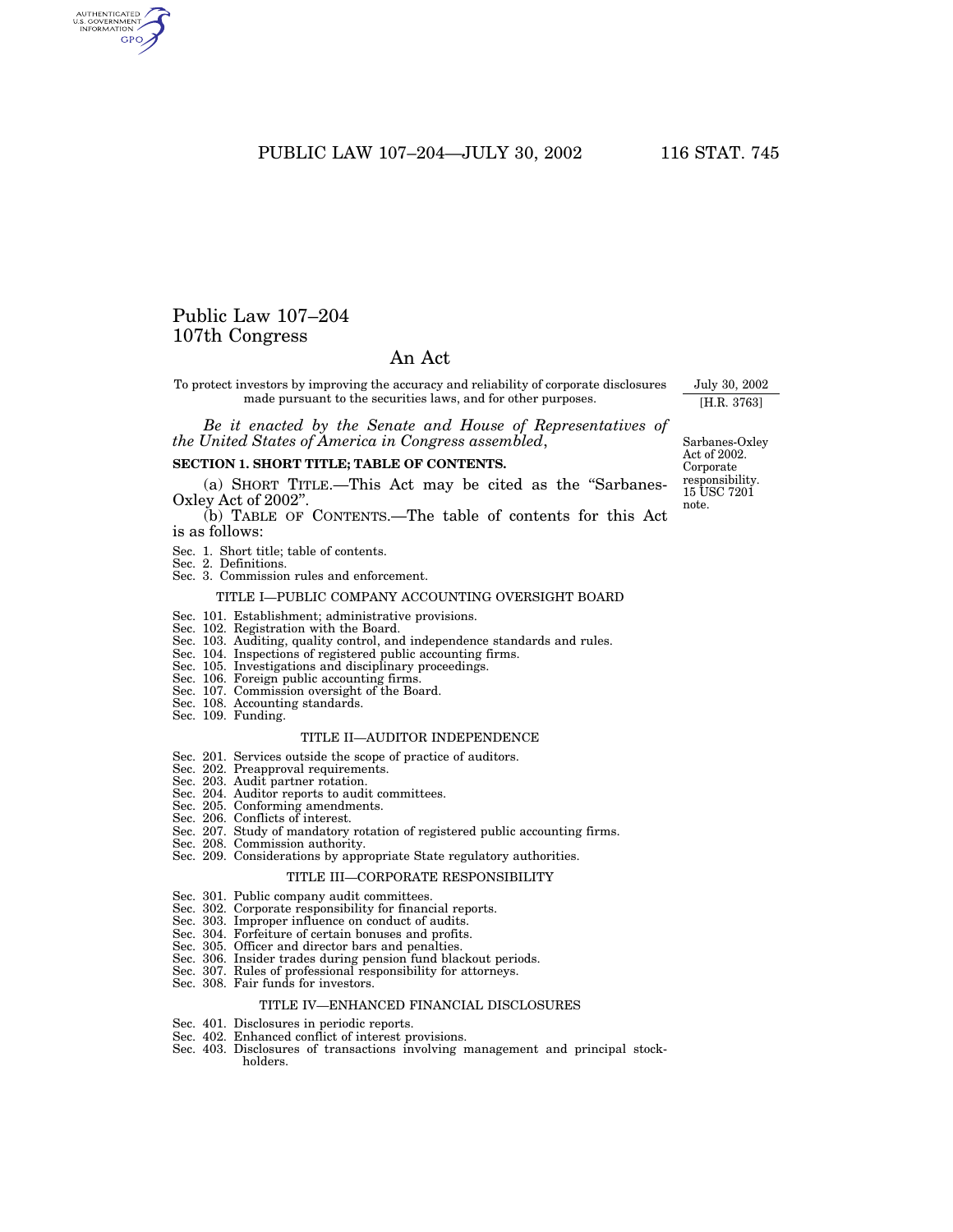- Sec. 404. Management assessment of internal controls.
- Sec. 405. Exemption.
- Sec. 406. Code of ethics for senior financial officers.
- Sec. 407. Disclosure of audit committee financial expert.
- Sec. 408. Enhanced review of periodic disclosures by issuers.
- Sec. 409. Real time issuer disclosures.

#### TITLE V—ANALYST CONFLICTS OF INTEREST

Sec. 501. Treatment of securities analysts by registered securities associations and national securities exchanges.

#### TITLE VI—COMMISSION RESOURCES AND AUTHORITY

- Sec. 601. Authorization of appropriations.
- Sec. 602. Appearance and practice before the Commission. Sec. 603. Federal court authority to impose penny stock bars.
- 
- Sec. 604. Qualifications of associated persons of brokers and dealers.

#### TITLE VII—STUDIES AND REPORTS

- Sec. 701. GAO study and report regarding consolidation of public accounting firms.
- Sec. 702. Commission study and report regarding credit rating agencies.
- Sec. 703. Study and report on violators and violations
- Sec. 704. Study of enforcement actions.
- Sec. 705. Study of investment banks.

#### TITLE VIII—CORPORATE AND CRIMINAL FRAUD ACCOUNTABILITY

- Sec. 801. Short title.
- Sec. 802. Criminal penalties for altering documents.
- Sec. 803. Debts nondischargeable if incurred in violation of securities fraud laws.
- Sec. 804. Statute of limitations for securities fraud.
- Sec. 805. Review of Federal Sentencing Guidelines for obstruction of justice and extensive criminal fraud.
- Sec. 806. Protection for employees of publicly traded companies who provide evidence of fraud.
- Sec. 807. Criminal penalties for defrauding shareholders of publicly traded companies.

#### TITLE IX—WHITE-COLLAR CRIME PENALTY ENHANCEMENTS

Sec. 901. Short title.

- Sec. 902. Attempts and conspiracies to commit criminal fraud offenses.
- Sec. 903. Criminal penalties for mail and wire fraud.
- Sec. 904. Criminal penalties for violations of the Employee Retirement Income Security Act of 1974.
- Sec. 905. Amendment to sentencing guidelines relating to certain white-collar offenses.
- Sec. 906. Corporate responsibility for financial reports.

#### TITLE X—CORPORATE TAX RETURNS

Sec. 1001. Sense of the Senate regarding the signing of corporate tax returns by chief executive officers.

#### TITLE XI—CORPORATE FRAUD AND ACCOUNTABILITY

- Sec. 1101. Short title.
- Sec. 1102. Tampering with a record or otherwise impeding an official proceeding.
- Sec. 1103. Temporary freeze authority for the Securities and Exchange Commission.
- Sec. 1104. Amendment to the Federal Sentencing Guidelines.
- Sec. 1105. Authority of the Commission to prohibit persons from serving as officers or directors.
- Sec. 1106. Increased criminal penalties under Securities Exchange Act of 1934.
- Sec. 1107. Retaliation against informants.

15 USC 7201.

#### **SEC. 2. DEFINITIONS.**

(a) IN GENERAL.—In this Act, the following definitions shall apply:

(1) APPROPRIATE STATE REGULATORY AUTHORITY.—The term "appropriate State regulatory authority" means the State agency or other authority responsible for the licensure or other regulation of the practice of accounting in the State or States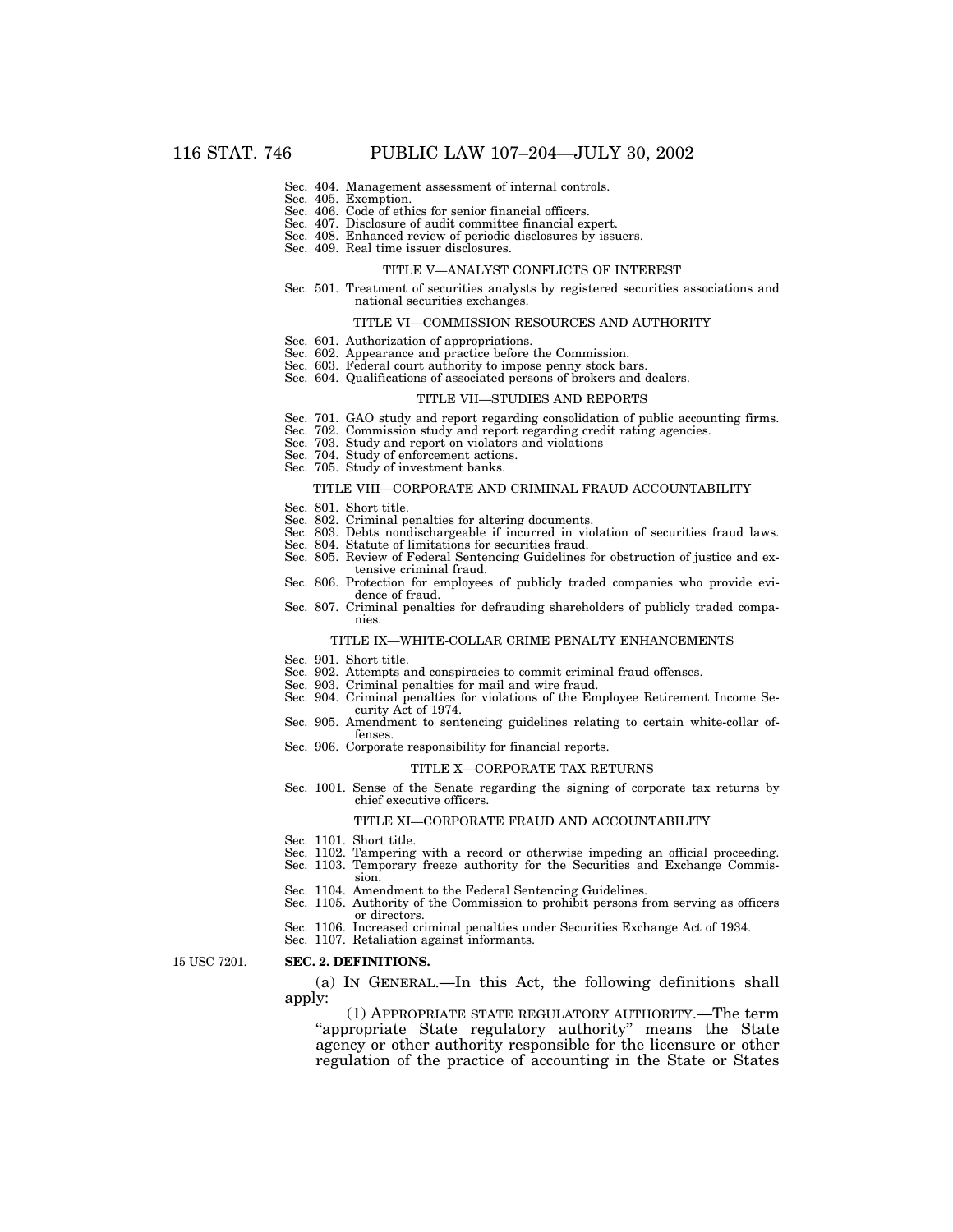having jurisdiction over a registered public accounting firm or associated person thereof, with respect to the matter in question.

(2) AUDIT.—The term ''audit'' means an examination of the financial statements of any issuer by an independent public accounting firm in accordance with the rules of the Board or the Commission (or, for the period preceding the adoption of applicable rules of the Board under section 103, in accordance with then-applicable generally accepted auditing and related standards for such purposes), for the purpose of expressing an opinion on such statements.

(3) AUDIT COMMITTEE.—The term ''audit committee'' means—

(A) a committee (or equivalent body) established by and amongst the board of directors of an issuer for the purpose of overseeing the accounting and financial reporting processes of the issuer and audits of the financial statements of the issuer; and

(B) if no such committee exists with respect to an issuer, the entire board of directors of the issuer.

(4) AUDIT REPORT.—The term ''audit report'' means a document or other record—

(A) prepared following an audit performed for purposes of compliance by an issuer with the requirements of the securities laws; and

(B) in which a public accounting firm either—

(i) sets forth the opinion of that firm regarding a financial statement, report, or other document; or

(ii) asserts that no such opinion can be expressed. (5) BOARD.—The term ''Board'' means the Public Company

Accounting Oversight Board established under section 101.

(6) COMMISSION.—The term ''Commission'' means the Securities and Exchange Commission.

(7) ISSUER.—The term ''issuer'' means an issuer (as defined in section 3 of the Securities Exchange Act of 1934 (15 U.S.C. 78c)), the securities of which are registered under section 12 of that Act (15 U.S.C. 78l), or that is required to file reports under section  $15(d)$  (15 U.S.C. 78 $o(d)$ ), or that files or has filed a registration statement that has not yet become effective under the Securities Act of 1933 (15 U.S.C. 77a et seq.), and that it has not withdrawn.

(8) NON-AUDIT SERVICES.—The term ''non-audit services'' means any professional services provided to an issuer by a registered public accounting firm, other than those provided to an issuer in connection with an audit or a review of the financial statements of an issuer.

(9) PERSON ASSOCIATED WITH A PUBLIC ACCOUNTING FIRM.—

(A) IN GENERAL.—The terms ''person associated with a public accounting firm'' (or with a ''registered public accounting firm'') and ''associated person of a public accounting firm'' (or of a ''registered public accounting firm'') mean any individual proprietor, partner, shareholder, principal, accountant, or other professional employee of a public accounting firm, or any other independent contractor or entity that, in connection with the preparation or issuance of any audit report—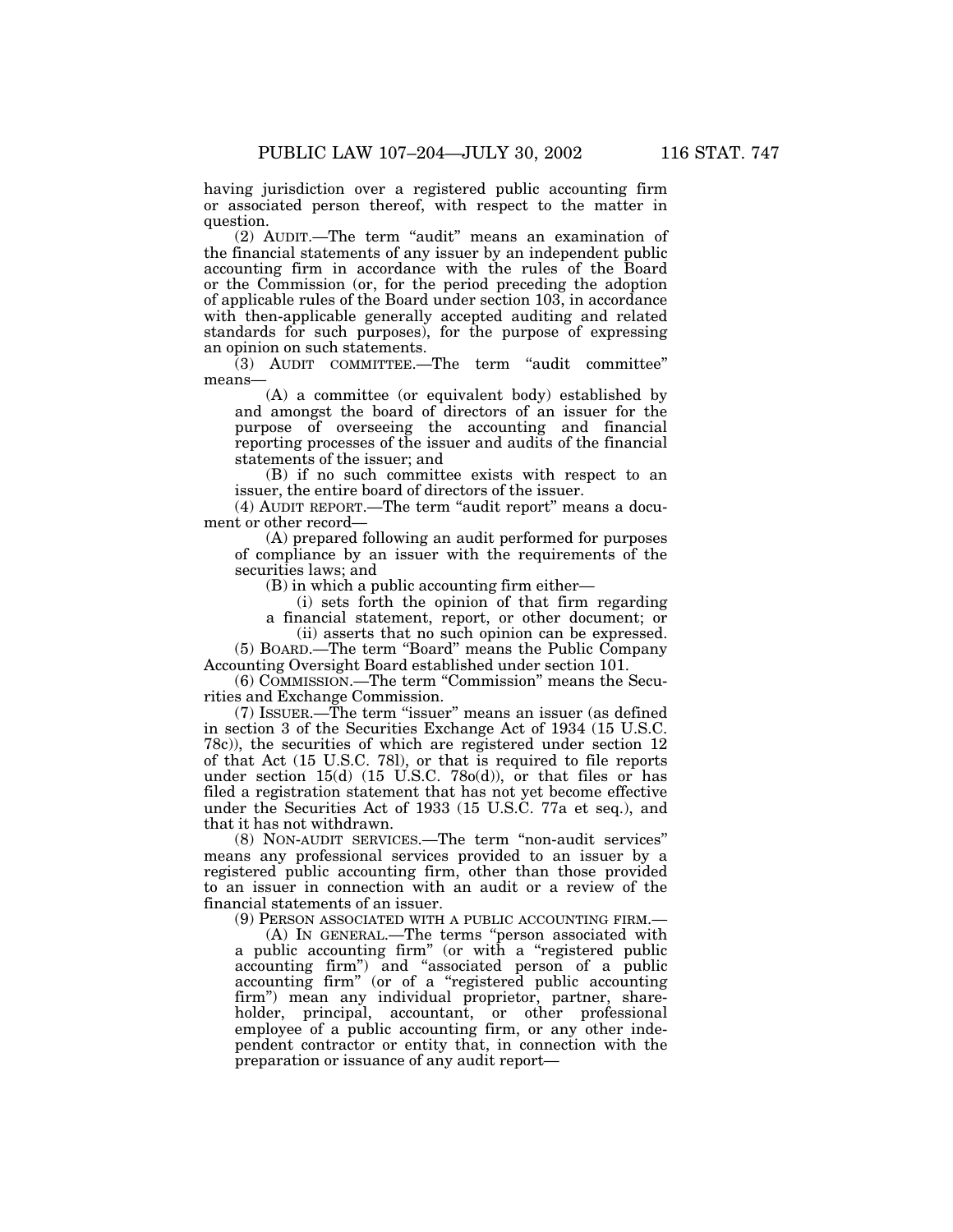(i) shares in the profits of, or receives compensation in any other form from, that firm; or

(ii) participates as agent or otherwise on behalf of such accounting firm in any activity of that firm.

(B) EXEMPTION AUTHORITY.—The Board may, by rule, exempt persons engaged only in ministerial tasks from the definition in subparagraph (A), to the extent that the Board determines that any such exemption is consistent with the purposes of this Act, the public interest, or the protection of investors.

(10) PROFESSIONAL STANDARDS.—The term ''professional standards'' means—

(A) accounting principles that are—

(i) established by the standard setting body described in section 19(b) of the Securities Act of 1933, as amended by this Act, or prescribed by the Commission under section 19(a) of that Act  $(15 \text{ U.S.C. } 17a(s))$ or section 13(b) of the Securities Exchange Act of 1934 (15 U.S.C. 78a(m)); and

(ii) relevant to audit reports for particular issuers, or dealt with in the quality control system of a particular registered public accounting firm; and

(B) auditing standards, standards for attestation engagements, quality control policies and procedures, ethical and competency standards, and independence standards (including rules implementing title II) that the Board or the Commission determines—

(i) relate to the preparation or issuance of audit reports for issuers; and

(ii) are established or adopted by the Board under section 103(a), or are promulgated as rules of the Commission.

(11) PUBLIC ACCOUNTING FIRM.—The term ''public accounting firm'' means—

 $(\check{A})$  a proprietorship, partnership, incorporated association, corporation, limited liability company, limited liability partnership, or other legal entity that is engaged in the practice of public accounting or preparing or issuing audit reports; and

(B) to the extent so designated by the rules of the Board, any associated person of any entity described in subparagraph (A).

(12) REGISTERED PUBLIC ACCOUNTING FIRM.—The term ''registered public accounting firm'' means a public accounting firm registered with the Board in accordance with this Act.

(13) RULES OF THE BOARD.—The term ''rules of the Board'' means the bylaws and rules of the Board (as submitted to, and approved, modified, or amended by the Commission, in accordance with section 107), and those stated policies, practices, and interpretations of the Board that the Commission, by rule, may deem to be rules of the Board, as necessary or appropriate in the public interest or for the protection of investors.

(14) SECURITY.—The term ''security'' has the same meaning as in section 3(a) of the Securities Exchange Act of 1934 (15 U.S.C. 78c(a)).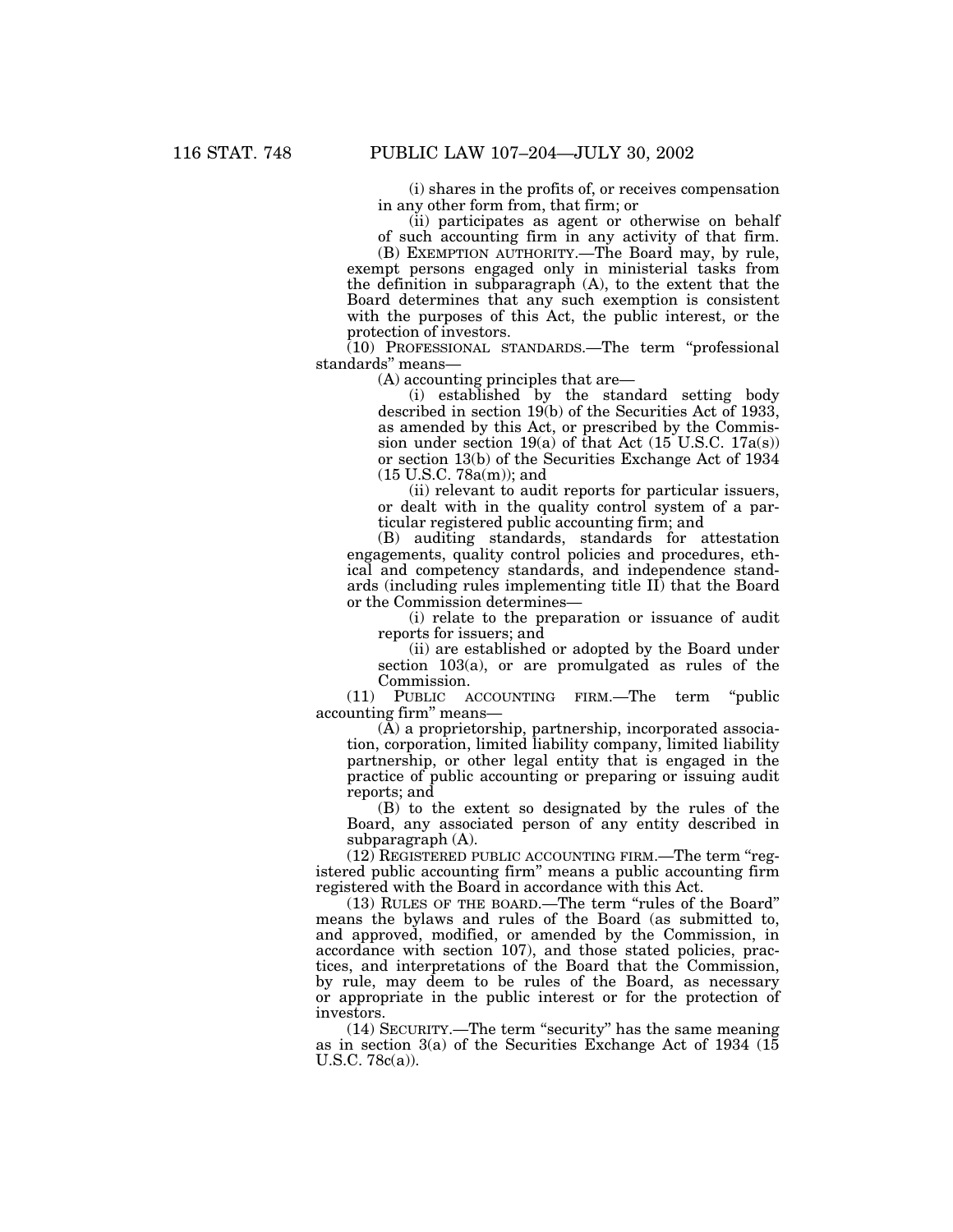(15) SECURITIES LAWS.—The term ''securities laws'' means the provisions of law referred to in section  $3(a)(47)$  of the Securities Exchange Act of 1934 (15 U.S.C. 78c(a)(47)), as amended by this Act, and includes the rules, regulations, and orders issued by the Commission thereunder.

(16) STATE.—The term ''State'' means any State of the United States, the District of Columbia, Puerto Rico, the Virgin Islands, or any other territory or possession of the United States.

(b) CONFORMING AMENDMENT.—Section 3(a)(47) of the Securities Exchange Act of 1934 (15 U.S.C.  $78c(a)(47)$ ) is amended by inserting "the Sarbanes-Oxley Act of 2002," before "the Public".

#### **SEC. 3. COMMISSION RULES AND ENFORCEMENT.**

15 USC 7202.

(a) REGULATORY ACTION.—The Commission shall promulgate such rules and regulations, as may be necessary or appropriate in the public interest or for the protection of investors, and in furtherance of this Act.

(b) ENFORCEMENT.—

(1) IN GENERAL.—A violation by any person of this Act, any rule or regulation of the Commission issued under this Act, or any rule of the Board shall be treated for all purposes in the same manner as a violation of the Securities Exchange Act of 1934 (15 U.S.C. 78a et seq.) or the rules and regulations issued thereunder, consistent with the provisions of this Act, and any such person shall be subject to the same penalties, and to the same extent, as for a violation of that Act or such rules or regulations.

(2) INVESTIGATIONS, INJUNCTIONS, AND PROSECUTION OF OFFENSES.—Section 21 of the Securities Exchange Act of 1934 (15 U.S.C. 78u) is amended—

 $(A)$  in subsection  $(a)(1)$ , by inserting "the rules of the Public Company Accounting Oversight Board, of which such person is a registered public accounting firm or a person associated with such a firm," after "is a participant,";

(B) in subsection (d)(1), by inserting ''the rules of the Public Company Accounting Oversight Board, of which such person is a registered public accounting firm or a person associated with such a firm," after "is a participant,";

(C) in subsection (e), by inserting ''the rules of the Public Company Accounting Oversight Board, of which such person is a registered public accounting firm or a person associated with such a firm," after "is a participant,"; and

(D) in subsection (f), by inserting ''or the Public Company Accounting Oversight Board'' after ''self-regulatory organization'' each place that term appears.

(3) CEASE-AND-DESIST PROCEEDINGS.—Section  $21C(c)(2)$  of the Securities Exchange Act of 1934 (15 U.S.C. 78u–3(c)(2)) is amended by inserting "registered public accounting firm (as defined in section 2 of the Sarbanes-Oxley Act of 2002)," after ''government securities dealer,''.

(4) ENFORCEMENT BY FEDERAL BANKING AGENCIES.—Section 12(i) of the Securities Exchange Act of 1934 (15 U.S.C. 78l(i)) is amended by—

(A) striking "sections 12," each place it appears and inserting "sections  $10A(m)$ ,  $12$ ,"; and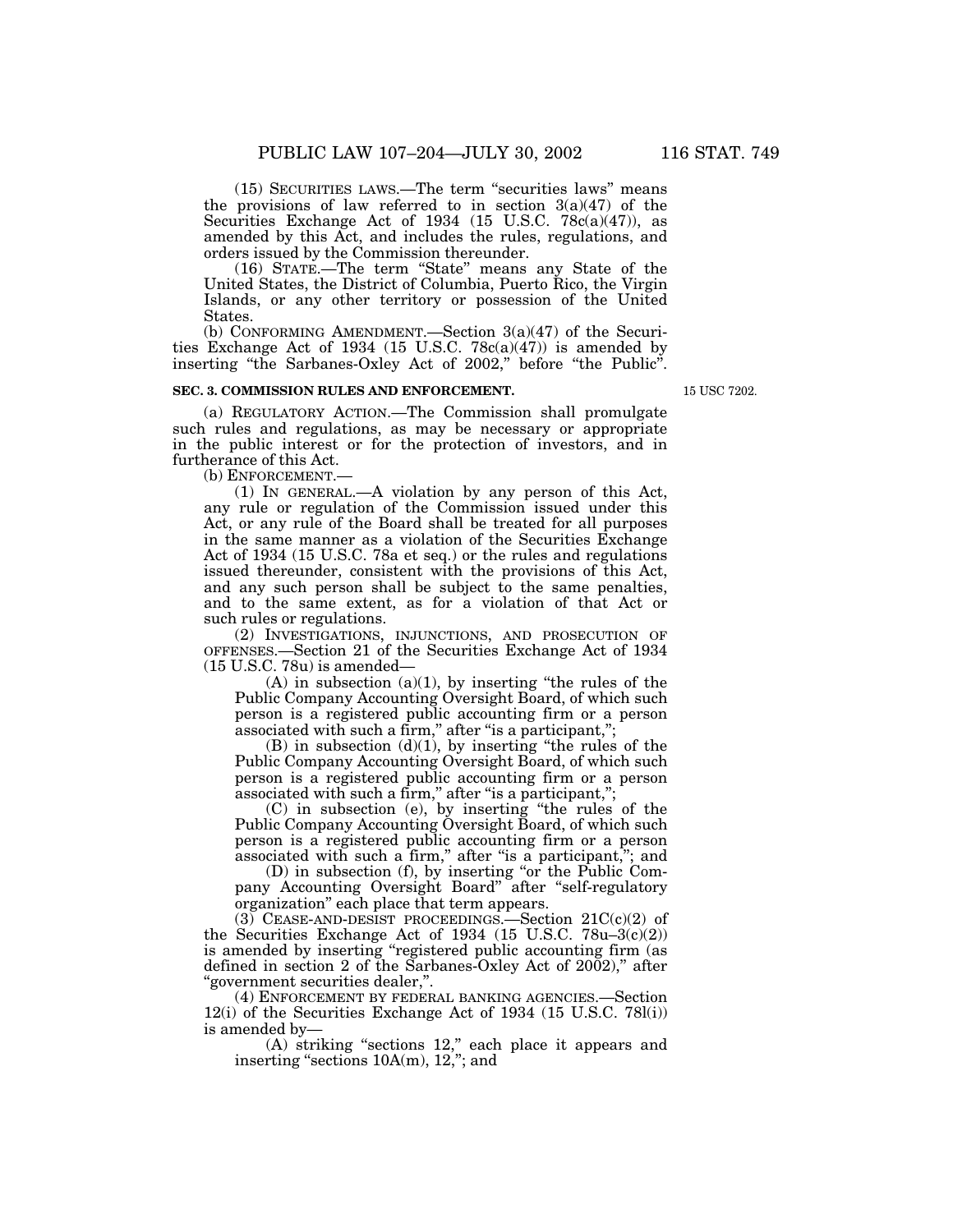(B) striking ''and 16,'' each place it appears and inserting ''and 16 of this Act, and sections 302, 303, 304, 306, 401(b), 404, 406, and 407 of the Sarbanes-Oxley Act of 2002,''.

(c) EFFECT ON COMMISSION AUTHORITY.—Nothing in this Act or the rules of the Board shall be construed to impair or limit—

(1) the authority of the Commission to regulate the accounting profession, accounting firms, or persons associated with such firms for purposes of enforcement of the securities laws;

(2) the authority of the Commission to set standards for accounting or auditing practices or auditor independence, derived from other provisions of the securities laws or the rules or regulations thereunder, for purposes of the preparation and issuance of any audit report, or otherwise under applicable law; or

(3) the ability of the Commission to take, on the initiative of the Commission, legal, administrative, or disciplinary action against any registered public accounting firm or any associated person thereof.

# **TITLE I—PUBLIC COMPANY ACCOUNTING OVERSIGHT BOARD**

15 USC 7211.

## **SEC. 101. ESTABLISHMENT; ADMINISTRATIVE PROVISIONS.**

(a) ESTABLISHMENT OF BOARD.—There is established the Public Company Accounting Oversight Board, to oversee the audit of public companies that are subject to the securities laws, and related matters, in order to protect the interests of investors and further the public interest in the preparation of informative, accurate, and independent audit reports for companies the securities of which are sold to, and held by and for, public investors. The Board shall be a body corporate, operate as a nonprofit corporation, and have succession until dissolved by an Act of Congress.

(b) STATUS.—The Board shall not be an agency or establishment of the United States Government, and, except as otherwise provided in this Act, shall be subject to, and have all the powers conferred upon a nonprofit corporation by, the District of Columbia Nonprofit Corporation Act. No member or person employed by, or agent for, the Board shall be deemed to be an officer or employee of or agent for the Federal Government by reason of such service.

(c) DUTIES OF THE BOARD.—The Board shall, subject to action by the Commission under section 107, and once a determination is made by the Commission under subsection (d) of this section—

(1) register public accounting firms that prepare audit reports for issuers, in accordance with section 102;

(2) establish or adopt, or both, by rule, auditing, quality control, ethics, independence, and other standards relating to the preparation of audit reports for issuers, in accordance with section 103;

(3) conduct inspections of registered public accounting firms, in accordance with section 104 and the rules of the Board;

(4) conduct investigations and disciplinary proceedings concerning, and impose appropriate sanctions where justified upon,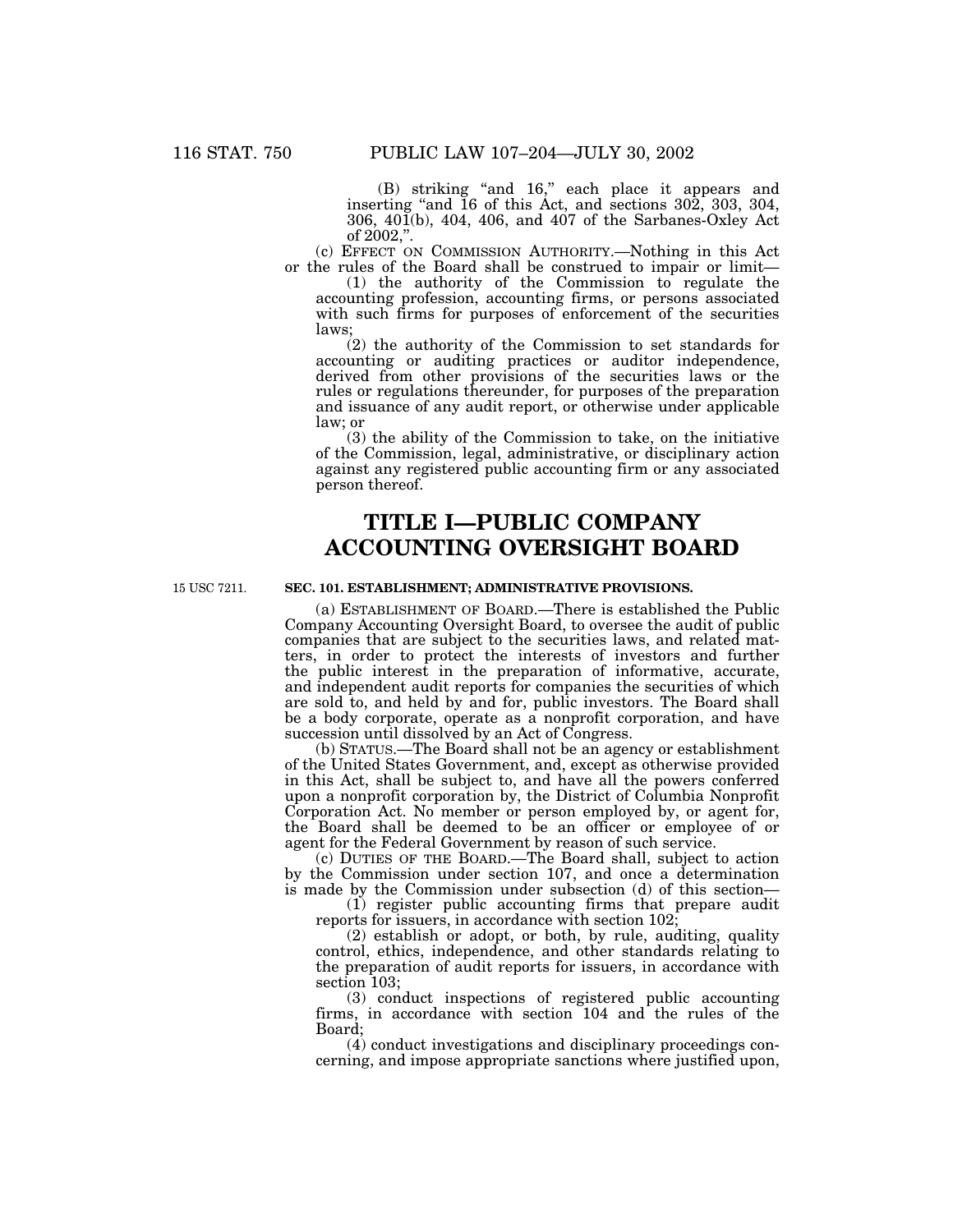registered public accounting firms and associated persons of such firms, in accordance with section 105;

(5) perform such other duties or functions as the Board (or the Commission, by rule or order) determines are necessary or appropriate to promote high professional standards among, and improve the quality of audit services offered by, registered public accounting firms and associated persons thereof, or otherwise to carry out this Act, in order to protect investors, or to further the public interest;

(6) enforce compliance with this Act, the rules of the Board, professional standards, and the securities laws relating to the preparation and issuance of audit reports and the obligations and liabilities of accountants with respect thereto, by registered public accounting firms and associated persons thereof; and

(7) set the budget and manage the operations of the Board and the staff of the Board.

(d) COMMISSION DETERMINATION.—The members of the Board shall take such action (including hiring of staff, proposal of rules, and adoption of initial and transitional auditing and other professional standards) as may be necessary or appropriate to enable the Commission to determine, not later than 270 days after the date of enactment of this Act, that the Board is so organized and has the capacity to carry out the requirements of this title, and to enforce compliance with this title by registered public accounting firms and associated persons thereof. The Commission shall be responsible, prior to the appointment of the Board, for the planning for the establishment and administrative transition to the Board's operation.

(e) BOARD MEMBERSHIP.—

(1) COMPOSITION.—The Board shall have 5 members, appointed from among prominent individuals of integrity and reputation who have a demonstrated commitment to the interests of investors and the public, and an understanding of the responsibilities for and nature of the financial disclosures required of issuers under the securities laws and the obligations of accountants with respect to the preparation and issuance of audit reports with respect to such disclosures.

(2) LIMITATION.—Two members, and only 2 members, of the Board shall be or have been certified public accountants pursuant to the laws of 1 or more States, provided that, if 1 of those 2 members is the chairperson, he or she may not have been a practicing certified public accountant for at least 5 years prior to his or her appointment to the Board.

(3) FULL-TIME INDEPENDENT SERVICE.—Each member of the Board shall serve on a full-time basis, and may not, concurrent with service on the Board, be employed by any other person or engage in any other professional or business activity. No member of the Board may share in any of the profits of, or receive payments from, a public accounting firm (or any other person, as determined by rule of the Commission), other than fixed continuing payments, subject to such conditions as the Commission may impose, under standard arrangements for the retirement of members of public accounting firms.

(4) APPOINTMENT OF BOARD MEMBERS.—

(A) INITIAL BOARD.—Not later than 90 days after the Deadline. date of enactment of this Act, the Commission, after consultation with the Chairman of the Board of Governors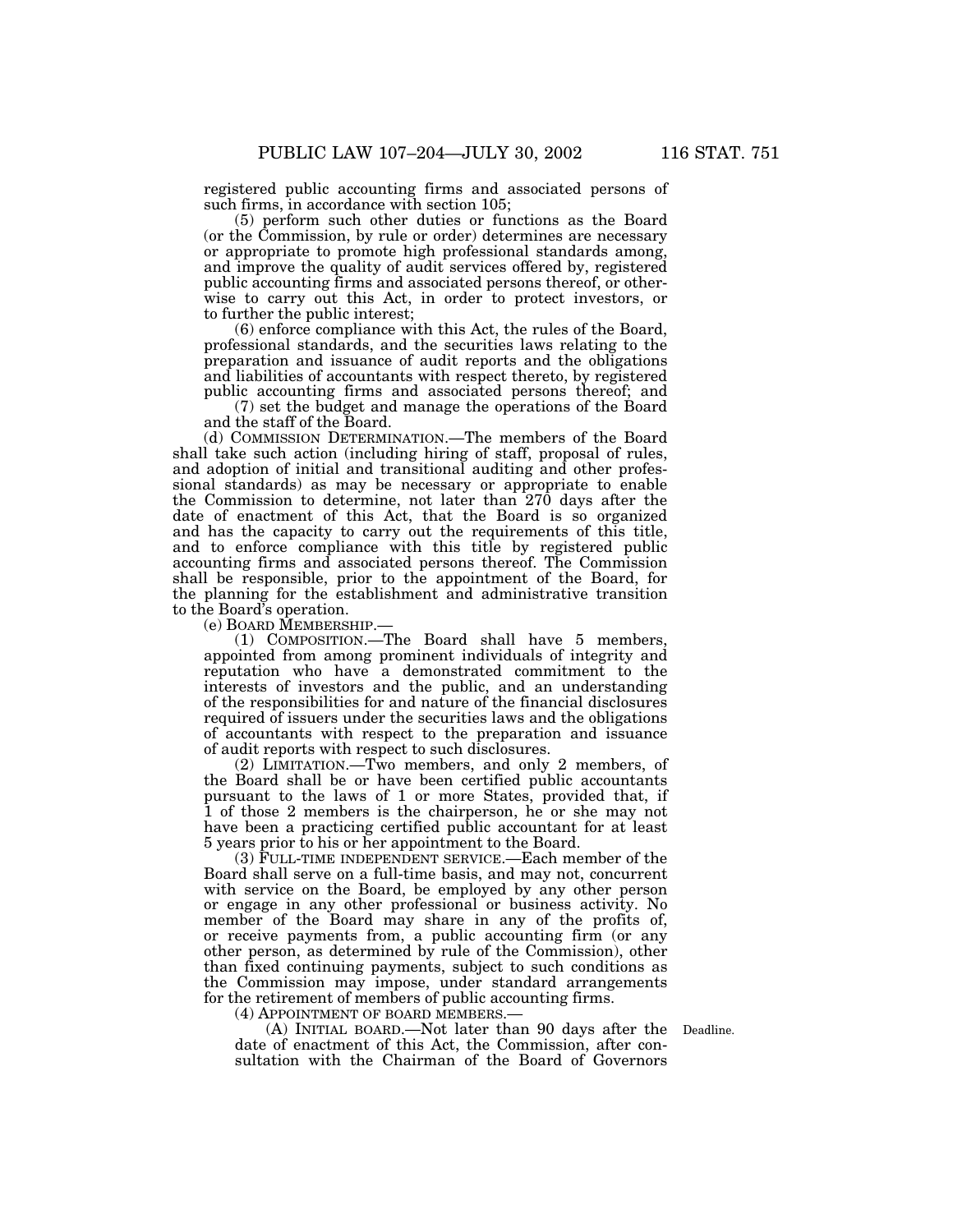of the Federal Reserve System and the Secretary of the Treasury, shall appoint the chairperson and other initial members of the Board, and shall designate a term of service for each.

(B) VACANCIES.—A vacancy on the Board shall not affect the powers of the Board, but shall be filled in the same manner as provided for appointments under this section.

(5) TERM OF SERVICE.—

(A) IN GENERAL.—The term of service of each Board member shall be 5 years, and until a successor is appointed, except that—

(i) the terms of office of the initial Board members (other than the chairperson) shall expire in annual increments, 1 on each of the first 4 anniversaries of the initial date of appointment; and

(ii) any Board member appointed to fill a vacancy occurring before the expiration of the term for which the predecessor was appointed shall be appointed only for the remainder of that term.

(B) TERM LIMITATION.—No person may serve as a member of the Board, or as chairperson of the Board, for more than 2 terms, whether or not such terms of service are consecutive.

(6) REMOVAL FROM OFFICE.—A member of the Board may be removed by the Commission from office, in accordance with section  $107(d)(3)$ , for good cause shown before the expiration of the term of that member.

(f) POWERS OF THE BOARD.—In addition to any authority granted to the Board otherwise in this Act, the Board shall have the power, subject to section 107—

(1) to sue and be sued, complain and defend, in its corporate name and through its own counsel, with the approval of the Commission, in any Federal, State, or other court;

(2) to conduct its operations and maintain offices, and to exercise all other rights and powers authorized by this Act, in any State, without regard to any qualification, licensing, or other provision of law in effect in such State (or a political subdivision thereof);

(3) to lease, purchase, accept gifts or donations of or otherwise acquire, improve, use, sell, exchange, or convey, all of or an interest in any property, wherever situated;

(4) to appoint such employees, accountants, attorneys, and other agents as may be necessary or appropriate, and to determine their qualifications, define their duties, and fix their salaries or other compensation (at a level that is comparable to private sector self-regulatory, accounting, technical, supervisory, or other staff or management positions);

(5) to allocate, assess, and collect accounting support fees established pursuant to section 109, for the Board, and other fees and charges imposed under this title; and

(6) to enter into contracts, execute instruments, incur liabilities, and do any and all other acts and things necessary, appropriate, or incidental to the conduct of its operations and the exercise of its obligations, rights, and powers imposed or granted by this title.

Contracts.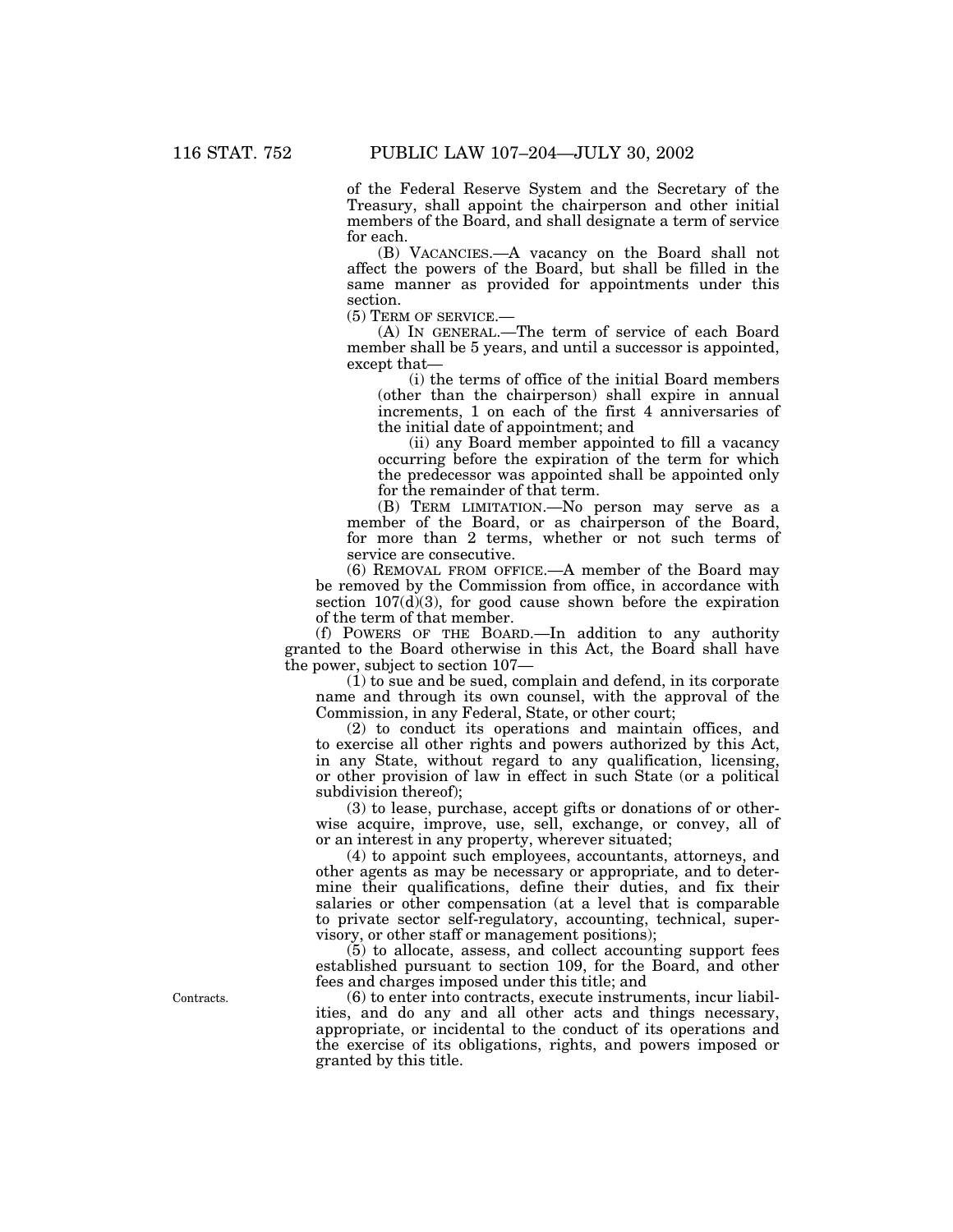(g) RULES OF THE BOARD.—The rules of the Board shall, subject to the approval of the Commission—

 $(1)$  provide for the operation and administration of the Board, the exercise of its authority, and the performance of its responsibilities under this Act;

 $(2)$  permit, as the Board determines necessary or appropriate, delegation by the Board of any of its functions to an individual member or employee of the Board, or to a division of the Board, including functions with respect to hearing, determining, ordering, certifying, reporting, or otherwise acting as to any matter, except that—

(A) the Board shall retain a discretionary right to review any action pursuant to any such delegated function, upon its own motion;

(B) a person shall be entitled to a review by the Board with respect to any matter so delegated, and the decision of the Board upon such review shall be deemed to be the action of the Board for all purposes (including appeal or review thereof); and

(C) if the right to exercise a review described in subparagraph  $(A)$  is declined, or if no such review is sought within the time stated in the rules of the Board, then the action taken by the holder of such delegation shall for all purposes, including appeal or review thereof, be deemed to be the action of the Board;

(3) establish ethics rules and standards of conduct for Board members and staff, including a bar on practice before the Board (and the Commission, with respect to Board-related matters) of 1 year for former members of the Board, and appropriate periods (not to exceed 1 year) for former staff of the Board; and

(4) provide as otherwise required by this Act.

(h) ANNUAL REPORT TO THE COMMISSION.—The Board shall Deadline. submit an annual report (including its audited financial statements) to the Commission, and the Commission shall transmit a copy of that report to the Committee on Banking, Housing, and Urban Affairs of the Senate, and the Committee on Financial Services of the House of Representatives, not later than 30 days after the date of receipt of that report by the Commission.

### **SEC. 102. REGISTRATION WITH THE BOARD.**

(a) MANDATORY REGISTRATION.—Beginning 180 days after the date of the determination of the Commission under section 101(d), it shall be unlawful for any person that is not a registered public accounting firm to prepare or issue, or to participate in the preparation or issuance of, any audit report with respect to any issuer. (b) APPLICATIONS FOR REGISTRATION.—

(1) FORM OF APPLICATION.—A public accounting firm shall use such form as the Board may prescribe, by rule, to apply for registration under this section.

(2) CONTENTS OF APPLICATIONS.—Each public accounting firm shall submit, as part of its application for registration, in such detail as the Board shall specify—

(A) the names of all issuers for which the firm prepared or issued audit reports during the immediately preceding calendar year, and for which the firm expects to prepare or issue audit reports during the current calendar year;

15 USC 7212.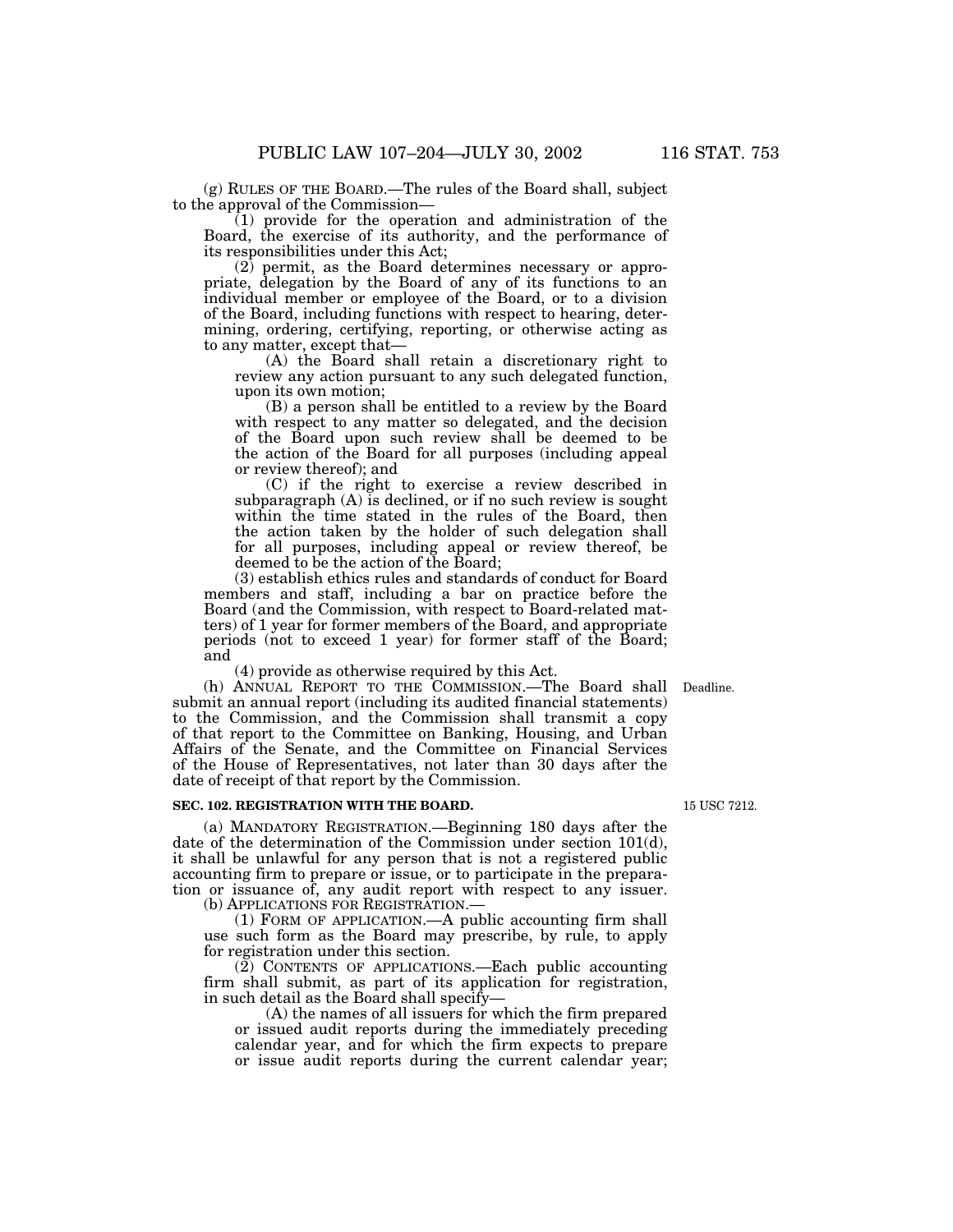(B) the annual fees received by the firm from each such issuer for audit services, other accounting services, and non-audit services, respectively;

(C) such other current financial information for the most recently completed fiscal year of the firm as the Board may reasonably request;

(D) a statement of the quality control policies of the firm for its accounting and auditing practices;

(E) a list of all accountants associated with the firm who participate in or contribute to the preparation of audit reports, stating the license or certification number of each such person, as well as the State license numbers of the firm itself;

(F) information relating to criminal, civil, or administrative actions or disciplinary proceedings pending against the firm or any associated person of the firm in connection with any audit report;

(G) copies of any periodic or annual disclosure filed by an issuer with the Commission during the immediately preceding calendar year which discloses accounting disagreements between such issuer and the firm in connection with an audit report furnished or prepared by the firm for such issuer; and

(H) such other information as the rules of the Board or the Commission shall specify as necessary or appropriate in the public interest or for the protection of investors.

(3) CONSENTS.—Each application for registration under this subsection shall include—

(A) a consent executed by the public accounting firm to cooperation in and compliance with any request for testimony or the production of documents made by the Board in the furtherance of its authority and responsibilities under this title (and an agreement to secure and enforce similar consents from each of the associated persons of the public accounting firm as a condition of their continued employment by or other association with such firm); and

(B) a statement that such firm understands and agrees that cooperation and compliance, as described in the consent required by subparagraph (A), and the securing and enforcement of such consents from its associated persons, in accordance with the rules of the Board, shall be a condition to the continuing effectiveness of the registration of the firm with the Board.

(c) ACTION ON APPLICATIONS.—

(1) TIMING.—The Board shall approve a completed application for registration not later than 45 days after the date of receipt of the application, in accordance with the rules of the Board, unless the Board, prior to such date, issues a written notice of disapproval to, or requests more information from, the prospective registrant.

(2) TREATMENT.—A written notice of disapproval of a completed application under paragraph (1) for registration shall be treated as a disciplinary sanction for purposes of sections 105(d) and 107(c).

(d) PERIODIC REPORTS.—Each registered public accounting firm shall submit an annual report to the Board, and may be required

Deadline.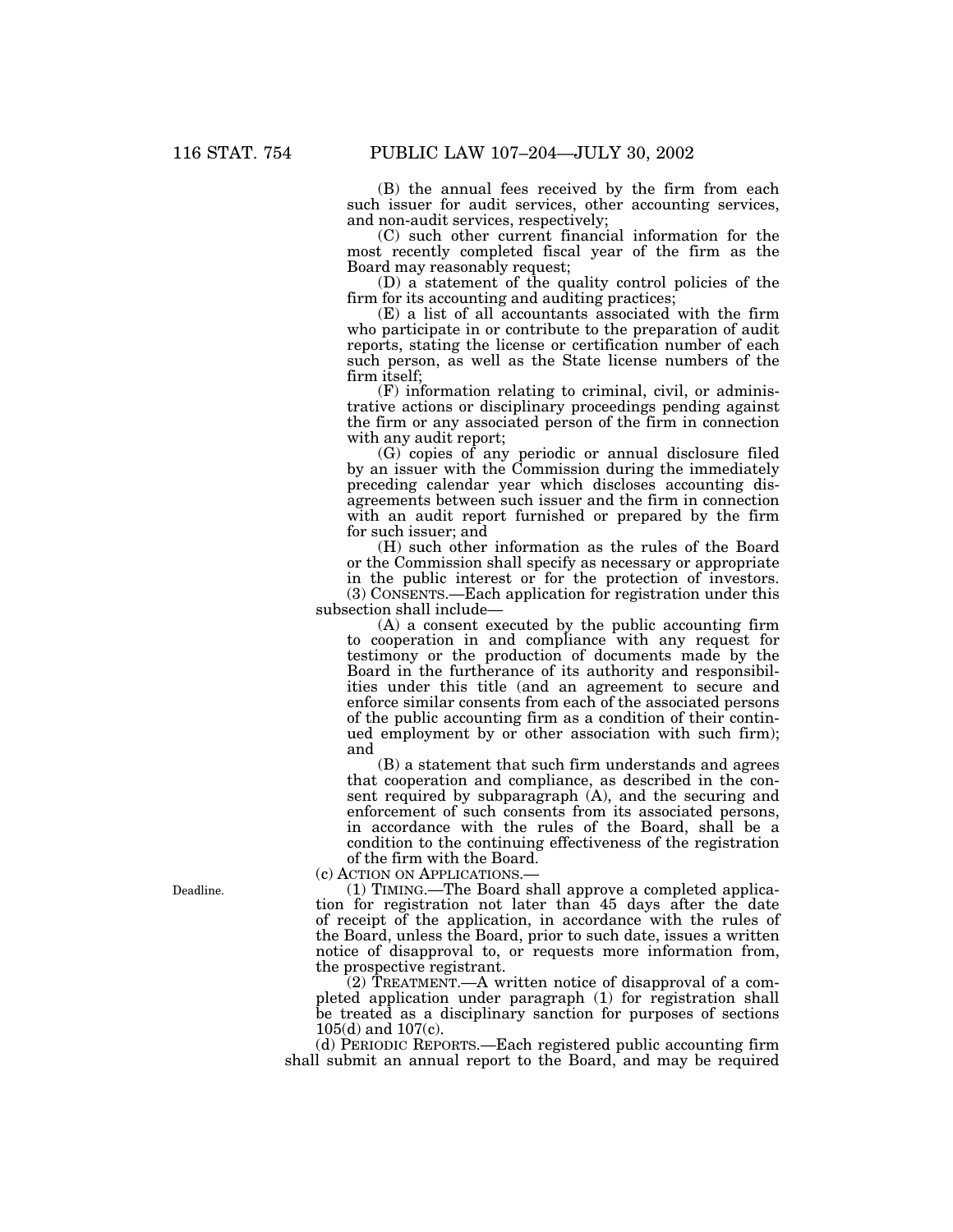to report more frequently, as necessary to update the information contained in its application for registration under this section, and to provide to the Board such additional information as the Board or the Commission may specify, in accordance with subsection (b)(2).

(e) PUBLIC AVAILABILITY.—Registration applications and annual reports required by this subsection, or such portions of such applications or reports as may be designated under rules of the Board, shall be made available for public inspection, subject to rules of the Board or the Commission, and to applicable laws relating to the confidentiality of proprietary, personal, or other information contained in such applications or reports, provided that, in all events, the Board shall protect from public disclosure information reasonably identified by the subject accounting firm as proprietary information.

(f) REGISTRATION AND ANNUAL FEES.—The Board shall assess and collect a registration fee and an annual fee from each registered public accounting firm, in amounts that are sufficient to recover the costs of processing and reviewing applications and annual reports.

#### **SEC. 103. AUDITING, QUALITY CONTROL, AND INDEPENDENCE STAND-**15 USC 7213. **ARDS AND RULES.**

(a) AUDITING, QUALITY CONTROL, AND ETHICS STANDARDS.— (1) IN GENERAL.—The Board shall, by rule, establish, including, to the extent it determines appropriate, through adoption of standards proposed by 1 or more professional groups of accountants designated pursuant to paragraph (3)(A) or advisory groups convened pursuant to paragraph (4), and amend or otherwise modify or alter, such auditing and related attestation standards, such quality control standards, and such ethics standards to be used by registered public accounting firms in the preparation and issuance of audit reports, as required by this Act or the rules of the Commission, or as may be necessary or appropriate in the public interest or for the protection of investors.

(2) RULE REQUIREMENTS.—In carrying out paragraph (1), the Board—

(A) shall include in the auditing standards that it adopts, requirements that each registered public accounting firm shall—

(i) prepare, and maintain for a period of not less than 7 years, audit work papers, and other information related to any audit report, in sufficient detail to support the conclusions reached in such report;

(ii) provide a concurring or second partner review and approval of such audit report (and other related information), and concurring approval in its issuance, by a qualified person (as prescribed by the Board) associated with the public accounting firm, other than the person in charge of the audit, or by an independent reviewer (as prescribed by the Board); and

(iii) describe in each audit report the scope of the auditor's testing of the internal control structure and procedures of the issuer, required by section 404(b), and present (in such report or in a separate report)—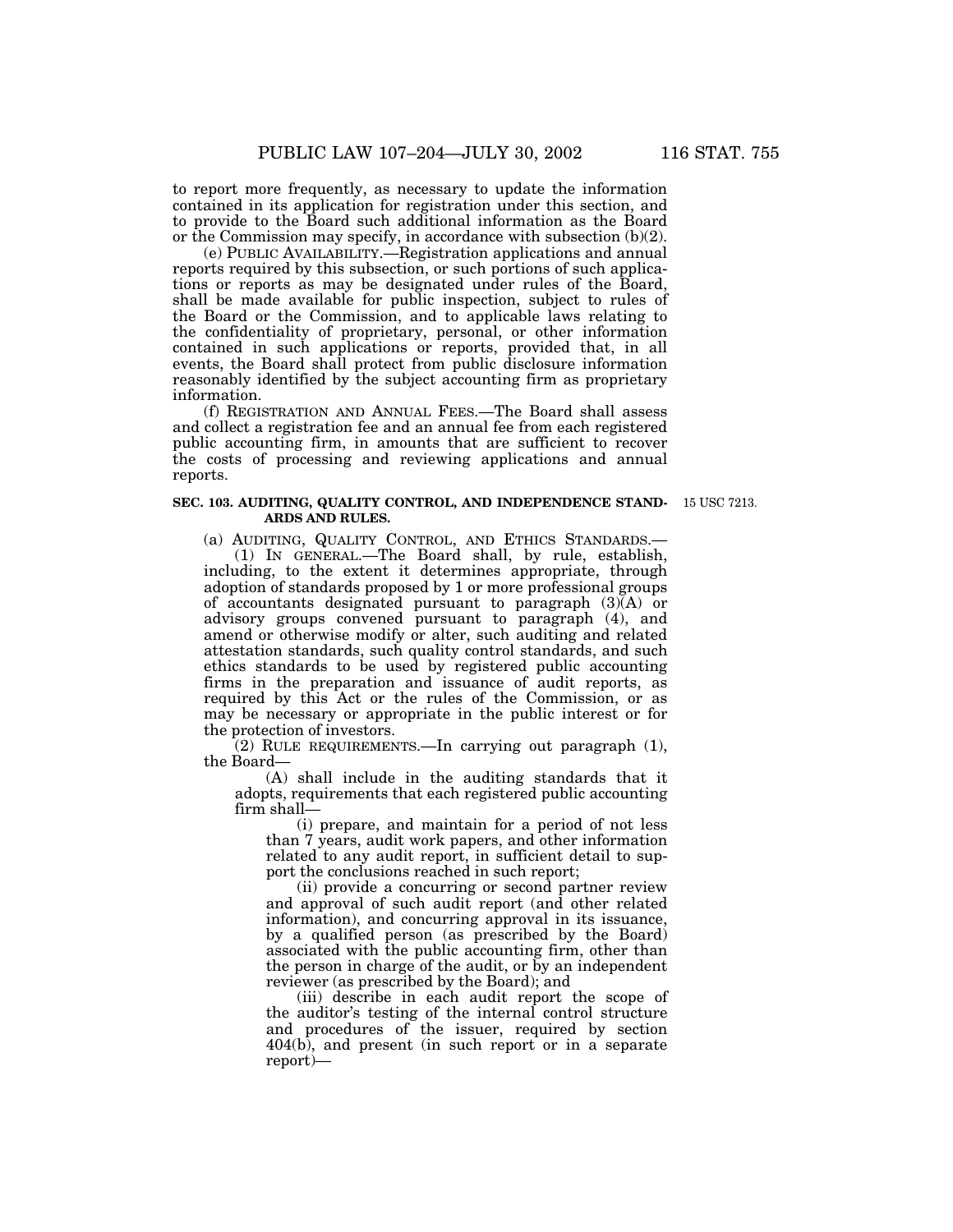(I) the findings of the auditor from such testing;

(II) an evaluation of whether such internal control structure and procedures—

(aa) include maintenance of records that in reasonable detail accurately and fairly reflect the transactions and dispositions of the assets of the issuer;

(bb) provide reasonable assurance that transactions are recorded as necessary to permit preparation of financial statements in accordance with generally accepted accounting principles, and that receipts and expenditures of the issuer are being made only in accordance with authorizations of management and directors of the issuer; and

(III) a description, at a minimum, of material weaknesses in such internal controls, and of any material noncompliance found on the basis of such testing.

(B) shall include, in the quality control standards that it adopts with respect to the issuance of audit reports, requirements for every registered public accounting firm relating to—

(i) monitoring of professional ethics and independence from issuers on behalf of which the firm issues audit reports;

(ii) consultation within such firm on accounting and auditing questions;

(iii) supervision of audit work;

(iv) hiring, professional development, and advancement of personnel;

(v) the acceptance and continuation of engagements;

(vi) internal inspection; and

(vii) such other requirements as the Board may prescribe, subject to subsection (a)(1).

(3) AUTHORITY TO ADOPT OTHER STANDARDS.—

(A) IN GENERAL.—In carrying out this subsection, the Board—

(i) may adopt as its rules, subject to the terms of section 107, any portion of any statement of auditing standards or other professional standards that the Board determines satisfy the requirements of paragraph (1), and that were proposed by 1 or more professional groups of accountants that shall be designated or recognized by the Board, by rule, for such purpose, pursuant to this paragraph or 1 or more advisory groups convened pursuant to paragraph (4); and

 $(iii)$  notwithstanding clause  $(i)$ , shall retain full authority to modify, supplement, revise, or subsequently amend, modify, or repeal, in whole or in part, any portion of any statement described in clause (i).

(B) INITIAL AND TRANSITIONAL STANDARDS.—The Board shall adopt standards described in subparagraph (A)(i) as initial or transitional standards, to the extent the Board determines necessary, prior to a determination of the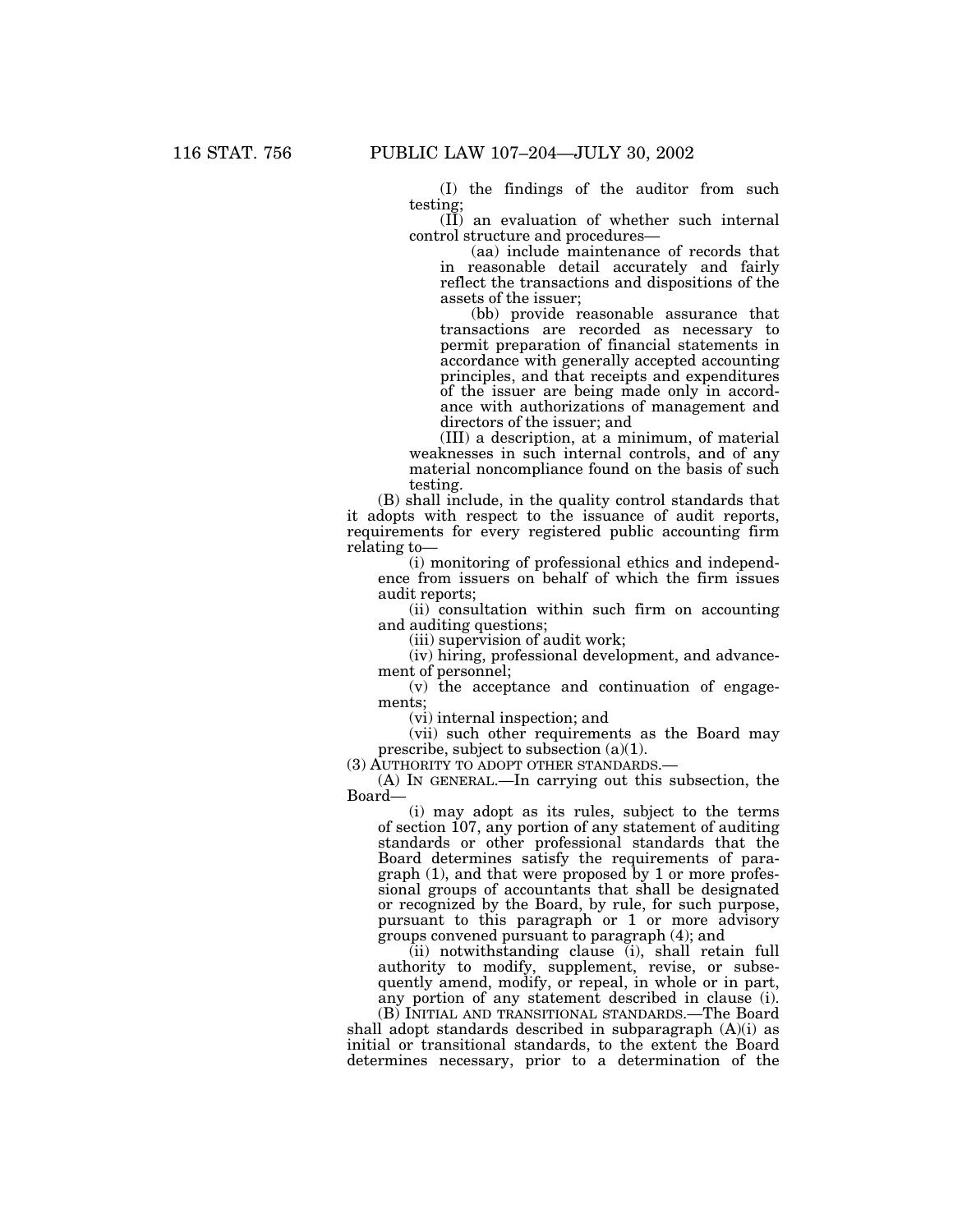Commission under section 101(d), and such standards shall be separately approved by the Commission at the time of that determination, without regard to the procedures required by section 107 that otherwise would apply to the approval of rules of the Board.

(4) ADVISORY GROUPS.—The Board shall convene, or authorize its staff to convene, such expert advisory groups as may be appropriate, which may include practicing accountants and other experts, as well as representatives of other interested groups, subject to such rules as the Board may prescribe to prevent conflicts of interest, to make recommendations concerning the content (including proposed drafts) of auditing, quality control, ethics, independence, or other standards required to be established under this section.

(b) INDEPENDENCE STANDARDS AND RULES.—The Board shall establish such rules as may be necessary or appropriate in the public interest or for the protection of investors, to implement, or as authorized under, title II of this Act.

(c) COOPERATION WITH DESIGNATED PROFESSIONAL GROUPS OF ACCOUNTANTS AND ADVISORY GROUPS.—

(1) IN GENERAL.—The Board shall cooperate on an ongoing basis with professional groups of accountants designated under subsection  $(a)(3)(A)$  and advisory groups convened under subsection  $(a)(4)$  in the examination of the need for changes in any standards subject to its authority under subsection (a), recommend issues for inclusion on the agendas of such designated professional groups of accountants or advisory groups, and take such other steps as it deems appropriate to increase the effectiveness of the standard setting process.

(2) BOARD RESPONSES.—The Board shall respond in a timely fashion to requests from designated professional groups of accountants and advisory groups referred to in paragraph (1) for any changes in standards over which the Board has authority.

(d) EVALUATION OF STANDARD SETTING PROCESS.—The Board shall include in the annual report required by section 101(h) the results of its standard setting responsibilities during the period to which the report relates, including a discussion of the work of the Board with any designated professional groups of accountants and advisory groups described in paragraphs  $(3)(\overline{A})$  and  $(4)$  of subsection (a), and its pending issues agenda for future standard setting projects.

#### **SEC. 104. INSPECTIONS OF REGISTERED PUBLIC ACCOUNTING FIRMS.** 15 USC 7214.

(a) IN GENERAL.—The Board shall conduct a continuing program of inspections to assess the degree of compliance of each registered public accounting firm and associated persons of that firm with this Act, the rules of the Board, the rules of the Commission, or professional standards, in connection with its performance of audits, issuance of audit reports, and related matters involving issuers.

(b) INSPECTION FREQUENCY.—

(1) IN GENERAL.—Subject to paragraph (2), inspections required by this section shall be conducted—

(A) annually with respect to each registered public accounting firm that regularly provides audit reports for more than 100 issuers; and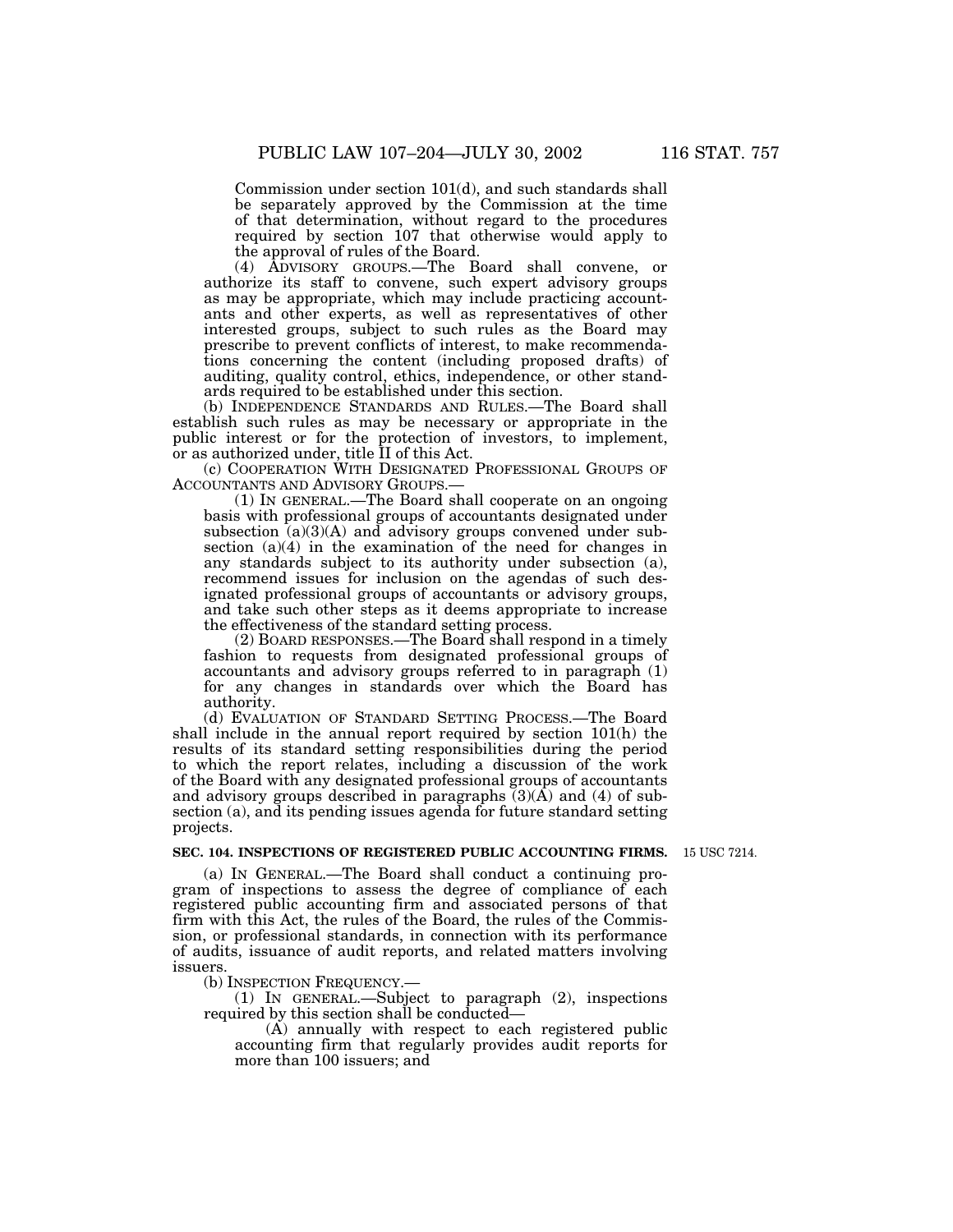(B) not less frequently than once every 3 years with respect to each registered public accounting firm that regularly provides audit reports for 100 or fewer issuers.

(2) ADJUSTMENTS TO SCHEDULES.—The Board may, by rule, adjust the inspection schedules set under paragraph (1) if the Board finds that different inspection schedules are consistent with the purposes of this Act, the public interest, and the protection of investors. The Board may conduct special inspections at the request of the Commission or upon its own motion. (c) PROCEDURES.—The Board shall, in each inspection under

this section, and in accordance with its rules for such inspections—

(1) identify any act or practice or omission to act by the registered public accounting firm, or by any associated person thereof, revealed by such inspection that may be in violation of this Act, the rules of the Board, the rules of the Commission, the firm's own quality control policies, or professional standards;

(2) report any such act, practice, or omission, if appropriate, to the Commission and each appropriate State regulatory authority; and

(3) begin a formal investigation or take disciplinary action, if appropriate, with respect to any such violation, in accordance with this Act and the rules of the Board.

(d) CONDUCT OF INSPECTIONS.—In conducting an inspection of a registered public accounting firm under this section, the Board shall—

(1) inspect and review selected audit and review engagements of the firm (which may include audit engagements that are the subject of ongoing litigation or other controversy between the firm and  $\check{1}$  or more third parties), performed at various offices and by various associated persons of the firm, as selected by the Board;

(2) evaluate the sufficiency of the quality control system of the firm, and the manner of the documentation and communication of that system by the firm; and

(3) perform such other testing of the audit, supervisory, and quality control procedures of the firm as are necessary or appropriate in light of the purpose of the inspection and the responsibilities of the Board.

(e) RECORD RETENTION.—The rules of the Board may require the retention by registered public accounting firms for inspection purposes of records whose retention is not otherwise required by section 103 or the rules issued thereunder.

(f) PROCEDURES FOR REVIEW.—The rules of the Board shall provide a procedure for the review of and response to a draft inspection report by the registered public accounting firm under inspection. The Board shall take such action with respect to such response as it considers appropriate (including revising the draft report or continuing or supplementing its inspection activities before issuing a final report), but the text of any such response, appropriately redacted to protect information reasonably identified by the accounting firm as confidential, shall be attached to and made part of the inspection report.

(g) REPORT.—A written report of the findings of the Board for each inspection under this section, subject to subsection (h), shall be—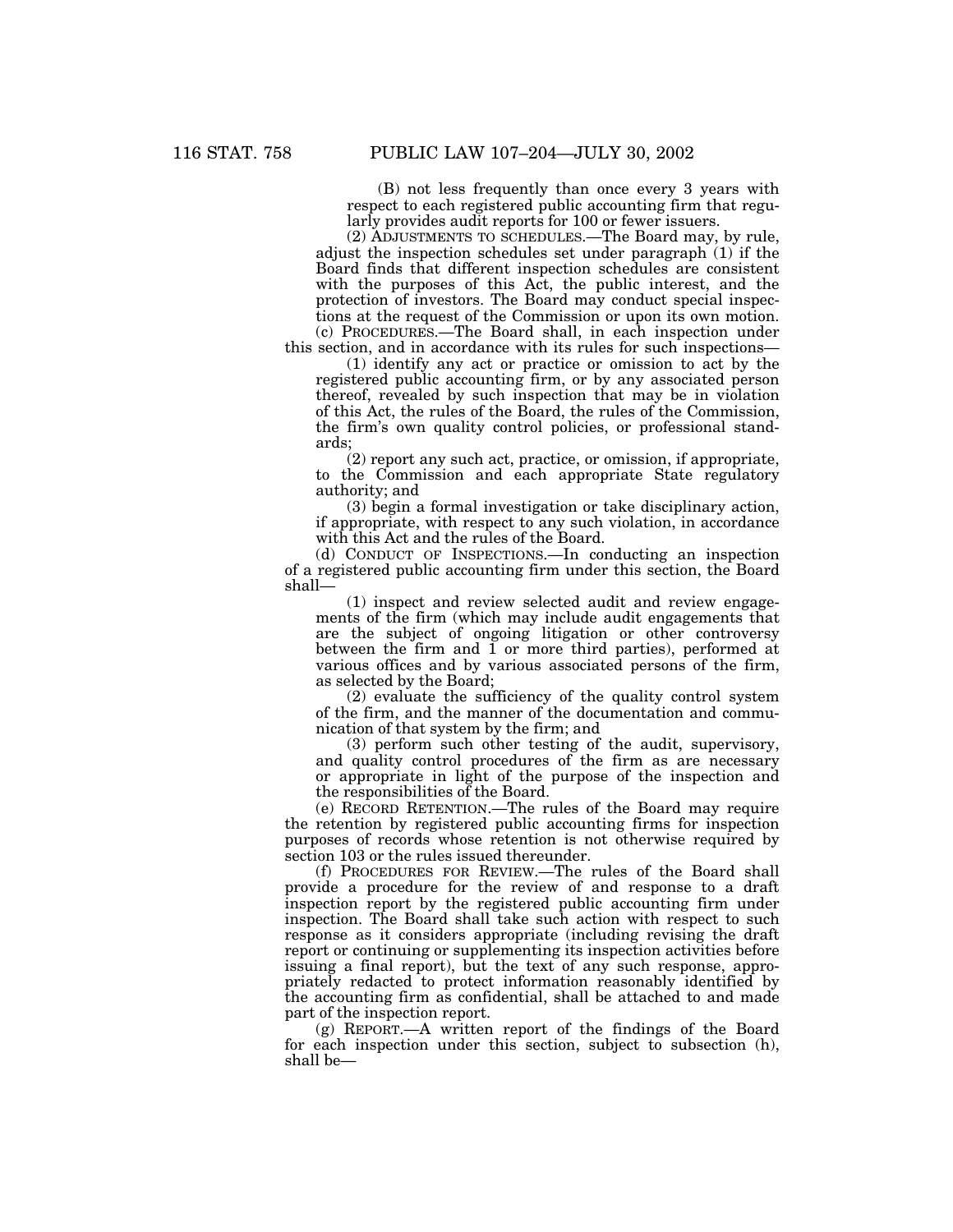(1) transmitted, in appropriate detail, to the Commission and each appropriate State regulatory authority, accompanied by any letter or comments by the Board or the inspector, and any letter of response from the registered public accounting firm; and

(2) made available in appropriate detail to the public (subject to section  $105(b)(5)(A)$ , and to the protection of such confidential and proprietary information as the Board may determine to be appropriate, or as may be required by law), except that no portions of the inspection report that deal with criticisms of or potential defects in the quality control systems of the firm under inspection shall be made public if those criticisms or defects are addressed by the firm, to the satisfaction of the Board, not later than 12 months after the date of the inspection report.<br>(h) INTERIM COMMISSION REVIEW.—

 $(1)$  REVIEWABLE MATTERS.—A registered public accounting firm may seek review by the Commission, pursuant to such rules as the Commission shall promulgate, if the firm—

(A) has provided the Board with a response, pursuant to rules issued by the Board under subsection (f), to the substance of particular items in a draft inspection report, and disagrees with the assessments contained in any final report prepared by the Board following such response; or

(B) disagrees with the determination of the Board that criticisms or defects identified in an inspection report have not been addressed to the satisfaction of the Board within 12 months of the date of the inspection report, for purposes of subsection  $(g)(2)$ .

(2) TREATMENT OF REVIEW.—Any decision of the Commission with respect to a review under paragraph (1) shall not be reviewable under section 25 of the Securities Exchange Act of 1934 (15 U.S.C. 78y), or deemed to be "final agency action'' for purposes of section 704 of title 5, United States Code.

(3) TIMING.—Review under paragraph (1) may be sought during the 30-day period following the date of the event giving rise to the review under subparagraph (A) or (B) of paragraph (1).

## **SEC. 105. INVESTIGATIONS AND DISCIPLINARY PROCEEDINGS.**

(a) IN GENERAL.—The Board shall establish, by rule, subject to the requirements of this section, fair procedures for the investigation and disciplining of registered public accounting firms and associated persons of such firms.

(b) INVESTIGATIONS.—

(1) AUTHORITY.—In accordance with the rules of the Board, the Board may conduct an investigation of any act or practice, or omission to act, by a registered public accounting firm, any associated person of such firm, or both, that may violate any provision of this Act, the rules of the Board, the provisions of the securities laws relating to the preparation and issuance of audit reports and the obligations and liabilities of accountants with respect thereto, including the rules of the Commission issued under this Act, or professional standards, regardless of how the act, practice, or omission is brought to the attention of the Board.

15 USC 7215.

Establishment.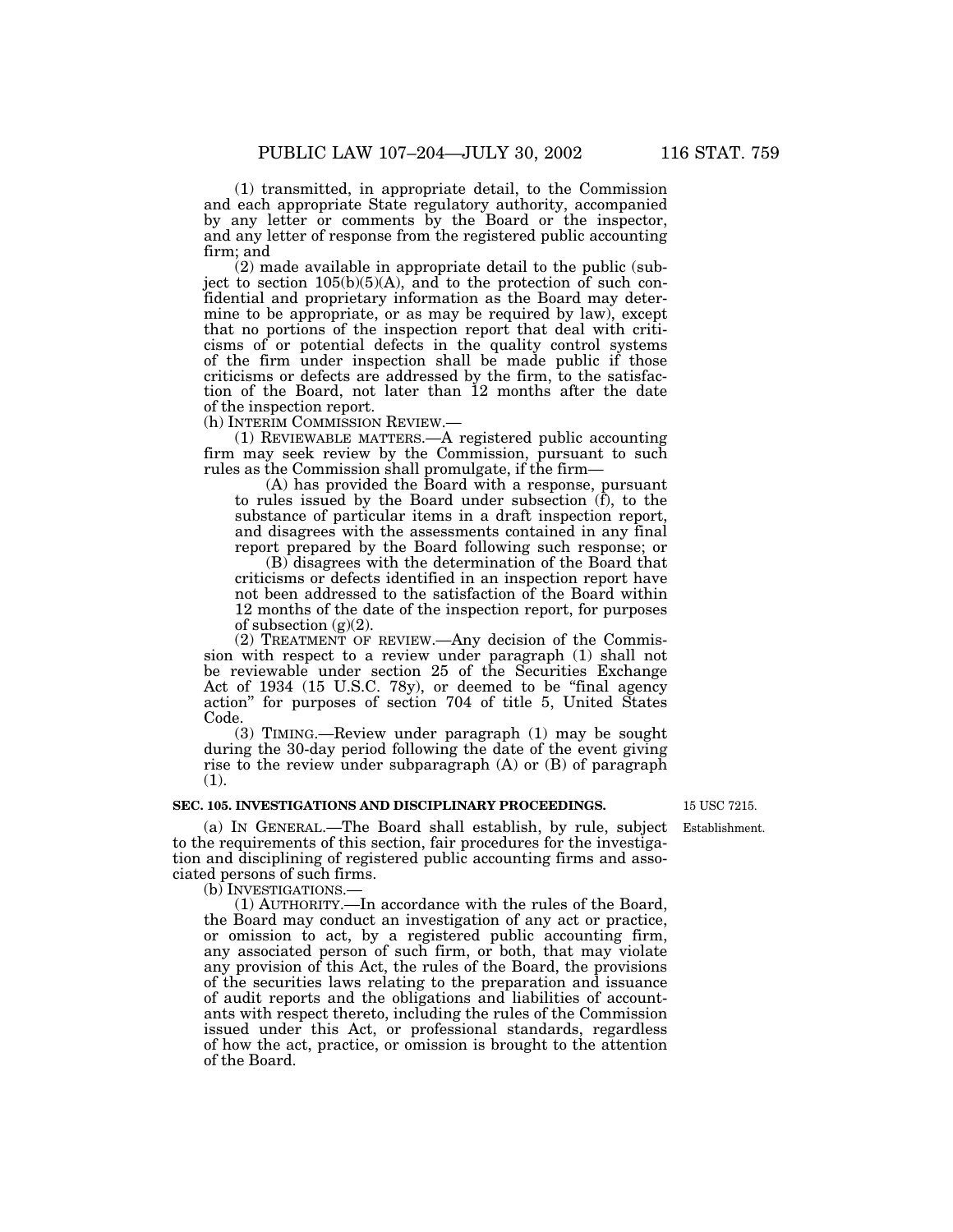(2) TESTIMONY AND DOCUMENT PRODUCTION.—In addition to such other actions as the Board determines to be necessary or appropriate, the rules of the Board may—

(A) require the testimony of the firm or of any person associated with a registered public accounting firm, with respect to any matter that the Board considers relevant or material to an investigation;

(B) require the production of audit work papers and any other document or information in the possession of a registered public accounting firm or any associated person thereof, wherever domiciled, that the Board considers relevant or material to the investigation, and may inspect the books and records of such firm or associated person to verify the accuracy of any documents or information supplied;

(C) request the testimony of, and production of any document in the possession of, any other person, including any client of a registered public accounting firm that the Board considers relevant or material to an investigation under this section, with appropriate notice, subject to the needs of the investigation, as permitted under the rules of the Board; and

(D) provide for procedures to seek issuance by the Commission, in a manner established by the Commission, of a subpoena to require the testimony of, and production of any document in the possession of, any person, including any client of a registered public accounting firm, that the Board considers relevant or material to an investigation under this section.

(3) NONCOOPERATION WITH INVESTIGATIONS.—

(A) IN GENERAL.—If a registered public accounting firm or any associated person thereof refuses to testify, produce documents, or otherwise cooperate with the Board in connection with an investigation under this section, the Board may—

(i) suspend or bar such person from being associated with a registered public accounting firm, or require the registered public accounting firm to end such association;

(ii) suspend or revoke the registration of the public accounting firm; and

(iii) invoke such other lesser sanctions as the Board considers appropriate, and as specified by rule of the Board.

(B) PROCEDURE.—Any action taken by the Board under this paragraph shall be subject to the terms of section  $107(c)$ .

(4) COORDINATION AND REFERRAL OF INVESTIGATIONS.—

(A) COORDINATION.—The Board shall notify the Commission of any pending Board investigation involving a potential violation of the securities laws, and thereafter coordinate its work with the work of the Commission's Division of Enforcement, as necessary to protect an ongoing Commission investigation.

(B) REFERRAL.—The Board may refer an investigation under this section—

(i) to the Commission;

Notification.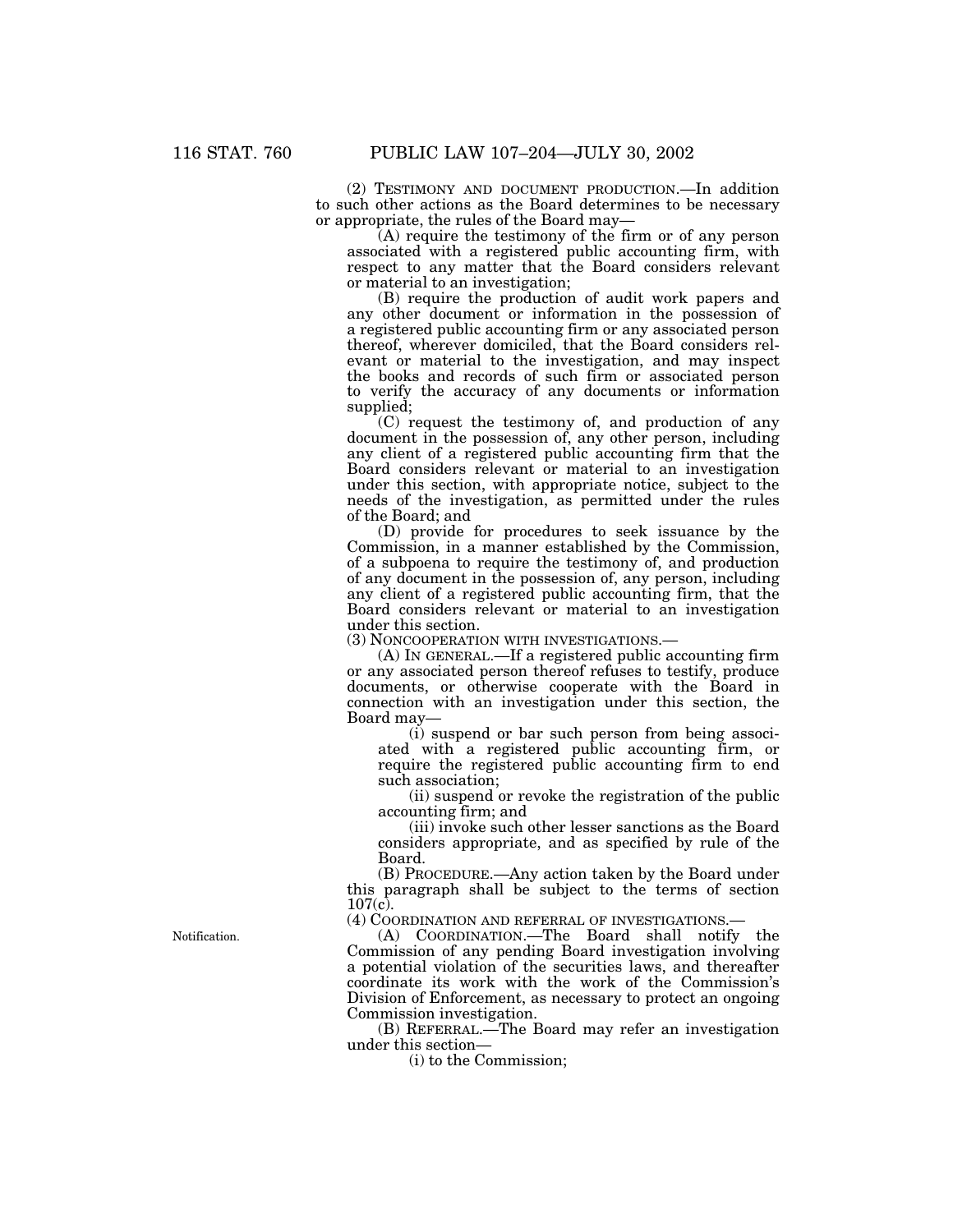(ii) to any other Federal functional regulator (as defined in section 509 of the Gramm-Leach-Bliley Act (15 U.S.C. 6809)), in the case of an investigation that concerns an audit report for an institution that is subject to the jurisdiction of such regulator; and

(iii) at the direction of the Commission, to—

(I) the Attorney General of the United States; (II) the attorney general of 1 or more States; and

(III) the appropriate State regulatory authority.

(5) USE OF DOCUMENTS.—

(A) CONFIDENTIALITY.—Except as provided in subparagraph (B), all documents and information prepared or received by or specifically for the Board, and deliberations of the Board and its employees and agents, in connection with an inspection under section 104 or with an investigation under this section, shall be confidential and privileged as an evidentiary matter (and shall not be subject to civil discovery or other legal process) in any proceeding in any Federal or State court or administrative agency, and shall be exempt from disclosure, in the hands of an agency or establishment of the Federal Government, under the Freedom of Information Act (5 U.S.C. 552a), or otherwise, unless and until presented in connection with a public proceeding or released in accordance with subsection (c).

(B) AVAILABILITY TO GOVERNMENT AGENCIES.—Without the loss of its status as confidential and privileged in the hands of the Board, all information referred to in subparagraph (A) may—

(i) be made available to the Commission; and

(ii) in the discretion of the Board, when determined by the Board to be necessary to accomplish the purposes of this Act or to protect investors, be made available to—

(I) the Attorney General of the United States;

(II) the appropriate Federal functional regulator (as defined in section 509 of the Gramm-Leach-Bliley Act (15 U.S.C. 6809)), other than the Commission, with respect to an audit report for an institution subject to the jurisdiction of such regulator;

(III) State attorneys general in connection with

any criminal investigation; and  $(IV)$  any appropriate appropriate State regulatory authority,

each of which shall maintain such information as confidential and privileged.

(6) IMMUNITY.—Any employee of the Board engaged in carrying out an investigation under this Act shall be immune from any civil liability arising out of such investigation in the same manner and to the same extent as an employee of the Federal Government in similar circumstances.

(c) DISCIPLINARY PROCEDURES.—

(1) NOTIFICATION; RECORDKEEPING.—The rules of the Board shall provide that in any proceeding by the Board to determine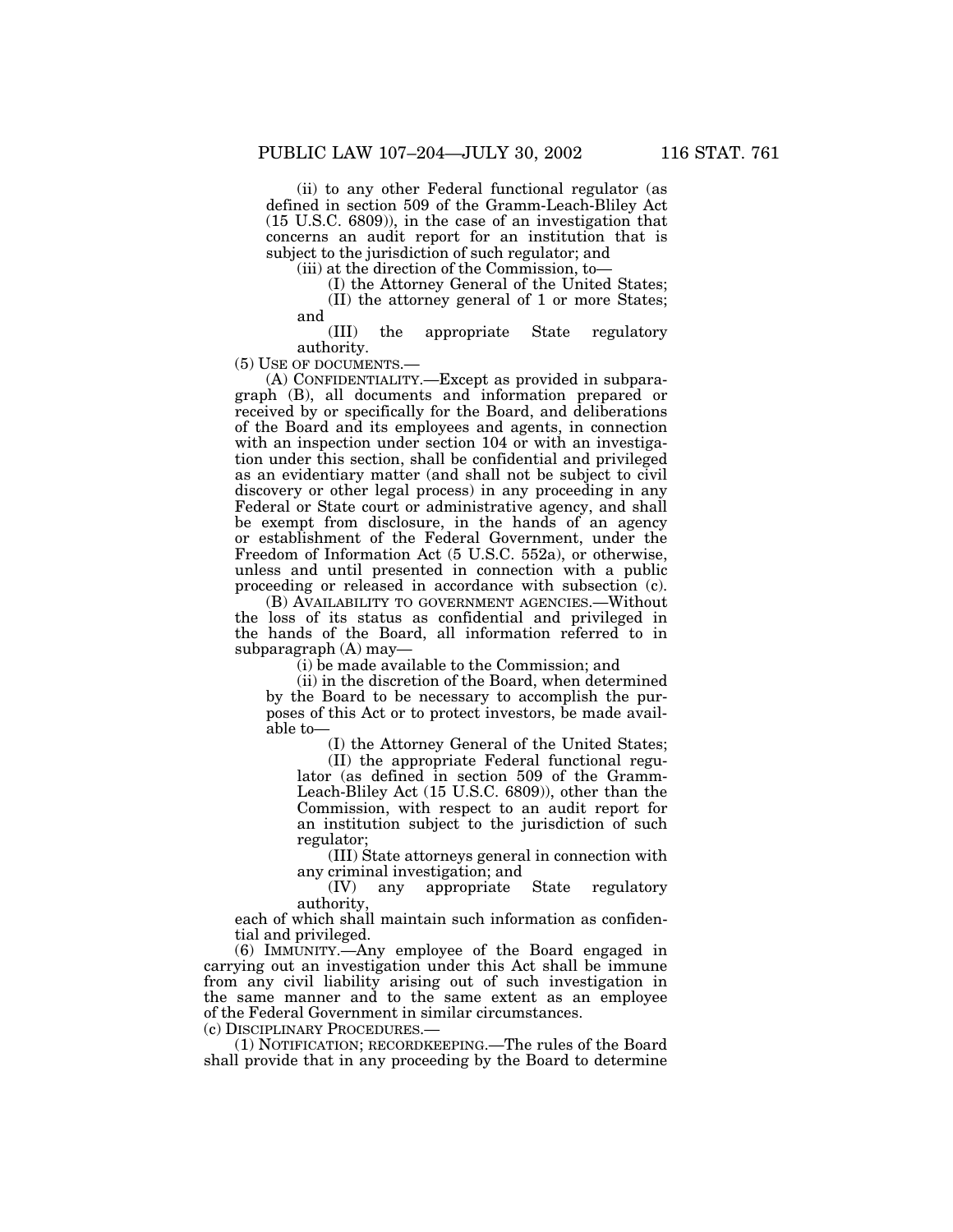whether a registered public accounting firm, or an associated person thereof, should be disciplined, the Board shall—

(A) bring specific charges with respect to the firm or associated person;

(B) notify such firm or associated person of, and provide to the firm or associated person an opportunity to defend against, such charges; and

(C) keep a record of the proceedings.

(2) PUBLIC HEARINGS.—Hearings under this section shall not be public, unless otherwise ordered by the Board for good cause shown, with the consent of the parties to such hearing.

(3) SUPPORTING STATEMENT.—A determination by the Board to impose a sanction under this subsection shall be supported by a statement setting forth—

(A) each act or practice in which the registered public accounting firm, or associated person, has engaged (or omitted to engage), or that forms a basis for all or a part of such sanction;

(B) the specific provision of this Act, the securities laws, the rules of the Board, or professional standards which the Board determines has been violated; and

(C) the sanction imposed, including a justification for that sanction.

(4) SANCTIONS.—If the Board finds, based on all of the facts and circumstances, that a registered public accounting firm or associated person thereof has engaged in any act or practice, or omitted to act, in violation of this Act, the rules of the Board, the provisions of the securities laws relating to the preparation and issuance of audit reports and the obligations and liabilities of accountants with respect thereto, including the rules of the Commission issued under this Act, or professional standards, the Board may impose such disciplinary or remedial sanctions as it determines appropriate, subject to applicable limitations under paragraph (5), including—

(A) temporary suspension or permanent revocation of registration under this title;

(B) temporary or permanent suspension or bar of a person from further association with any registered public accounting firm;

(C) temporary or permanent limitation on the activities, functions, or operations of such firm or person (other than in connection with required additional professional education or training);

(D) a civil money penalty for each such violation, in an amount equal to—

(i) not more than \$100,000 for a natural person or \$2,000,000 for any other person; and

(ii) in any case to which paragraph (5) applies, not more than \$750,000 for a natural person or \$15,000,000 for any other person;

(E) censure;

(F) required additional professional education or training; or

(G) any other appropriate sanction provided for in the rules of the Board.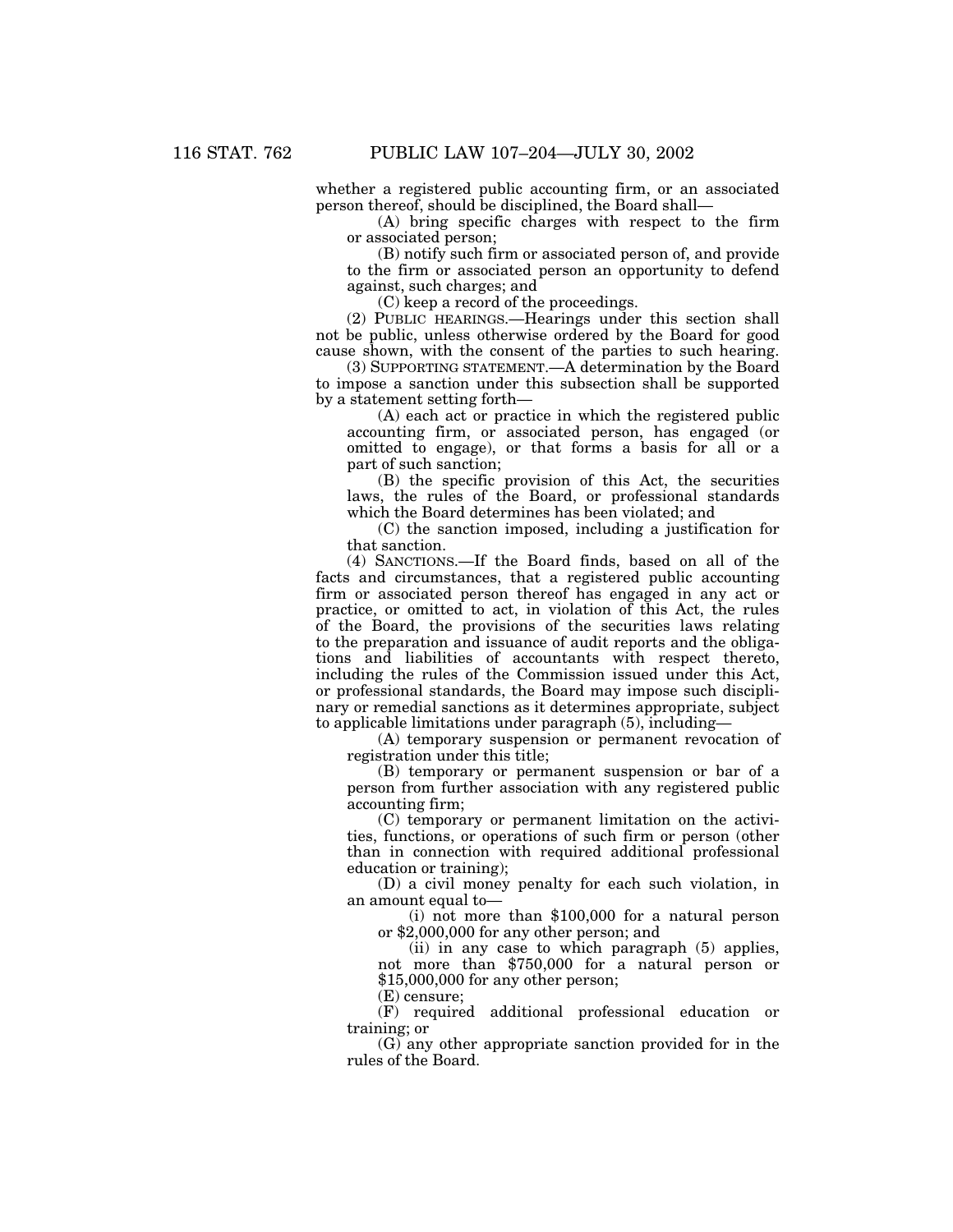(5) INTENTIONAL OR OTHER KNOWING CONDUCT.—The sanctions and penalties described in subparagraphs (A) through (C) and  $(D)$ (ii) of paragraph (4) shall only apply to-

(A) intentional or knowing conduct, including reckless conduct, that results in violation of the applicable statutory, regulatory, or professional standard; or

(B) repeated instances of negligent conduct, each resulting in a violation of the applicable statutory, regulatory, or professional standard.<br>(6) FAILURE TO SUPERVISE.—

(A) IN GENERAL.—The Board may impose sanctions under this section on a registered accounting firm or upon the supervisory personnel of such firm, if the Board finds that—

(i) the firm has failed reasonably to supervise an associated person, either as required by the rules of the Board relating to auditing or quality control standards, or otherwise, with a view to preventing violations of this Act, the rules of the Board, the provisions of the securities laws relating to the preparation and issuance of audit reports and the obligations and liabilities of accountants with respect thereto, including the rules of the Commission under this Act, or professional standards; and

(ii) such associated person commits a violation of this Act, or any of such rules, laws, or standards.

(B) RULE OF CONSTRUCTION.—No associated person of a registered public accounting firm shall be deemed to have failed reasonably to supervise any other person for purposes of subparagraph (A), if—

(i) there have been established in and for that firm procedures, and a system for applying such procedures, that comply with applicable rules of the Board and that would reasonably be expected to prevent and detect any such violation by such associated person; and

(ii) such person has reasonably discharged the duties and obligations incumbent upon that person by reason of such procedures and system, and had no reasonable cause to believe that such procedures and system were not being complied with.

(7) EFFECT OF SUSPENSION.—

(A) ASSOCIATION WITH A PUBLIC ACCOUNTING FIRM.— It shall be unlawful for any person that is suspended or barred from being associated with a registered public accounting firm under this subsection willfully to become or remain associated with any registered public accounting firm, or for any registered public accounting firm that knew, or, in the exercise of reasonable care should have known, of the suspension or bar, to permit such an association, without the consent of the Board or the Commission.

(B) ASSOCIATION WITH AN ISSUER.—It shall be unlawful for any person that is suspended or barred from being associated with an issuer under this subsection willfully to become or remain associated with any issuer in an accountancy or a financial management capacity, and for any issuer that knew, or in the exercise of reasonable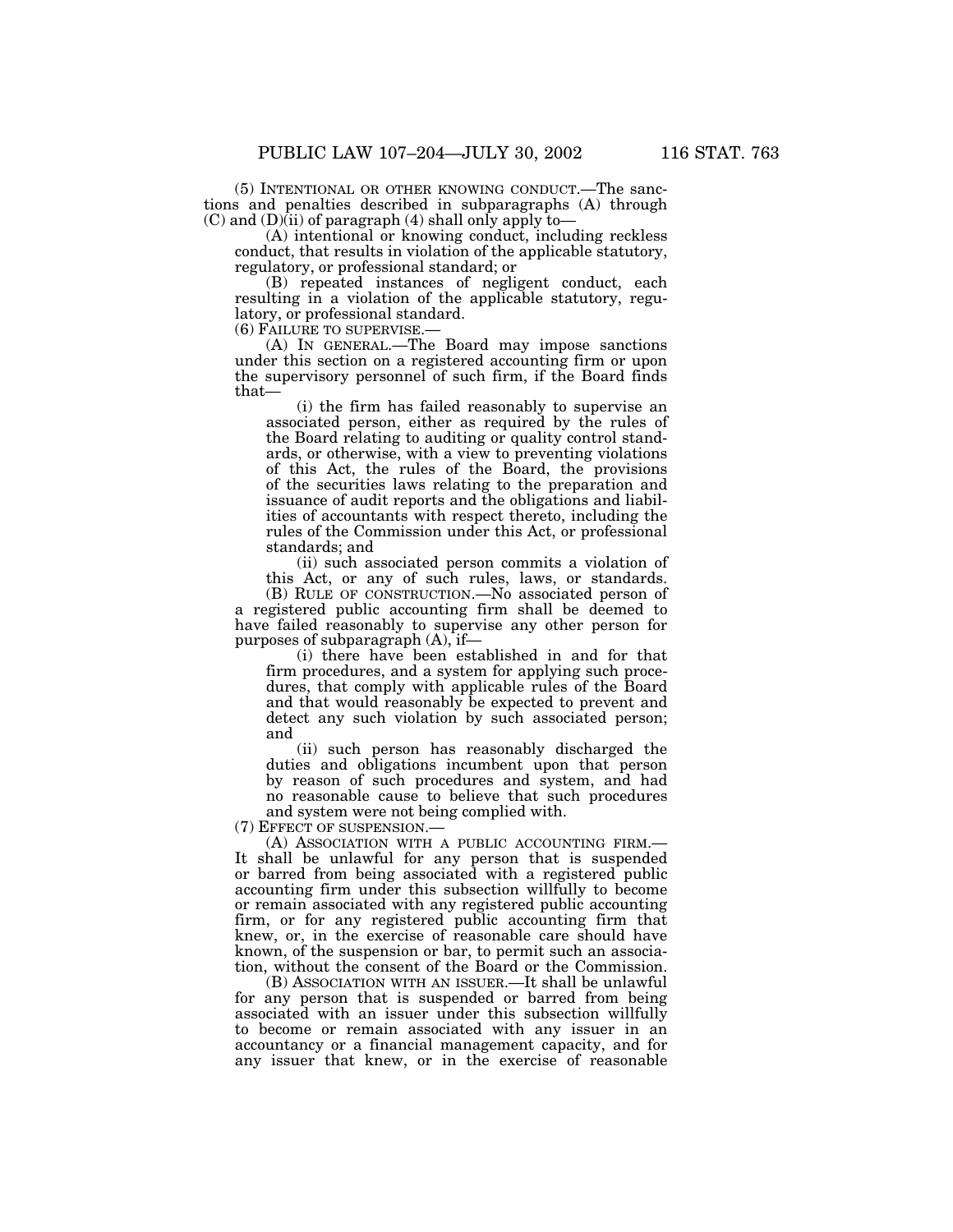care should have known, of such suspension or bar, to permit such an association, without the consent of the Board or the Commission.

(d) REPORTING OF SANCTIONS.—

(1) RECIPIENTS.—If the Board imposes a disciplinary sanction, in accordance with this section, the Board shall report the sanction to—

(A) the Commission;

(B) any appropriate State regulatory authority or any foreign accountancy licensing board with which such firm or person is licensed or certified; and

(C) the public (once any stay on the imposition of such sanction has been lifted).

(2) CONTENTS.—The information reported under paragraph (1) shall include—

(A) the name of the sanctioned person;

(B) a description of the sanction and the basis for its imposition; and

 $(\tilde{C})$  such other information as the Board deems appropriate.

(e) STAY OF SANCTIONS.—

(1) IN GENERAL.—Application to the Commission for review, or the institution by the Commission of review, of any disciplinary action of the Board shall operate as a stay of any such disciplinary action, unless and until the Commission orders (summarily or after notice and opportunity for hearing on the question of a stay, which hearing may consist solely of the submission of affidavits or presentation of oral arguments) that no such stay shall continue to operate.

(2) EXPEDITED PROCEDURES.—The Commission shall establish for appropriate cases an expedited procedure for consideration and determination of the question of the duration of a stay pending review of any disciplinary action of the Board under this subsection.

15 USC 7216.

#### **SEC. 106. FOREIGN PUBLIC ACCOUNTING FIRMS.**

(a) APPLICABILITY TO CERTAIN FOREIGN FIRMS.—

(1) IN GENERAL.—Any foreign public accounting firm that prepares or furnishes an audit report with respect to any issuer, shall be subject to this Act and the rules of the Board and the Commission issued under this Act, in the same manner and to the same extent as a public accounting firm that is organized and operates under the laws of the United States or any State, except that registration pursuant to section 102 shall not by itself provide a basis for subjecting such a foreign public accounting firm to the jurisdiction of the Federal or State courts, other than with respect to controversies between such firms and the Board.

(2) BOARD AUTHORITY.—The Board may, by rule, determine that a foreign public accounting firm (or a class of such firms) that does not issue audit reports nonetheless plays such a substantial role in the preparation and furnishing of such reports for particular issuers, that it is necessary or appropriate, in light of the purposes of this Act and in the public interest or for the protection of investors, that such firm (or class of firms) should be treated as a public accounting firm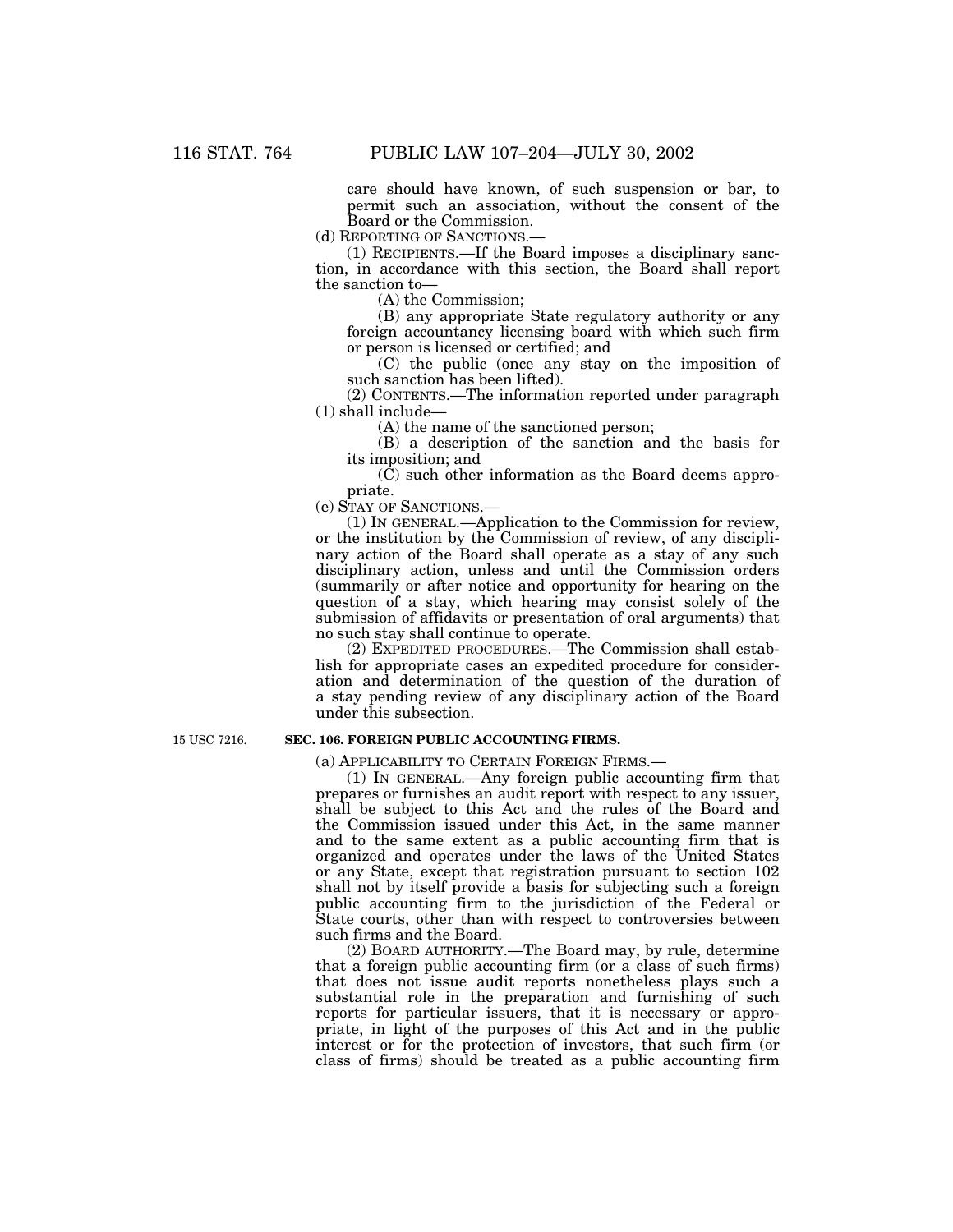(or firms) for purposes of registration under, and oversight by the Board in accordance with, this title.

(b) PRODUCTION OF AUDIT WORKPAPERS.

(1) CONSENT BY FOREIGN FIRMS.—If a foreign public accounting firm issues an opinion or otherwise performs material services upon which a registered public accounting firm relies in issuing all or part of any audit report or any opinion contained in an audit report, that foreign public accounting firm shall be deemed to have consented—

(A) to produce its audit workpapers for the Board or the Commission in connection with any investigation by either body with respect to that audit report; and

(B) to be subject to the jurisdiction of the courts of the United States for purposes of enforcement of any request for production of such workpapers.

(2) CONSENT BY DOMESTIC FIRMS.—A registered public accounting firm that relies upon the opinion of a foreign public accounting firm, as described in paragraph (1), shall be deemed—

(A) to have consented to supplying the audit workpapers of that foreign public accounting firm in response to a request for production by the Board or the Commission; and

(B) to have secured the agreement of that foreign public accounting firm to such production, as a condition of its reliance on the opinion of that foreign public accounting firm.

(c) EXEMPTION AUTHORITY.—The Commission, and the Board, subject to the approval of the Commission, may, by rule, regulation, or order, and as the Commission (or Board) determines necessary or appropriate in the public interest or for the protection of investors, either unconditionally or upon specified terms and conditions exempt any foreign public accounting firm, or any class of such firms, from any provision of this Act or the rules of the Board or the Commission issued under this Act.

(d) DEFINITION.—In this section, the term ''foreign public accounting firm'' means a public accounting firm that is organized and operates under the laws of a foreign government or political subdivision thereof.

## **SEC. 107. COMMISSION OVERSIGHT OF THE BOARD.**

15 USC 7217.

(a) GENERAL OVERSIGHT RESPONSIBILITY.—The Commission shall have oversight and enforcement authority over the Board, as provided in this Act. The provisions of section  $17(a)(1)$  of the Securities Exchange Act of 1934 (15 U.S.C. 78 $q(a)(1)$ ), and of section  $17(b)(1)$  of the Securities Exchange Act of  $1934 (15 \text{ U.S.C. } 78q(b)(1))$ shall apply to the Board as fully as if the Board were a "registered" securities association" for purposes of those sections  $17(a)(1)$  and  $17(b)(1)$ .

(b) RULES OF THE BOARD.—

(1) DEFINITION.—In this section, the term ''proposed rule'' means any proposed rule of the Board, and any modification of any such rule.

(2) PRIOR APPROVAL REQUIRED.—No rule of the Board shall become effective without prior approval of the Commission in accordance with this section, other than as provided in section  $103(a)(3)(B)$  with respect to initial or transitional standards.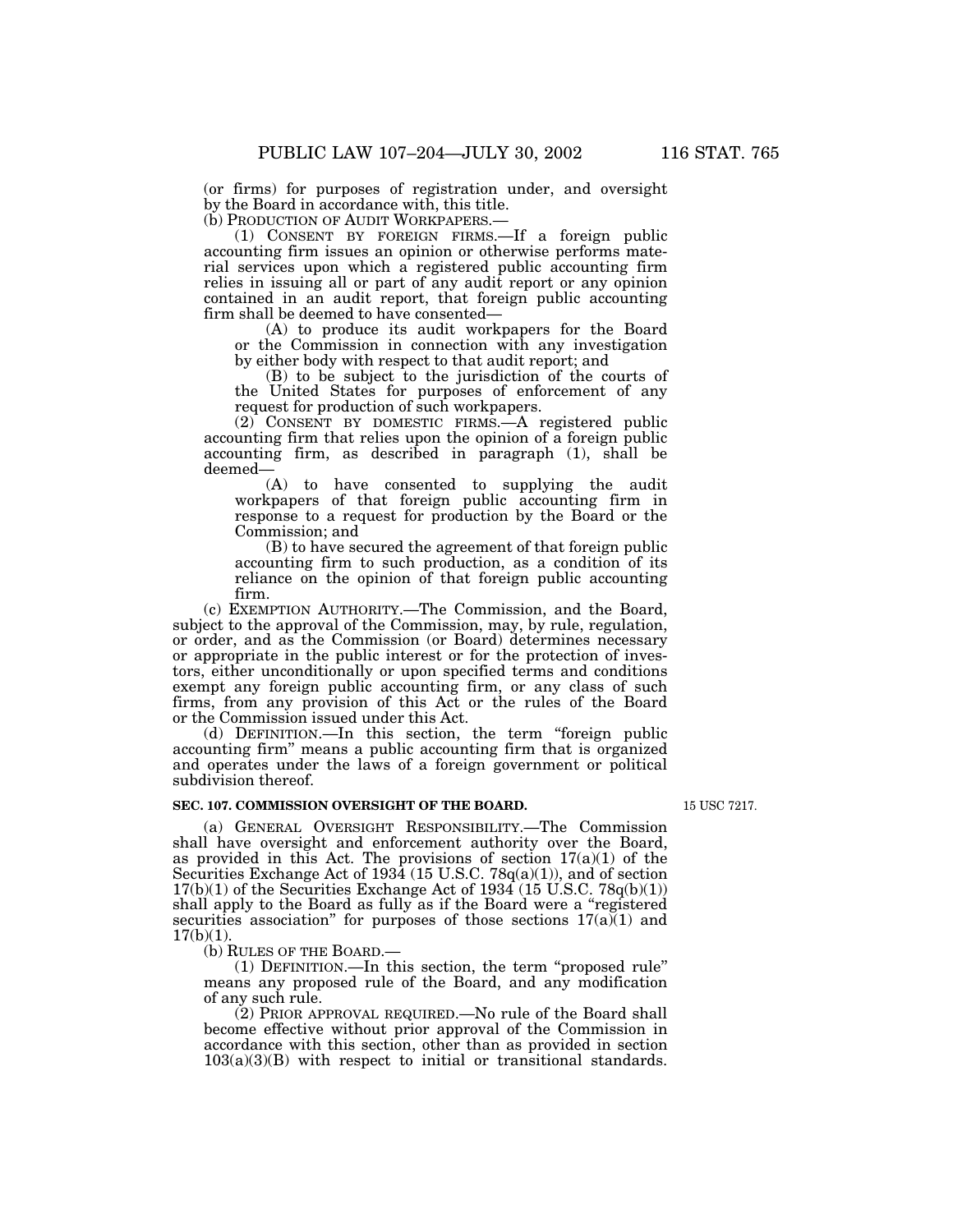(3) APPROVAL CRITERIA.—The Commission shall approve a proposed rule, if it finds that the rule is consistent with the requirements of this Act and the securities laws, or is necessary or appropriate in the public interest or for the protection of investors.

(4) PROPOSED RULE PROCEDURES.—The provisions of paragraphs (1) through (3) of section 19(b) of the Securities Exchange Act of 1934 (15 U.S.C. 78s(b)) shall govern the proposed rules of the Board, as fully as if the Board were a ''registered securities association'' for purposes of that section 19(b), except that, for purposes of this paragraph—

 $(A)$  the phrase "consistent with the requirements of this title and the rules and regulations thereunder applicable to such organization" in section  $19(b)(2)$  of that Act shall be deemed to read ''consistent with the requirements of title I of the Sarbanes-Oxley Act of 2002, and the rules and regulations issued thereunder applicable to such organization, or as necessary or appropriate in the public interest or for the protection of investors''; and

(B) the phrase ''otherwise in furtherance of the purposes of this title'' in section 19(b)(3)(C) of that Act shall be deemed to read "otherwise in furtherance of the purposes" of title I of the Sarbanes-Oxley Act of 2002''.

(5) COMMISSION AUTHORITY TO AMEND RULES OF THE BOARD.—The provisions of section 19(c) of the Securities Exchange Act of 1934 (15 U.S.C. 78s(c)) shall govern the abrogation, deletion, or addition to portions of the rules of the Board by the Commission as fully as if the Board were a "registered securities association" for purposes of that section 19(c), except that the phrase ''to conform its rules to the requirements of this title and the rules and regulations thereunder applicable to such organization, or otherwise in furtherance of the purposes of this title'' in section 19(c) of that Act shall, for purposes of this paragraph, be deemed to read ''to assure the fair administration of the Public Company Accounting Oversight Board, conform the rules promulgated by that Board to the requirements of title I of the Sarbanes-Oxley Act of 2002, or otherwise further the purposes of that Act, the securities laws, and the rules and regulations thereunder applicable to that Board''.

(c) COMMISSION REVIEW OF DISCIPLINARY ACTION TAKEN BY THE BOARD.

(1) NOTICE OF SANCTION.—The Board shall promptly file notice with the Commission of any final sanction on any registered public accounting firm or on any associated person thereof, in such form and containing such information as the Commission, by rule, may prescribe.

(2) REVIEW OF SANCTIONS.—The provisions of sections  $19(d)(2)$  and  $19(e)(1)$  of the Securities Exchange Act of 1934 (15 U.S.C. 78s  $(d)(2)$  and  $(e)(1)$ ) shall govern the review by the Commission of final disciplinary sanctions imposed by the Board (including sanctions imposed under section 105(b)(3) of this Act for noncooperation in an investigation of the Board), as fully as if the Board were a self-regulatory organization and the Commission were the appropriate regulatory agency for such organization for purposes of those sections  $19(d)(2)$ and  $19(e)(1)$ , except that, for purposes of this paragraph—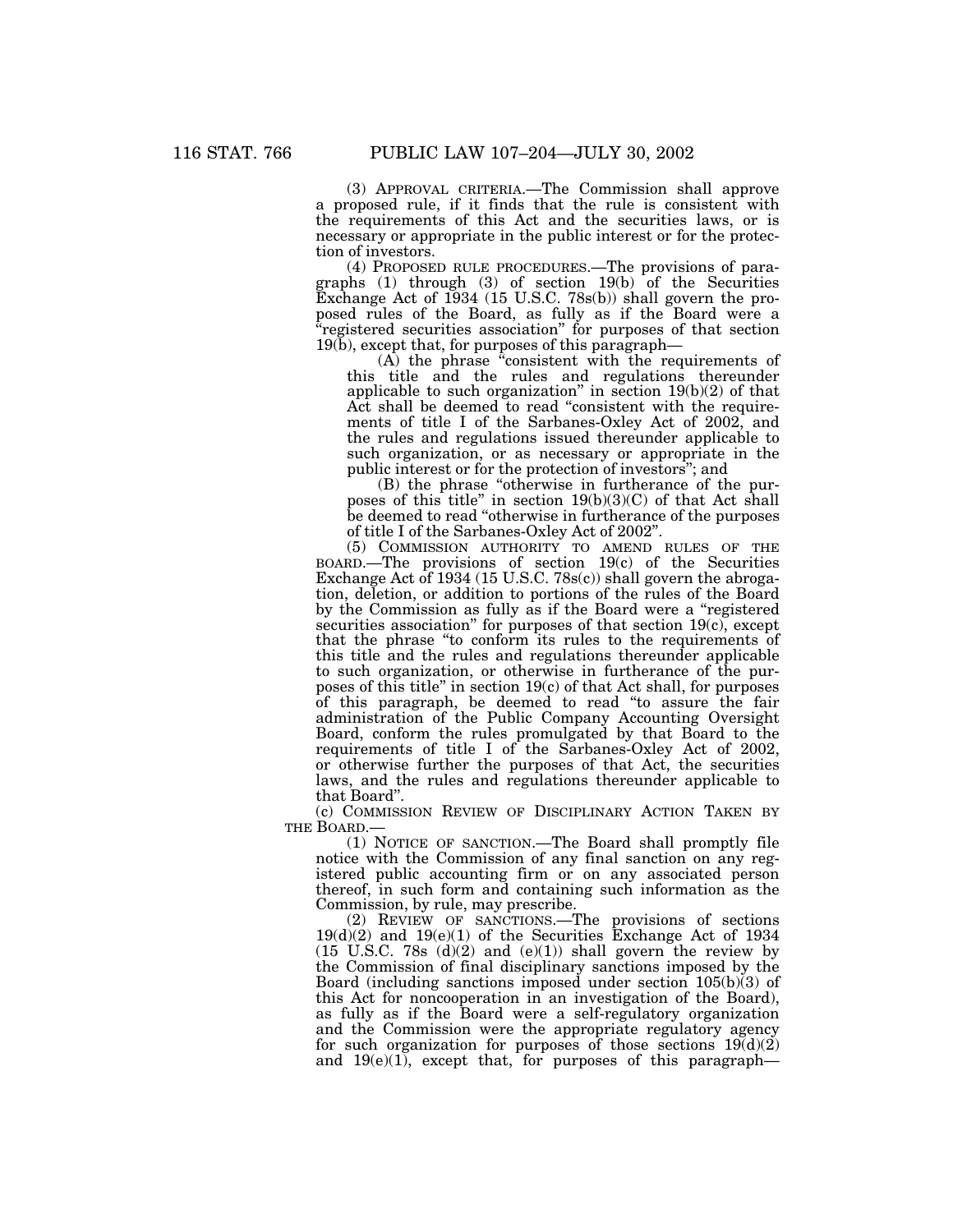(A) section 105(e) of this Act (rather than that section  $19(d)(2)$ ) shall govern the extent to which application for, or institution by the Commission on its own motion of, review of any disciplinary action of the Board operates as a stay of such action;

(B) references in that section  $19(e)(1)$  to "members" of such an organization shall be deemed to be references to registered public accounting firms;

(C) the phrase ''consistent with the purposes of this title" in that section  $19(e)(1)$  shall be deemed to read "consistent with the purposes of this title and title I of the Sarbanes-Oxley Act of 2002";

(D) references to rules of the Municipal Securities Rulemaking Board in that section  $19(e)(1)$  shall not apply; and

 $(E)$  the reference to section  $19(e)(2)$  of the Securities Exchange Act of 1934 shall refer instead to section  $107(c)(3)$ of this Act.

(3) COMMISSION MODIFICATION AUTHORITY.—The Commission may enhance, modify, cancel, reduce, or require the remission of a sanction imposed by the Board upon a registered public accounting firm or associated person thereof, if the Commission, having due regard for the public interest and the protection of investors, finds, after a proceeding in accordance with this subsection, that the sanction—

(A) is not necessary or appropriate in furtherance of this Act or the securities laws; or

(B) is excessive, oppressive, inadequate, or otherwise not appropriate to the finding or the basis on which the sanction was imposed.

(d) CENSURE OF THE BOARD; OTHER SANCTIONS.—

(1) RESCISSION OF BOARD AUTHORITY.—The Commission, by rule, consistent with the public interest, the protection of investors, and the other purposes of this Act and the securities laws, may relieve the Board of any responsibility to enforce compliance with any provision of this Act, the securities laws, the rules of the Board, or professional standards.

(2) CENSURE OF THE BOARD; LIMITATIONS.—The Commission may, by order, as it determines necessary or appropriate in the public interest, for the protection of investors, or otherwise in furtherance of the purposes of this Act or the securities laws, censure or impose limitations upon the activities, functions, and operations of the Board, if the Commission finds, on the record, after notice and opportunity for a hearing, that the Board—

(A) has violated or is unable to comply with any provision of this Act, the rules of the Board, or the securities laws; or

(B) without reasonable justification or excuse, has failed to enforce compliance with any such provision or rule, or any professional standard by a registered public accounting firm or an associated person thereof.

(3) CENSURE OF BOARD MEMBERS; REMOVAL FROM OFFICE.— The Commission may, as necessary or appropriate in the public interest, for the protection of investors, or otherwise in furtherance of the purposes of this Act or the securities laws, remove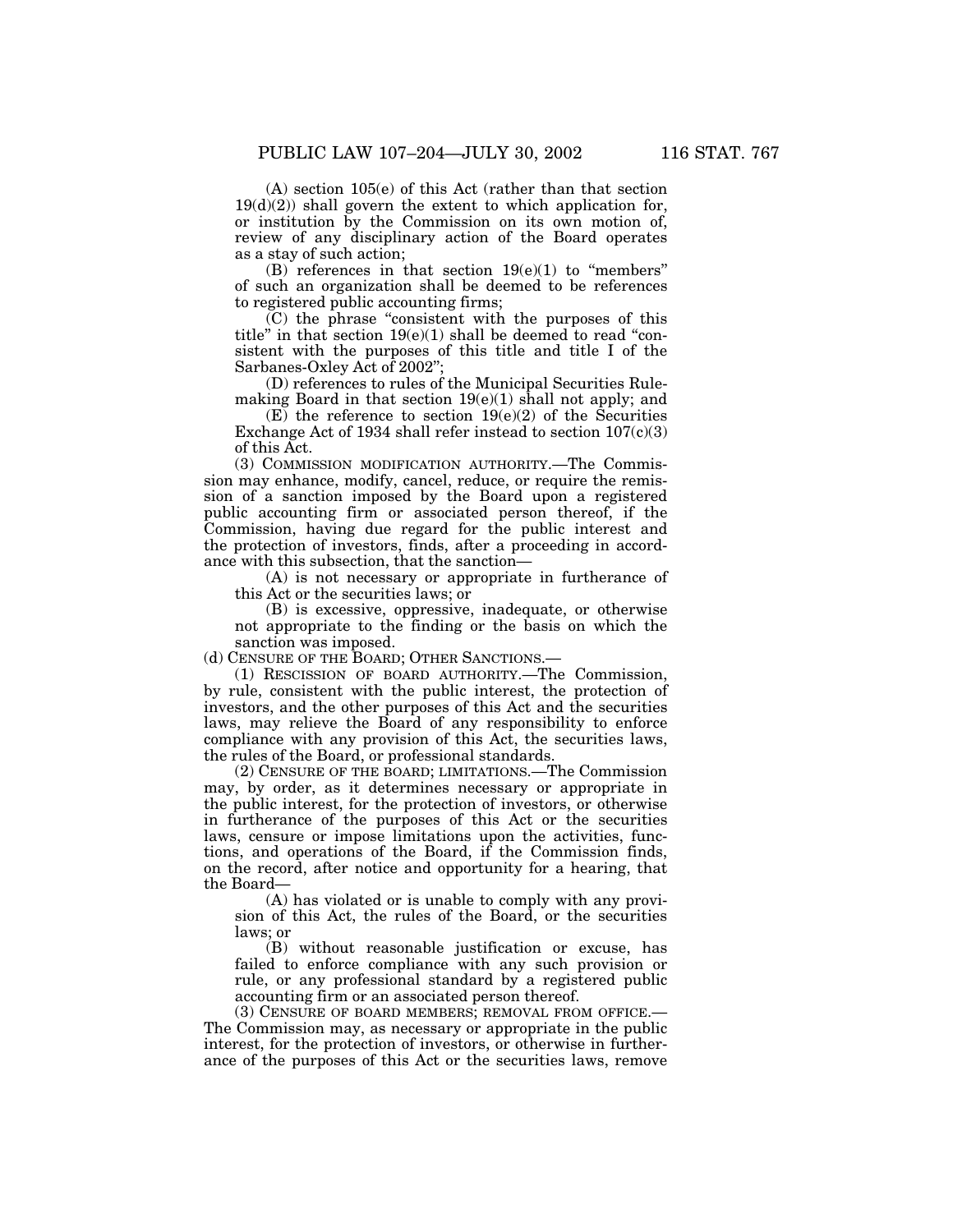from office or censure any member of the Board, if the Commission finds, on the record, after notice and opportunity for a hearing, that such member—

(A) has willfully violated any provision of this Act, the rules of the Board, or the securities laws;

(B) has willfully abused the authority of that member; or

(C) without reasonable justification or excuse, has failed to enforce compliance with any such provision or rule, or any professional standard by any registered public accounting firm or any associated person thereof.

15 USC 7218.

## **SEC. 108. ACCOUNTING STANDARDS.**

(a) AMENDMENT TO SECURITIES ACT OF 1933.—Section 19 of the Securities Act of 1933 (15 U.S.C. 77s) is amended—

(1) by redesignating subsections (b) and (c) as subsections (c) and (d), respectively; and

(2) by inserting after subsection (a) the following:

''(b) RECOGNITION OF ACCOUNTING STANDARDS.—

''(1) IN GENERAL.—In carrying out its authority under subsection (a) and under section 13(b) of the Securities Exchange Act of 1934, the Commission may recognize, as 'generally accepted' for purposes of the securities laws, any accounting principles established by a standard setting body—

''(A) that—

''(i) is organized as a private entity;

"(ii) has, for administrative and operational purposes, a board of trustees (or equivalent body) serving in the public interest, the majority of whom are not, concurrent with their service on such board, and have not been during the 2-year period preceding such service, associated persons of any registered public accounting firm;

"(iii) is funded as provided in section 109 of the Sarbanes-Oxley Act of 2002;

''(iv) has adopted procedures to ensure prompt consideration, by majority vote of its members, of changes to accounting principles necessary to reflect emerging accounting issues and changing business practices; and

"(v) considers, in adopting accounting principles, the need to keep standards current in order to reflect changes in the business environment, the extent to which international convergence on high quality accounting standards is necessary or appropriate in the public interest and for the protection of investors; and

''(B) that the Commission determines has the capacity to assist the Commission in fulfilling the requirements of subsection (a) and section 13(b) of the Securities Exchange Act of 1934, because, at a minimum, the standard setting body is capable of improving the accuracy and effectiveness of financial reporting and the protection of investors under the securities laws.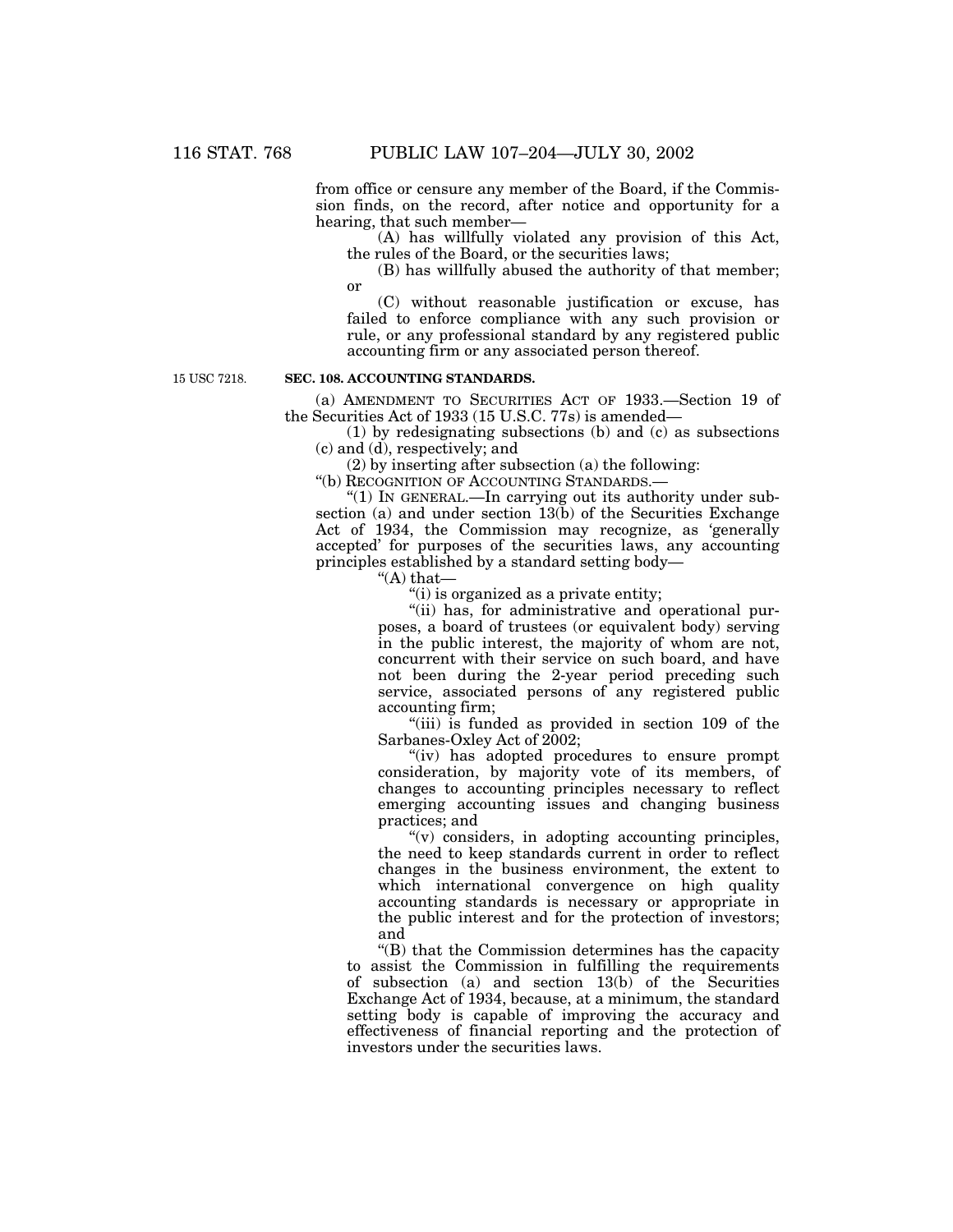''(2) ANNUAL REPORT.—A standard setting body described in paragraph (1) shall submit an annual report to the Commission and the public, containing audited financial statements of that standard setting body."

Regulations.

(b) COMMISSION AUTHORITY.—The Commission shall promulgate such rules and regulations to carry out section  $19(b)$  of the Securities Act of 1933, as added by this section, as it deems necessary or appropriate in the public interest or for the protection of investors.

(c) NO EFFECT ON COMMISSION POWERS.—Nothing in this Act, including this section and the amendment made by this section, shall be construed to impair or limit the authority of the Commission to establish accounting principles or standards for purposes of enforcement of the securities laws.

(d) STUDY AND REPORT ON ADOPTING PRINCIPLES-BASED ACCOUNTING.— (1) STUDY.—

(A) IN GENERAL.—The Commission shall conduct a study on the adoption by the United States financial reporting system of a principles-based accounting system.

(B) STUDY TOPICS.—The study required by subparagraph (A) shall include an examination of—

(i) the extent to which principles-based accounting and financial reporting exists in the United States;

(ii) the length of time required for change from a rules-based to a principles-based financial reporting system;

(iii) the feasibility of and proposed methods by which a principles-based system may be implemented; and

(iv) a thorough economic analysis of the implementation of a principles-based system.

(2) REPORT.—Not later than 1 year after the date of enactment of this Act, the Commission shall submit a report on the results of the study required by paragraph (1) to the Committee on Banking, Housing, and Urban Affairs of the Senate and the Committee on Financial Services of the House of Representatives.

#### **SEC. 109. FUNDING.**

(a) IN GENERAL.—The Board, and the standard setting body designated pursuant to section 19(b) of the Securities Act of 1933, as amended by section 108, shall be funded as provided in this section.

(b) ANNUAL BUDGETS.—The Board and the standard setting body referred to in subsection (a) shall each establish a budget for each fiscal year, which shall be reviewed and approved according to their respective internal procedures not less than 1 month prior to the commencement of the fiscal year to which the budget pertains (or at the beginning of the Board's first fiscal year, which may be a short fiscal year). The budget of the Board shall be subject to approval by the Commission. The budget for the first fiscal year of the Board shall be prepared and approved promptly following the appointment of the initial five Board members, to permit action by the Board of the organizational tasks contemplated by section  $101(d)$ .

(c) SOURCES AND USES OF FUNDS.—

15 USC 7219.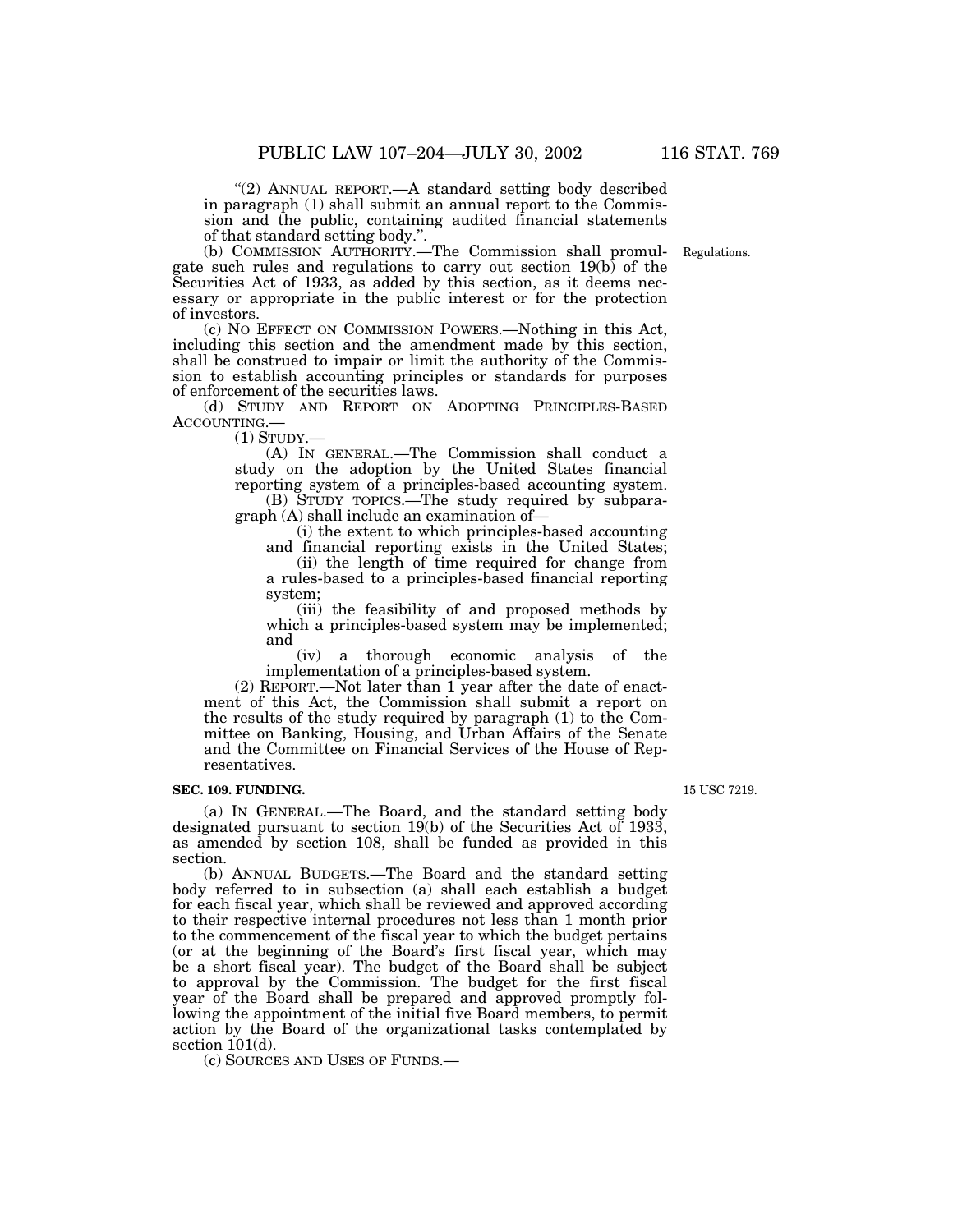(1) RECOVERABLE BUDGET EXPENSES.—The budget of the Board (reduced by any registration or annual fees received under section 102(e) for the year preceding the year for which the budget is being computed), and all of the budget of the standard setting body referred to in subsection (a), for each fiscal year of each of those 2 entities, shall be payable from annual accounting support fees, in accordance with subsections (d) and (e). Accounting support fees and other receipts of the Board and of such standard-setting body shall not be considered public monies of the United States.

(2) FUNDS GENERATED FROM THE COLLECTION OF MONETARY PENALTIES.—Subject to the availability in advance in an appropriations Act, and notwithstanding subsection (i), all funds collected by the Board as a result of the assessment of monetary penalties shall be used to fund a merit scholarship program for undergraduate and graduate students enrolled in accredited accounting degree programs, which program is to be administered by the Board or by an entity or agent identified by the Board.

(d) ANNUAL ACCOUNTING SUPPORT FEE FOR THE BOARD.—

(1) ESTABLISHMENT OF FEE.—The Board shall establish, with the approval of the Commission, a reasonable annual accounting support fee (or a formula for the computation thereof), as may be necessary or appropriate to establish and maintain the Board. Such fee may also cover costs incurred in the Board's first fiscal year (which may be a short fiscal year), or may be levied separately with respect to such short fiscal year.

(2) ASSESSMENTS.—The rules of the Board under paragraph (1) shall provide for the equitable allocation, assessment, and collection by the Board (or an agent appointed by the Board) of the fee established under paragraph (1), among issuers, in accordance with subsection  $(g)$ , allowing for differentiation among classes of issuers, as appropriate.

(e) ANNUAL ACCOUNTING SUPPORT FEE FOR STANDARD SETTING BODY.—The annual accounting support fee for the standard setting body referred to in subsection (a)—

(1) shall be allocated in accordance with subsection (g), and assessed and collected against each issuer, on behalf of the standard setting body, by 1 or more appropriate designated collection agents, as may be necessary or appropriate to pay for the budget and provide for the expenses of that standard setting body, and to provide for an independent, stable source of funding for such body, subject to review by the Commission; and

(2) may differentiate among different classes of issuers. (f) LIMITATION ON FEE.—The amount of fees collected under this section for a fiscal year on behalf of the Board or the standards setting body, as the case may be, shall not exceed the recoverable budget expenses of the Board or body, respectively (which may include operating, capital, and accrued items), referred to in subsection  $(c)(1)$ .

(g) ALLOCATION OF ACCOUNTING SUPPORT FEES AMONG ISSUERS.—Any amount due from issuers (or a particular class of issuers) under this section to fund the budget of the Board or the standard setting body referred to in subsection (a) shall be allocated among and payable by each issuer (or each issuer in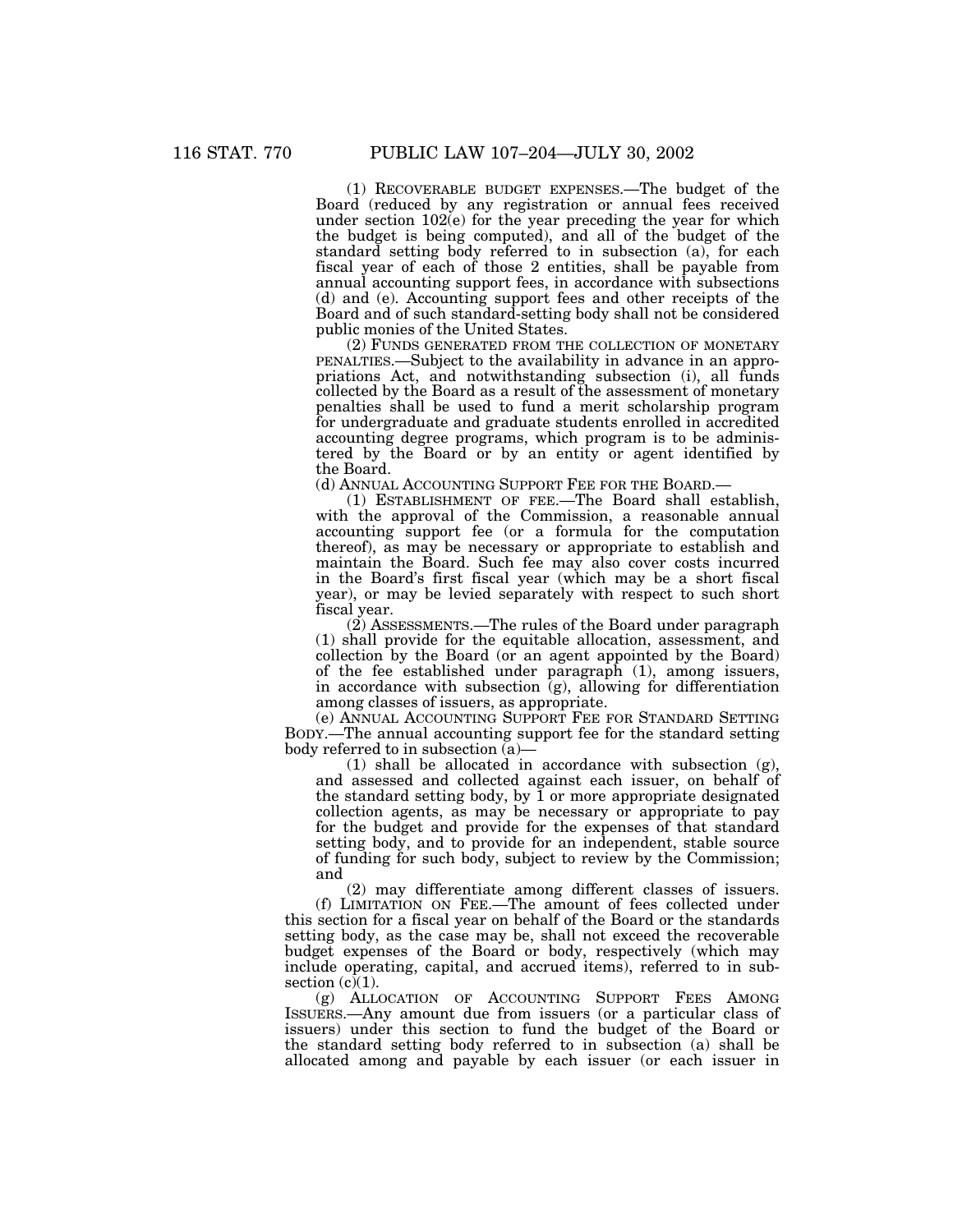a particular class, as applicable) in an amount equal to the total of such amount, multiplied by a fraction—

(1) the numerator of which is the average monthly equity market capitalization of the issuer for the 12-month period immediately preceding the beginning of the fiscal year to which such budget relates; and

(2) the denominator of which is the average monthly equity market capitalization of all such issuers for such 12-month period.

(h) CONFORMING AMENDMENTS.—Section 13(b)(2) of the Securities Exchange Act of 1934 (15 U.S.C. 78m(b)(2)) is amended—

(1) in subparagraph (A), by striking "and" at the end; and

(2) in subparagraph (B), by striking the period at the end and inserting the following: ''; and

''(C) notwithstanding any other provision of law, pay the allocable share of such issuer of a reasonable annual accounting support fee or fees, determined in accordance with section  $10\overline{9}$ of the Sarbanes-Oxley Act of 2002.''.

(i) RULE OF CONSTRUCTION.—Nothing in this section shall be construed to render either the Board, the standard setting body referred to in subsection (a), or both, subject to procedures in Congress to authorize or appropriate public funds, or to prevent such organization from utilizing additional sources of revenue for its activities, such as earnings from publication sales, provided that each additional source of revenue shall not jeopardize, in the judgment of the Commission, the actual and perceived independence of such organization.

(j) START-UP EXPENSES OF THE BOARD.—From the unexpended balances of the appropriations to the Commission for fiscal year 2003, the Secretary of the Treasury is authorized to advance to the Board not to exceed the amount necessary to cover the expenses of the Board during its first fiscal year (which may be a short fiscal year).

# **TITLE II—AUDITOR INDEPENDENCE**

## **SEC. 201. SERVICES OUTSIDE THE SCOPE OF PRACTICE OF AUDITORS.**

(a) PROHIBITED ACTIVITIES.—Section 10A of the Securities Exchange Act of 1934 (15 U.S.C. 78j–1) is amended by adding at the end the following:

''(g) PROHIBITED ACTIVITIES.—Except as provided in subsection (h), it shall be unlawful for a registered public accounting firm (and any associated person of that firm, to the extent determined appropriate by the Commission) that performs for any issuer any audit required by this title or the rules of the Commission under this title or, beginning 180 days after the date of commencement of the operations of the Public Company Accounting Oversight Board established under section 101 of the Sarbanes-Oxley Act of 2002 (in this section referred to as the 'Board'), the rules of the Board, to provide to that issuer, contemporaneously with the audit, any non-audit service, including—

''(1) bookkeeping or other services related to the accounting records or financial statements of the audit client;

''(2) financial information systems design and implementation;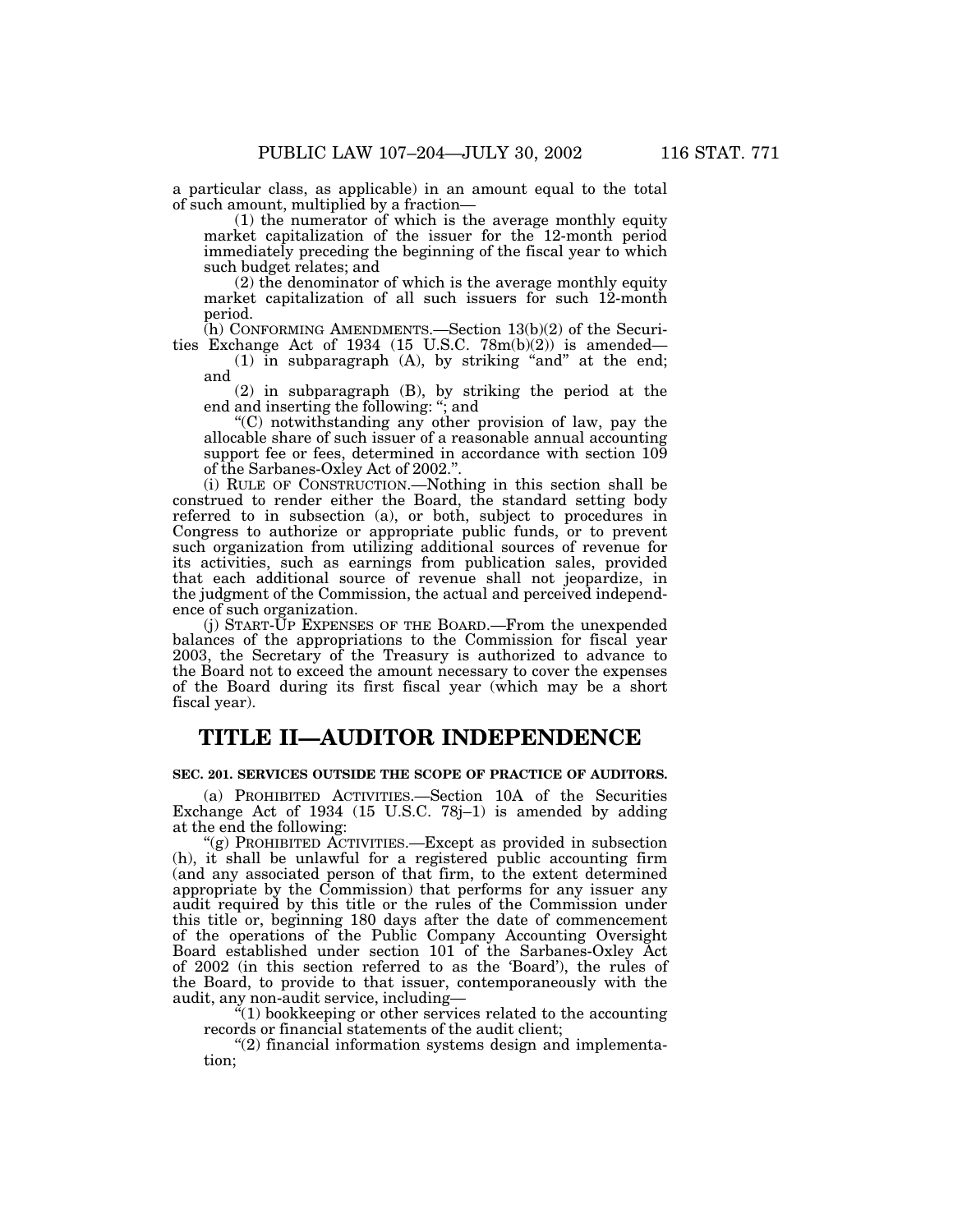''(3) appraisal or valuation services, fairness opinions, or contribution-in-kind reports;

''(4) actuarial services;

''(5) internal audit outsourcing services;

''(6) management functions or human resources;

"(7) broker or dealer, investment adviser, or investment banking services;

 $(8)$  legal services and expert services unrelated to the audit; and

''(9) any other service that the Board determines, by regulation, is impermissible.

''(h) PREAPPROVAL REQUIRED FOR NON-AUDIT SERVICES.—A registered public accounting firm may engage in any non-audit service, including tax services, that is not described in any of paragraphs (1) through (9) of subsection (g) for an audit client, only if the activity is approved in advance by the audit committee of the issuer, in accordance with subsection (i)."

(b) EXEMPTION AUTHORITY.—The Board may, on a case by case basis, exempt any person, issuer, public accounting firm, or transaction from the prohibition on the provision of services under section 10A(g) of the Securities Exchange Act of 1934 (as added by this section), to the extent that such exemption is necessary or appropriate in the public interest and is consistent with the protection of investors, and subject to review by the Commission in the same manner as for rules of the Board under section 107.

#### **SEC. 202. PREAPPROVAL REQUIREMENTS.**

Section 10A of the Securities Exchange Act of 1934 (15 U.S.C. 78j–1), as amended by this Act, is amended by adding at the end the following:

''(i) PREAPPROVAL REQUIREMENTS.—

 $"(1)$  In GENERAL.

''(A) AUDIT COMMITTEE ACTION.—All auditing services (which may entail providing comfort letters in connection with securities underwritings or statutory audits required for insurance companies for purposes of State law) and non-audit services, other than as provided in subparagraph (B), provided to an issuer by the auditor of the issuer shall be preapproved by the audit committee of the issuer.

''(B) DE MINIMUS EXCEPTION.—The preapproval requirement under subparagraph  $(A)$  is waived with respect to the provision of non-audit services for an issuer, if—

''(i) the aggregate amount of all such non-audit services provided to the issuer constitutes not more than 5 percent of the total amount of revenues paid by the issuer to its auditor during the fiscal year in which the nonaudit services are provided;

"(ii) such services were not recognized by the issuer at the time of the engagement to be non-audit services; and

"(iii) such services are promptly brought to the attention of the audit committee of the issuer and approved prior to the completion of the audit by the audit committee or by 1 or more members of the audit committee who are members of the board of directors to whom authority to grant such approvals has been delegated by the audit committee.

15 USC 7231.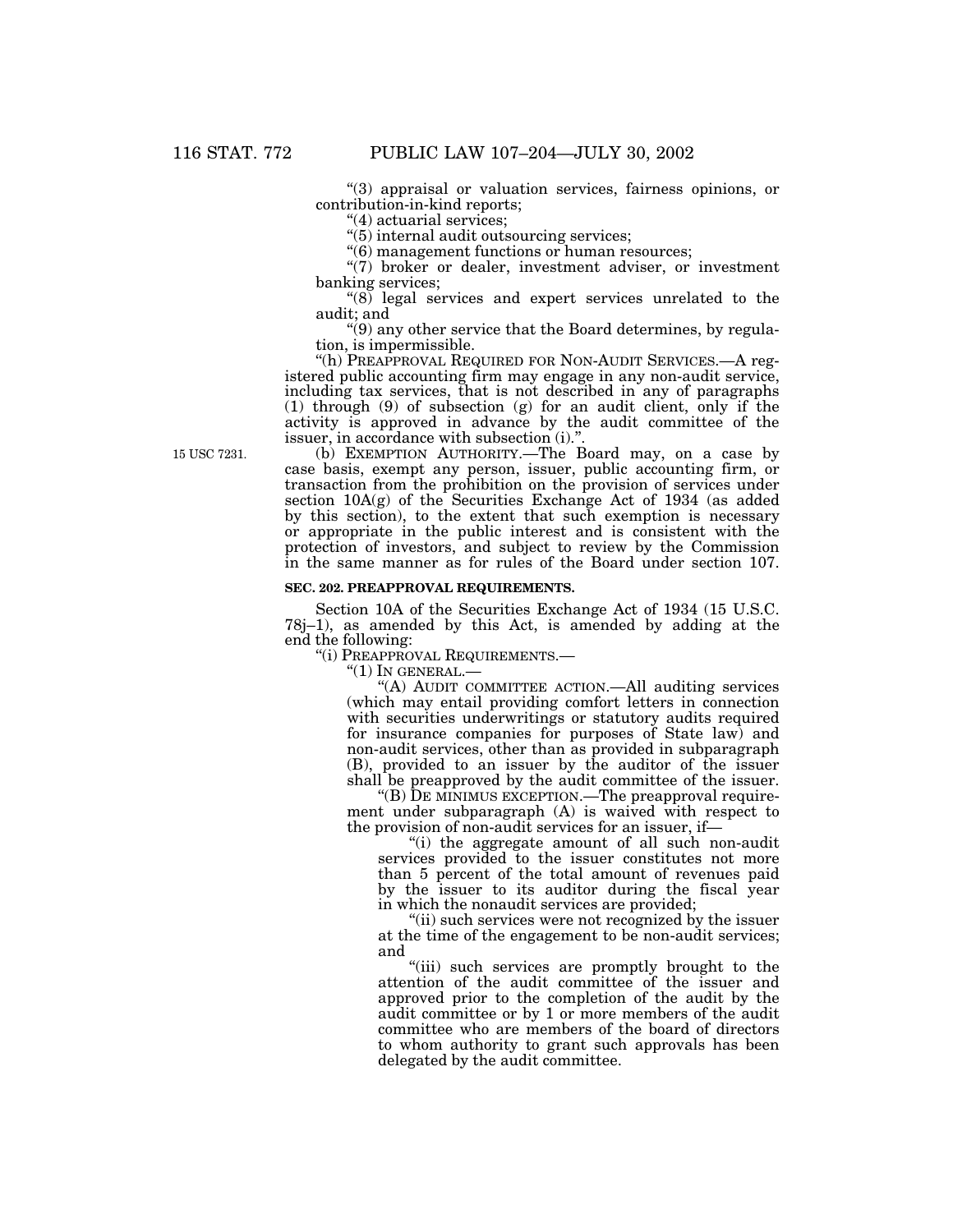"(2) DISCLOSURE TO INVESTORS.—Approval by an audit committee of an issuer under this subsection of a non-audit service to be performed by the auditor of the issuer shall be disclosed to investors in periodic reports required by section 13(a).

''(3) DELEGATION AUTHORITY.—The audit committee of an issuer may delegate to 1 or more designated members of the audit committee who are independent directors of the board of directors, the authority to grant preapprovals required by this subsection. The decisions of any member to whom authority is delegated under this paragraph to preapprove an activity under this subsection shall be presented to the full audit committee at each of its scheduled meetings.<br>"(4) APPROVAL OF AUDIT SERVICES FOR OTHER PURPOSES.—

In carrying out its duties under subsection  $(m)(2)$ , if the audit committee of an issuer approves an audit service within the scope of the engagement of the auditor, such audit service shall be deemed to have been preapproved for purposes of this subsection.''.

#### **SEC. 203. AUDIT PARTNER ROTATION.**

Section 10A of the Securities Exchange Act of 1934 (15 U.S.C. 78j–1), as amended by this Act, is amended by adding at the end the following:

''(j) AUDIT PARTNER ROTATION.—It shall be unlawful for a registered public accounting firm to provide audit services to an issuer if the lead (or coordinating) audit partner (having primary responsibility for the audit), or the audit partner responsible for reviewing the audit, has performed audit services for that issuer in each of the 5 previous fiscal years of that issuer.''.

#### **SEC. 204. AUDITOR REPORTS TO AUDIT COMMITTEES.**

Section 10A of the Securities Exchange Act of 1934 (15 U.S.C. 78j–1), as amended by this Act, is amended by adding at the end the following:

"(k) REPORTS TO AUDIT COMMITTEES.—Each registered public accounting firm that performs for any issuer any audit required by this title shall timely report to the audit committee of the issuer—

"(1) all critical accounting policies and practices to be used;

''(2) all alternative treatments of financial information within generally accepted accounting principles that have been discussed with management officials of the issuer, ramifications of the use of such alternative disclosures and treatments, and the treatment preferred by the registered public accounting firm; and

"(3) other material written communications between the registered public accounting firm and the management of the issuer, such as any management letter or schedule of unadjusted differences.''.

## **SEC. 205. CONFORMING AMENDMENTS.**

(a) DEFINITIONS.—Section 3(a) of the Securities Exchange Act of 1934 (15 U.S.C. 78c(a)) is amended by adding at the end the following:

''(58) AUDIT COMMITTEE.—The term 'audit committee' means—

''(A) a committee (or equivalent body) established by and amongst the board of directors of an issuer for the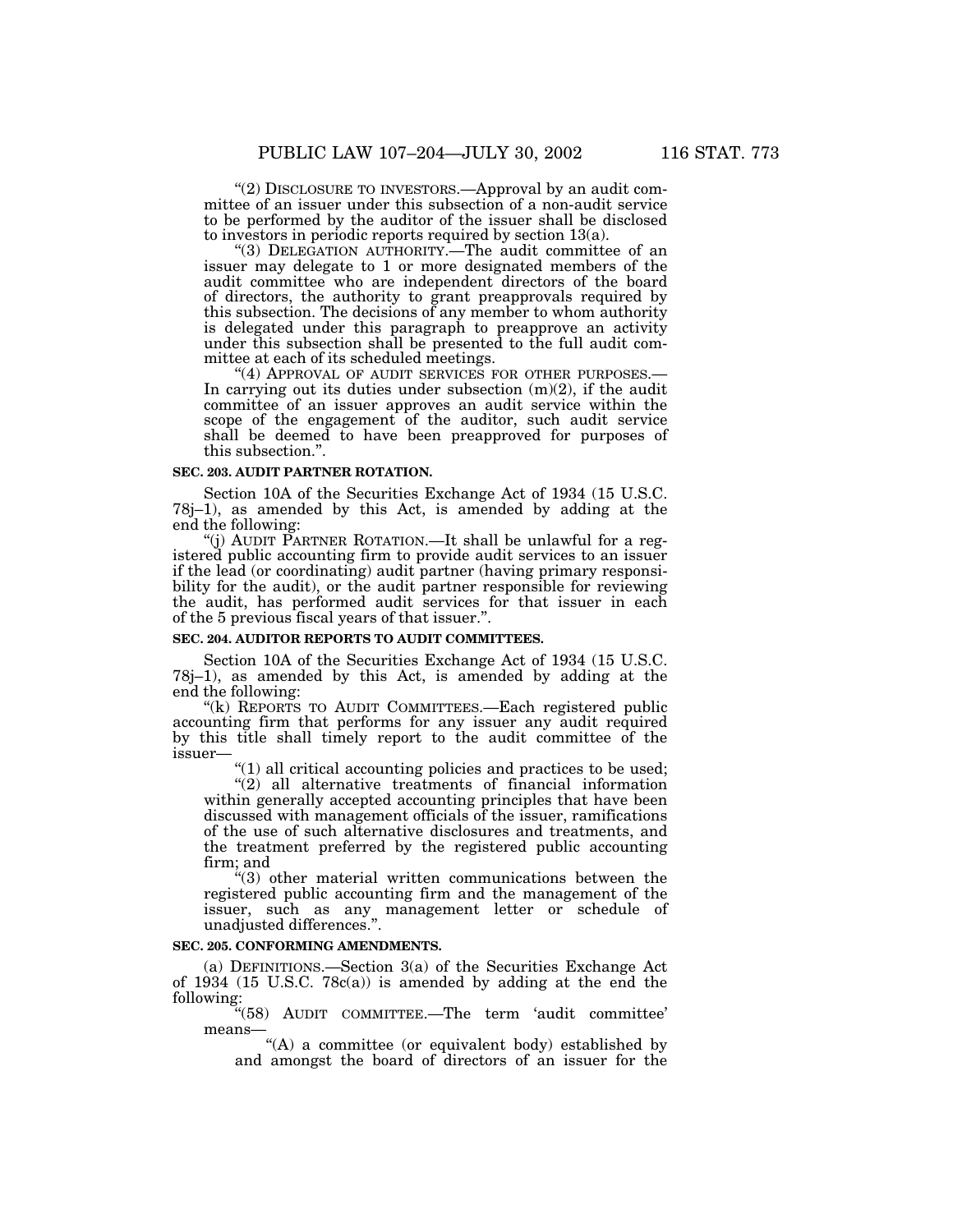purpose of overseeing the accounting and financial reporting processes of the issuer and audits of the financial statements of the issuer; and

''(B) if no such committee exists with respect to an issuer, the entire board of directors of the issuer.

''(59) REGISTERED PUBLIC ACCOUNTING FIRM.—The term 'registered public accounting firm' has the same meaning as in section 2 of the Sarbanes-Oxley Act of 2002.''.

(b) AUDITOR REQUIREMENTS.—Section 10A of the Securities Exchange Act of 1934 (15 U.S.C. 78j–1) is amended—

(1) by striking ''an independent public accountant'' each place that term appears and inserting ''a registered public accounting firm'';

(2) by striking ''the independent public accountant'' each place that term appears and inserting ''the registered public accounting firm'';

(3) in subsection (c), by striking ''No independent public accountant'' and inserting ''No registered public accounting firm''; and

 $(4)$  in subsection  $(b)$ —

 $(A)$  by striking "the accountant" each place that term appears and inserting "the firm";

(B) by striking "such accountant" each place that term appears and inserting "such firm"; and

(C) in paragraph (4), by striking ''the accountant's report'' and inserting ''the report of the firm''.

(c) OTHER REFERENCES.—The Securities Exchange Act of 1934 (15 U.S.C. 78a et seq.) is amended—

(1) in section  $12(b)(1)$  (15 U.S.C. 78 $l(b)(1)$ ), by striking ''independent public accountants'' each place that term appears and inserting ''a registered public accounting firm''; and

 $(2)$  in subsections (e) and (i) of section 17 (15 U.S.C. 78q), by striking ''an independent public accountant'' each place that term appears and inserting ''a registered public accounting firm''.

(d) CONFORMING AMENDMENT.—Section 10A(f) of the Securities Exchange Act of 1934 (15 U.S.C. 78k(f)) is amended—

 $(1)$  by striking "DEFINITION" and inserting "DEFINITIONS"; and

(2) by adding at the end the following: ''As used in this section, the term 'issuer' means an issuer (as defined in section 3), the securities of which are registered under section 12, or that is required to file reports pursuant to section 15(d), or that files or has filed a registration statement that has not yet become effective under the Securities Act of 1933 (15 U.S.C. 77a et seq.), and that it has not withdrawn.''.

#### **SEC. 206. CONFLICTS OF INTEREST.**

Section 10A of the Securities Exchange Act of 1934 (15 U.S.C. 78j–1), as amended by this Act, is amended by adding at the end the following:

''(l) CONFLICTS OF INTEREST.—It shall be unlawful for a registered public accounting firm to perform for an issuer any audit service required by this title, if a chief executive officer, controller, chief financial officer, chief accounting officer, or any person serving in an equivalent position for the issuer, was employed by that registered independent public accounting firm and participated in

15 USC 78j–1.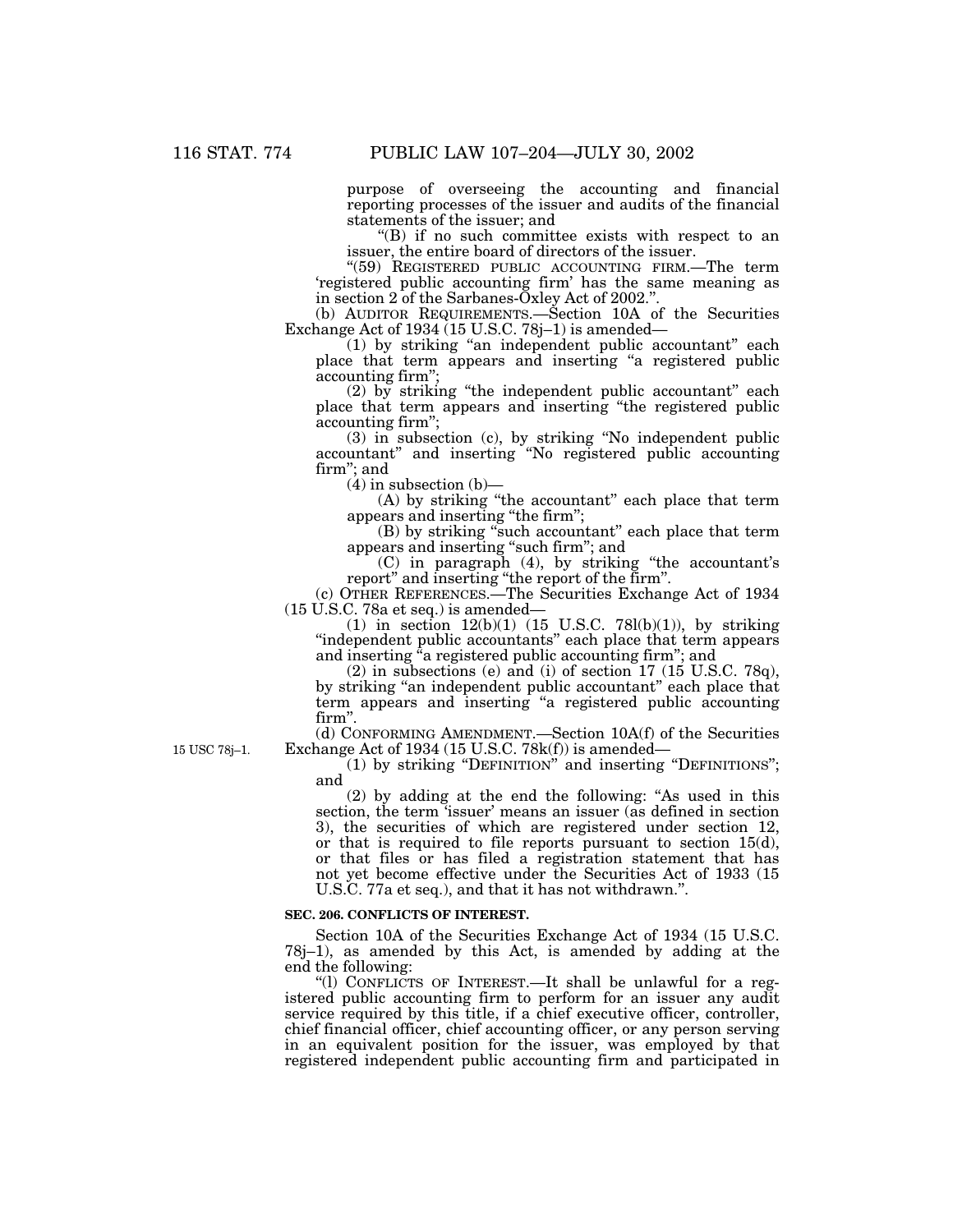any capacity in the audit of that issuer during the 1-year period preceding the date of the initiation of the audit.''.

#### **SEC. 207. STUDY OF MANDATORY ROTATION OF REGISTERED PUBLIC** 15 USC 7232. **ACCOUNTING FIRMS.**

(a) STUDY AND REVIEW REQUIRED.—The Comptroller General of the United States shall conduct a study and review of the potential effects of requiring the mandatory rotation of registered public accounting firms.

(b) REPORT REQUIRED.—Not later than 1 year after the date Deadline. of enactment of this Act, the Comptroller General shall submit a report to the Committee on Banking, Housing, and Urban Affairs of the Senate and the Committee on Financial Services of the House of Representatives on the results of the study and review required by this section.

(c) DEFINITION.—For purposes of this section, the term ''mandatory rotation'' refers to the imposition of a limit on the period of years in which a particular registered public accounting firm may be the auditor of record for a particular issuer.

#### **SEC. 208. COMMISSION AUTHORITY.**

(a) COMMISSION REGULATIONS.—Not later than 180 days after the date of enactment of this Act, the Commission shall issue final regulations to carry out each of subsections (g) through (l) of section 10A of the Securities Exchange Act of 1934, as added by this title.

(b) AUDITOR INDEPENDENCE.—It shall be unlawful for any registered public accounting firm (or an associated person thereof, as applicable) to prepare or issue any audit report with respect to any issuer, if the firm or associated person engages in any activity with respect to that issuer prohibited by any of subsections (g) through (l) of section 10A of the Securities Exchange Act of 1934, as added by this title, or any rule or regulation of the Commission or of the Board issued thereunder.

#### **SEC. 209. CONSIDERATIONS BY APPROPRIATE STATE REGULATORY** 15 USC 7234. **AUTHORITIES.**

In supervising nonregistered public accounting firms and their associated persons, appropriate State regulatory authorities should make an independent determination of the proper standards applicable, particularly taking into consideration the size and nature of the business of the accounting firms they supervise and the size and nature of the business of the clients of those firms. The standards applied by the Board under this Act should not be presumed to be applicable for purposes of this section for small and medium sized nonregistered public accounting firms.

# **TITLE III—CORPORATE RESPONSIBILITY**

## **SEC. 301. PUBLIC COMPANY AUDIT COMMITTEES.**

Section 10A of the Securities Exchange Act of 1934 (15 U.S.C. 78f) is amended by adding at the end the following: "(m) STANDARDS RELATING TO AUDIT COMMITTEES.-

''(1) COMMISSION RULES.—

15 USC 78j–1.

15 USC 7233.

Deadline.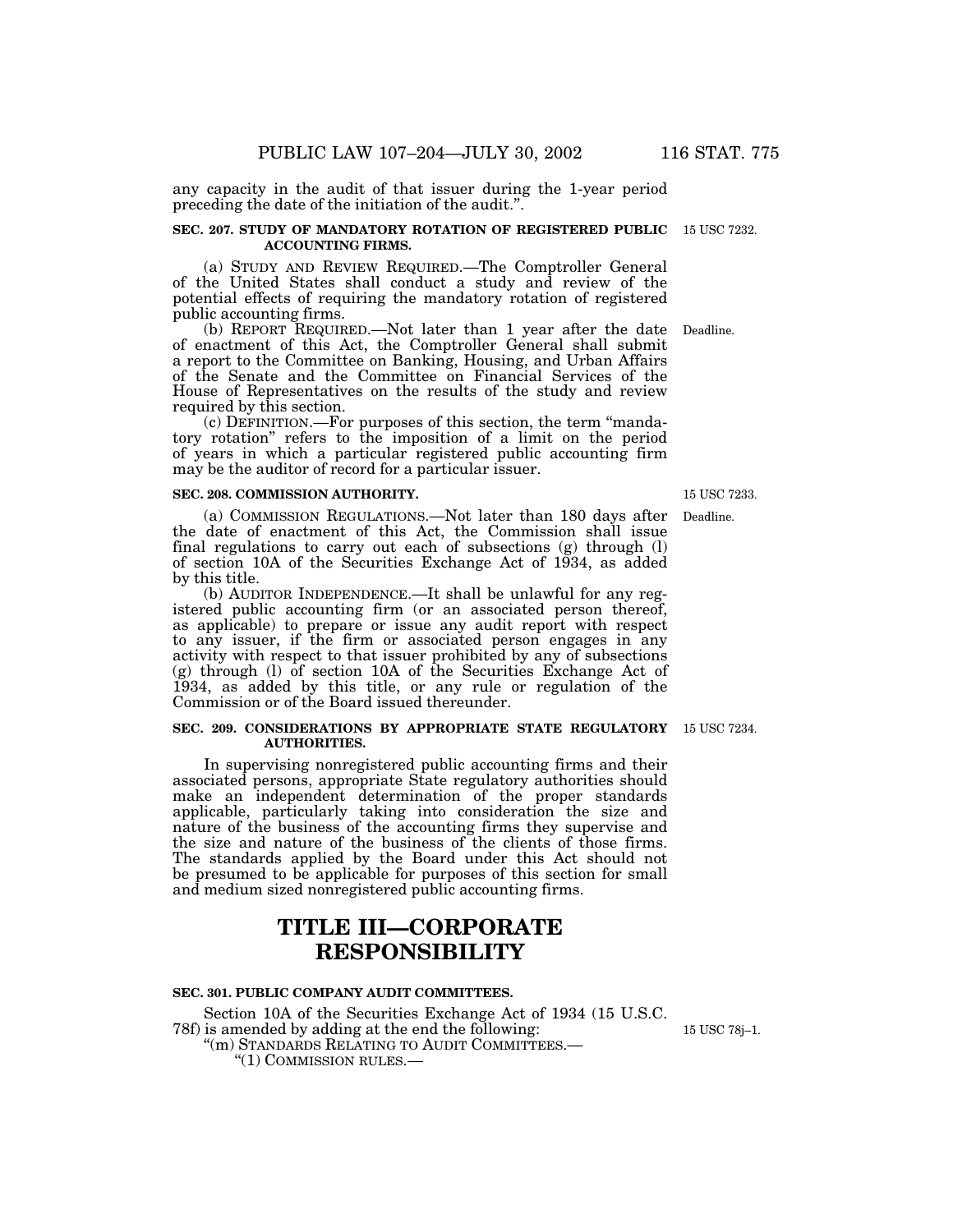Deadline.

''(A) IN GENERAL.—Effective not later than 270 days after the date of enactment of this subsection, the Commission shall, by rule, direct the national securities exchanges and national securities associations to prohibit the listing of any security of an issuer that is not in compliance with the requirements of any portion of paragraphs (2) through (6).

''(B) OPPORTUNITY TO CURE DEFECTS.—The rules of the Commission under subparagraph (A) shall provide for appropriate procedures for an issuer to have an opportunity to cure any defects that would be the basis for a prohibition under subparagraph (A), before the imposition of such prohibition.

''(2) RESPONSIBILITIES RELATING TO REGISTERED PUBLIC ACCOUNTING FIRMS.—The audit committee of each issuer, in its capacity as a committee of the board of directors, shall be directly responsible for the appointment, compensation, and oversight of the work of any registered public accounting firm employed by that issuer (including resolution of disagreements between management and the auditor regarding financial reporting) for the purpose of preparing or issuing an audit report or related work, and each such registered public accounting firm shall report directly to the audit committee.

''(3) INDEPENDENCE.—

''(A) IN GENERAL.—Each member of the audit committee of the issuer shall be a member of the board of directors of the issuer, and shall otherwise be independent.

''(B) CRITERIA.—In order to be considered to be independent for purposes of this paragraph, a member of an audit committee of an issuer may not, other than in his or her capacity as a member of the audit committee, the board of directors, or any other board committee—

''(i) accept any consulting, advisory, or other compensatory fee from the issuer; or

''(ii) be an affiliated person of the issuer or any subsidiary thereof.

''(C) EXEMPTION AUTHORITY.—The Commission may exempt from the requirements of subparagraph (B) a particular relationship with respect to audit committee members, as the Commission determines appropriate in light of the circumstances.

''(4) COMPLAINTS.—Each audit committee shall establish procedures for—

''(A) the receipt, retention, and treatment of complaints received by the issuer regarding accounting, internal accounting controls, or auditing matters; and

''(B) the confidential, anonymous submission by employees of the issuer of concerns regarding questionable accounting or auditing matters.

''(5) AUTHORITY TO ENGAGE ADVISERS.—Each audit committee shall have the authority to engage independent counsel and other advisers, as it determines necessary to carry out its duties.

''(6) FUNDING.—Each issuer shall provide for appropriate funding, as determined by the audit committee, in its capacity as a committee of the board of directors, for payment of compensation—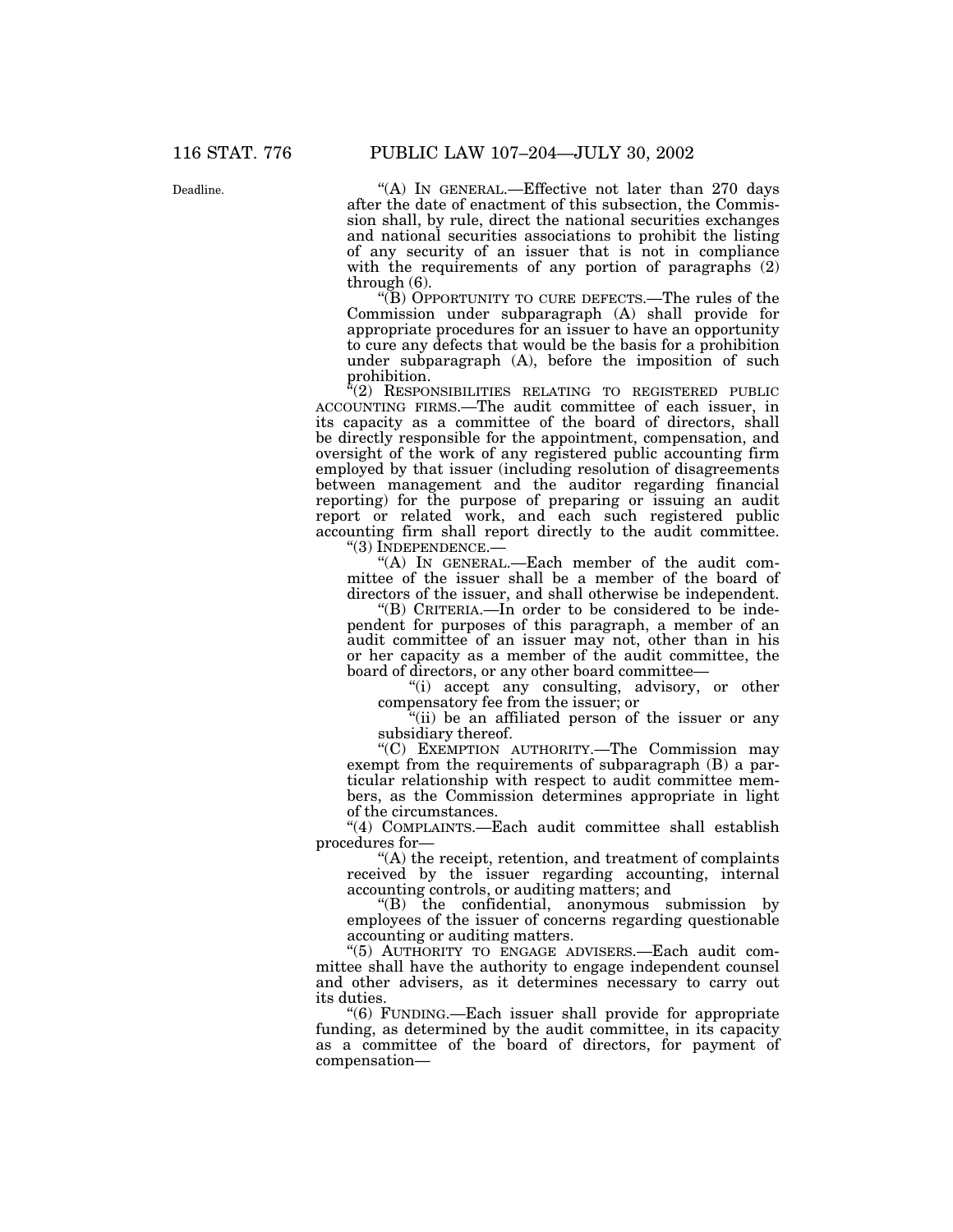''(A) to the registered public accounting firm employed by the issuer for the purpose of rendering or issuing an audit report; and

 $\mathrm{``(B)}$  to any advisers employed by the audit committee under paragraph (5).''.

### **SEC. 302. CORPORATE RESPONSIBILITY FOR FINANCIAL REPORTS.**

15 USC 7241.

(a) REGULATIONS REQUIRED.—The Commission shall, by rule, require, for each company filing periodic reports under section 13(a) or 15(d) of the Securities Exchange Act of 1934 (15 U.S.C. 78m, 78o(d)), that the principal executive officer or officers and the principal financial officer or officers, or persons performing similar functions, certify in each annual or quarterly report filed or submitted under either such section of such Act that—

(1) the signing officer has reviewed the report;

(2) based on the officer's knowledge, the report does not contain any untrue statement of a material fact or omit to state a material fact necessary in order to make the statements made, in light of the circumstances under which such statements were made, not misleading;

(3) based on such officer's knowledge, the financial statements, and other financial information included in the report, fairly present in all material respects the financial condition and results of operations of the issuer as of, and for, the periods presented in the report;

(4) the signing officers—

(A) are responsible for establishing and maintaining internal controls;

(B) have designed such internal controls to ensure that material information relating to the issuer and its consolidated subsidiaries is made known to such officers by others within those entities, particularly during the period in which the periodic reports are being prepared;

(C) have evaluated the effectiveness of the issuer's internal controls as of a date within 90 days prior to the report; and

 $(D)$  have presented in the report their conclusions about the effectiveness of their internal controls based on their evaluation as of that date;

(5) the signing officers have disclosed to the issuer's auditors and the audit committee of the board of directors (or persons fulfilling the equivalent function)—

(A) all significant deficiencies in the design or operation of internal controls which could adversely affect the issuer's ability to record, process, summarize, and report financial data and have identified for the issuer's auditors any material weaknesses in internal controls; and

(B) any fraud, whether or not material, that involves management or other employees who have a significant role in the issuer's internal controls; and

(6) the signing officers have indicated in the report whether or not there were significant changes in internal controls or in other factors that could significantly affect internal controls subsequent to the date of their evaluation, including any corrective actions with regard to significant deficiencies and material weaknesses.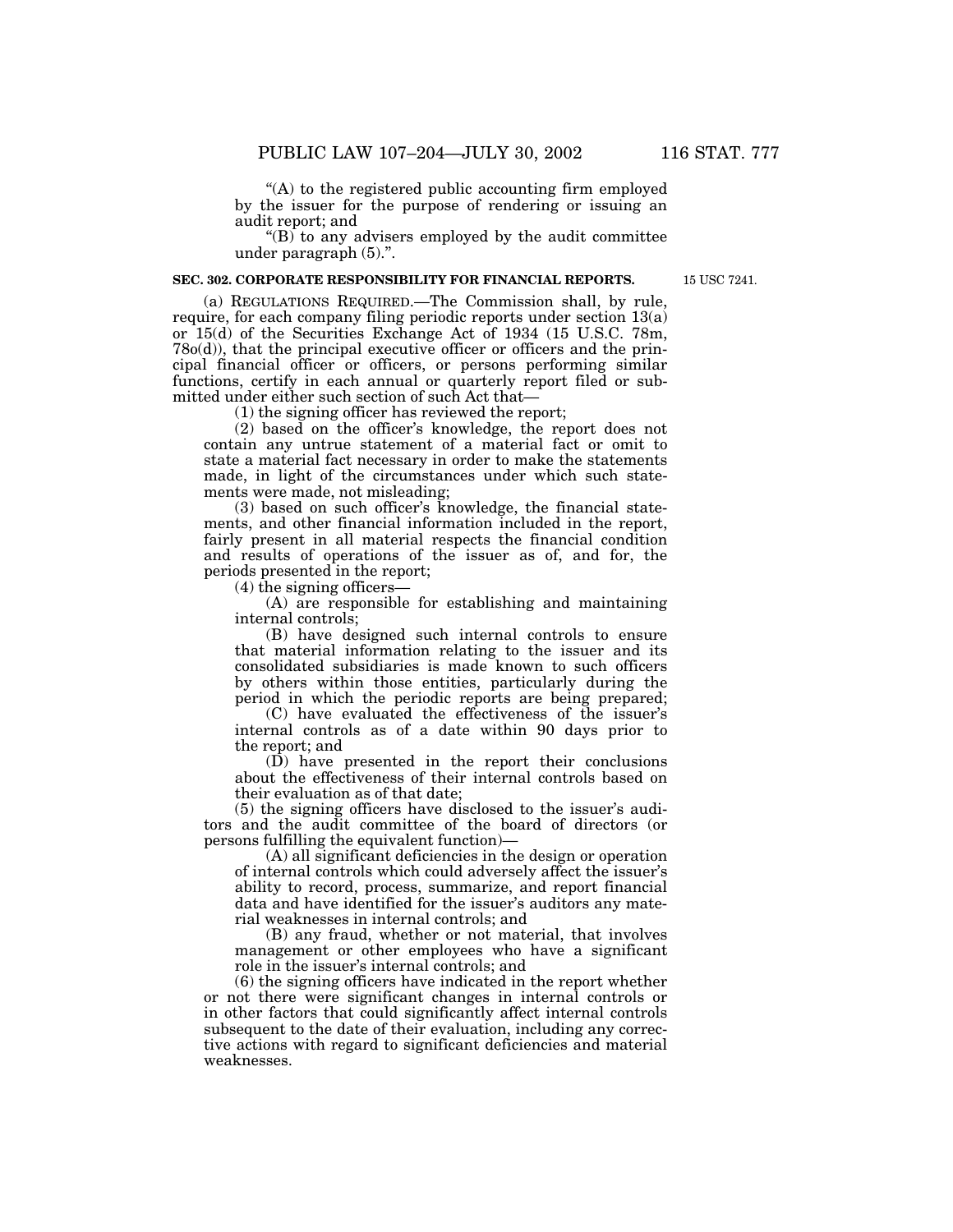(b) FOREIGN REINCORPORATIONS HAVE NO EFFECT.—Nothing in this section 302 shall be interpreted or applied in any way to allow any issuer to lessen the legal force of the statement required under this section 302, by an issuer having reincorporated or having engaged in any other transaction that resulted in the transfer of the corporate domicile or offices of the issuer from inside the United States to outside of the United States.

(c) DEADLINE.—The rules required by subsection (a) shall be effective not later than 30 days after the date of enactment of this Act.

15 USC 7242.

## **SEC. 303. IMPROPER INFLUENCE ON CONDUCT OF AUDITS.**

(a) RULES TO PROHIBIT.—It shall be unlawful, in contravention of such rules or regulations as the Commission shall prescribe as necessary and appropriate in the public interest or for the protection of investors, for any officer or director of an issuer, or any other person acting under the direction thereof, to take any action to fraudulently influence, coerce, manipulate, or mislead any independent public or certified accountant engaged in the performance of an audit of the financial statements of that issuer for the purpose of rendering such financial statements materially misleading.

(b) ENFORCEMENT.—In any civil proceeding, the Commission shall have exclusive authority to enforce this section and any rule or regulation issued under this section.

(c) NO PREEMPTION OF OTHER LAW.—The provisions of subsection (a) shall be in addition to, and shall not supersede or preempt, any other provision of law or any rule or regulation issued thereunder.

(d) DEADLINE FOR RULEMAKING.—The Commission shall—

(1) propose the rules or regulations required by this section, not later than 90 days after the date of enactment of this Act; and

(2) issue final rules or regulations required by this section, not later than 270 days after that date of enactment.

15 USC 7243.

## **SEC. 304. FORFEITURE OF CERTAIN BONUSES AND PROFITS.**

(a) ADDITIONAL COMPENSATION PRIOR TO NONCOMPLIANCE WITH COMMISSION FINANCIAL REPORTING REQUIREMENTS.—If an issuer is required to prepare an accounting restatement due to the material noncompliance of the issuer, as a result of misconduct, with any financial reporting requirement under the securities laws, the chief executive officer and chief financial officer of the issuer shall reimburse the issuer for—

(1) any bonus or other incentive-based or equity-based compensation received by that person from the issuer during the 12-month period following the first public issuance or filing with the Commission (whichever first occurs) of the financial document embodying such financial reporting requirement; and

(2) any profits realized from the sale of securities of the issuer during that 12-month period.

(b) COMMISSION EXEMPTION AUTHORITY.—The Commission may exempt any person from the application of subsection (a), as it deems necessary and appropriate.

#### **SEC. 305. OFFICER AND DIRECTOR BARS AND PENALTIES.**

(a) UNFITNESS STANDARD.—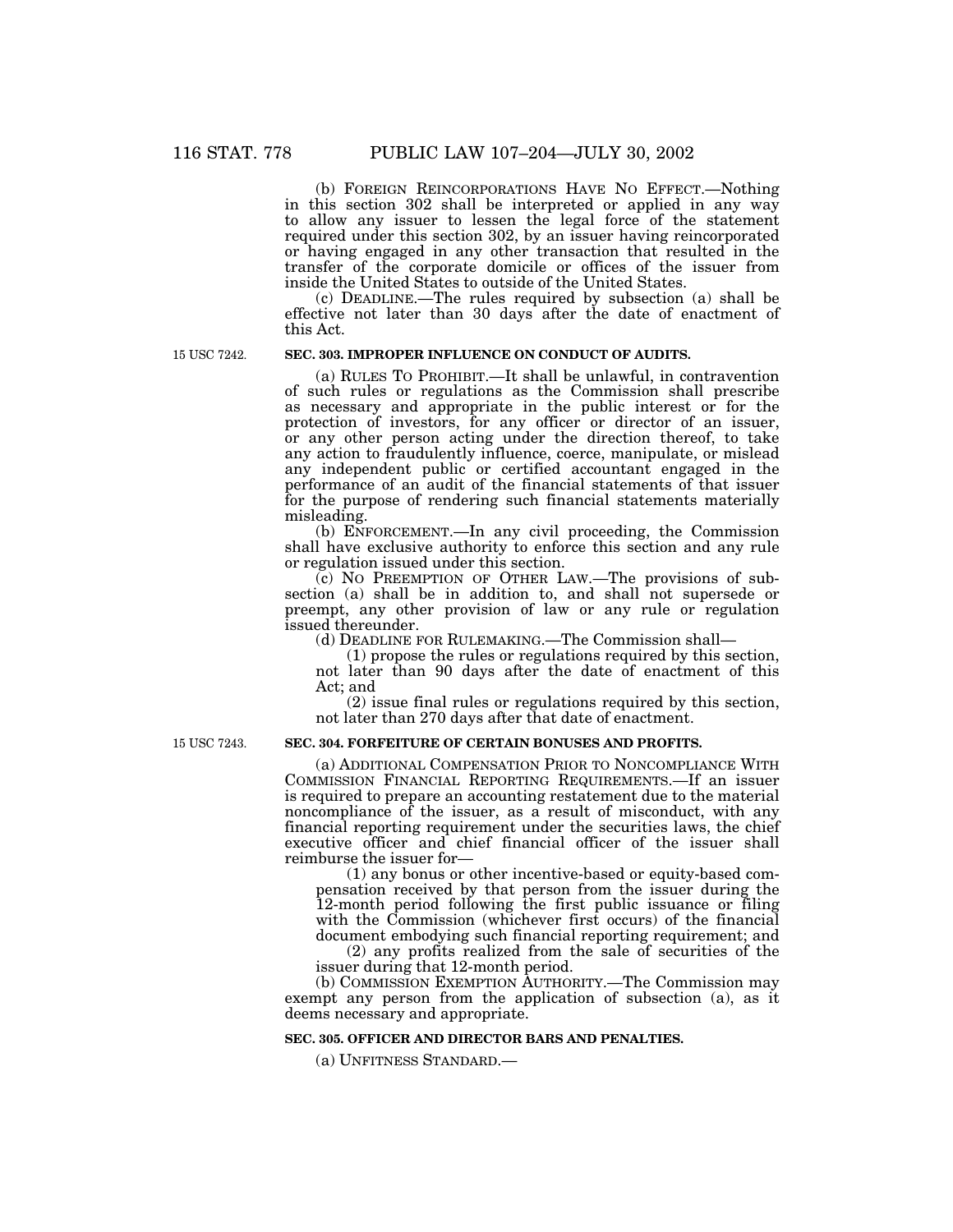(1) SECURITIES EXCHANGE ACT OF 1934.—Section  $21(d)(2)$ of the Securities Exchange Act of 1934 (15 U.S.C. 78u(d)(2)) is amended by striking ''substantial unfitness'' and inserting ''unfitness''.

(2) SECURITIES ACT OF 1933.—Section 20(e) of the Securities Act of 1933 (15 U.S.C. 77t(e)) is amended by striking "substantial unfitness'' and inserting ''unfitness''.

(b) EQUITABLE RELIEF.—Section 21(d) of the Securities Exchange Act of 1934 (15 U.S.C. 78u(d)) is amended by adding at the end the following:

''(5) EQUITABLE RELIEF.—In any action or proceeding brought or instituted by the Commission under any provision of the securities laws, the Commission may seek, and any Federal court may grant, any equitable relief that may be appropriate or necessary for the benefit of investors.''.

#### **SEC. 306. INSIDER TRADES DURING PENSION FUND BLACKOUT** 15 USC 7244. **PERIODS.**

(a) PROHIBITION OF INSIDER TRADING DURING PENSION FUND BLACKOUT PERIODS.—

(1) IN GENERAL.—Except to the extent otherwise provided by rule of the Commission pursuant to paragraph (3), it shall be unlawful for any director or executive officer of an issuer of any equity security (other than an exempted security), directly or indirectly, to purchase, sell, or otherwise acquire or transfer any equity security of the issuer (other than an exempted security) during any blackout period with respect to such equity security if such director or officer acquires such equity security in connection with his or her service or employment as a director or executive officer.

(2) REMEDY.—

(A) IN GENERAL.—Any profit realized by a director or executive officer referred to in paragraph (1) from any purchase, sale, or other acquisition or transfer in violation of this subsection shall inure to and be recoverable by the issuer, irrespective of any intention on the part of such director or executive officer in entering into the transaction.

(B) ACTIONS TO RECOVER PROFITS.—An action to recover profits in accordance with this subsection may be instituted at law or in equity in any court of competent jurisdiction by the issuer, or by the owner of any security of the issuer in the name and in behalf of the issuer if the issuer fails or refuses to bring such action within 60 days after the date of request, or fails diligently to prosecute the action thereafter, except that no such suit shall be brought more than 2 years after the date on which such profit was realized.

(3) RULEMAKING AUTHORIZED.—The Commission shall, in consultation with the Secretary of Labor, issue rules to clarify the application of this subsection and to prevent evasion thereof. Such rules shall provide for the application of the requirements of paragraph (1) with respect to entities treated as a single employer with respect to an issuer under section 414(b), (c), (m), or (o) of the Internal Revenue Code of 1986 to the extent necessary to clarify the application of such requirements and to prevent evasion thereof. Such rules may also provide for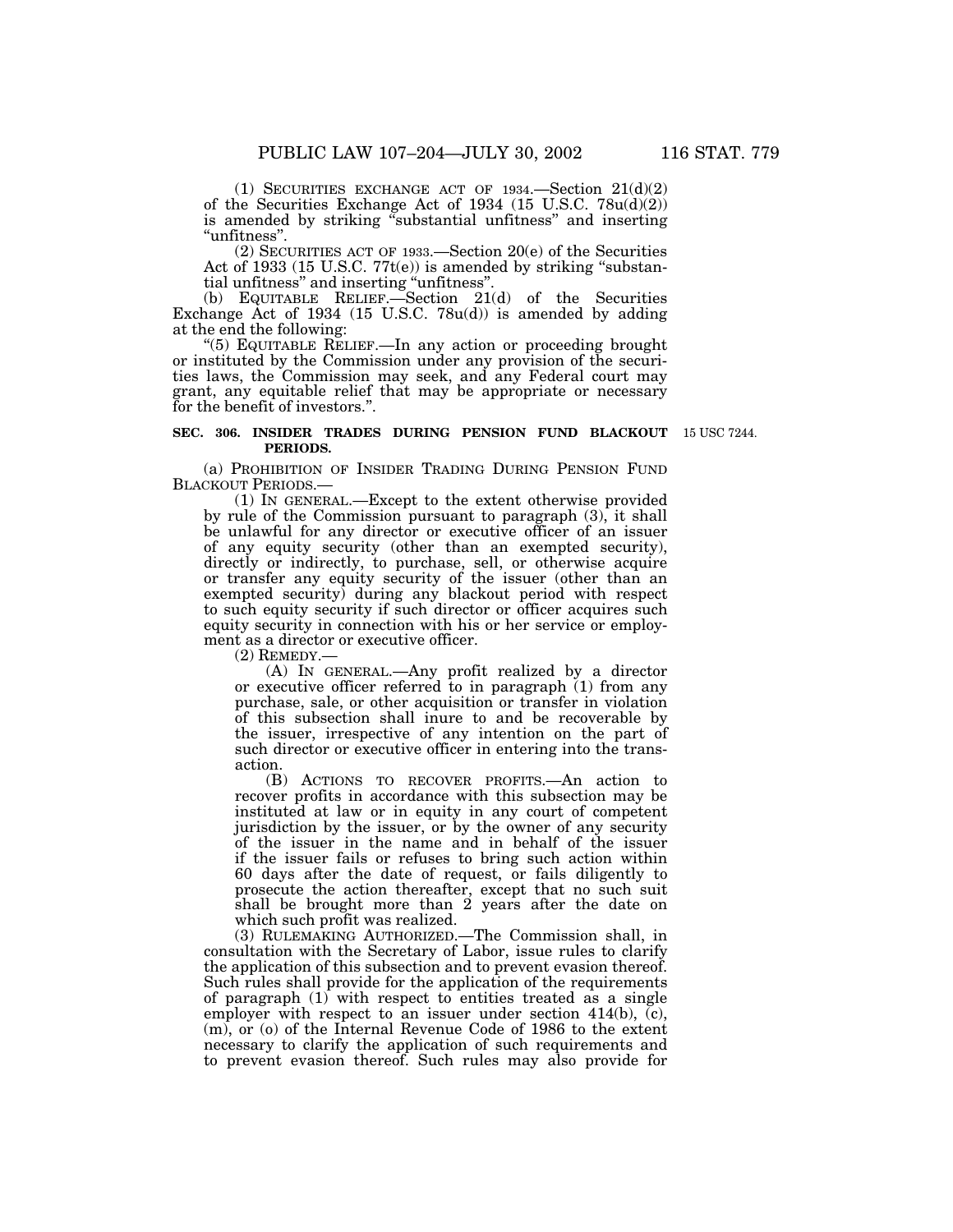appropriate exceptions from the requirements of this subsection, including exceptions for purchases pursuant to an automatic dividend reinvestment program or purchases or sales made pursuant to an advance election.

(4) BLACKOUT PERIOD.—For purposes of this subsection, the term ''blackout period'', with respect to the equity securities of any issuer—

(A) means any period of more than 3 consecutive business days during which the ability of not fewer than 50 percent of the participants or beneficiaries under all individual account plans maintained by the issuer to purchase, sell, or otherwise acquire or transfer an interest in any equity of such issuer held in such an individual account plan is temporarily suspended by the issuer or by a fiduciary of the plan; and

(B) does not include, under regulations which shall be prescribed by the Commission—

(i) a regularly scheduled period in which the participants and beneficiaries may not purchase, sell, or otherwise acquire or transfer an interest in any equity of such issuer, if such period is—

(I) incorporated into the individual account plan; and

(II) timely disclosed to employees before becoming participants under the individual account plan or as a subsequent amendment to the plan; or

(ii) any suspension described in subparagraph (A) that is imposed solely in connection with persons becoming participants or beneficiaries, or ceasing to be participants or beneficiaries, in an individual account plan by reason of a corporate merger, acquisition, divestiture, or similar transaction involving the plan or plan sponsor.

(5) INDIVIDUAL ACCOUNT PLAN.—For purposes of this subsection, the term "individual account plan" has the meaning provided in section 3(34) of the Employee Retirement Income Security Act of  $1974$  (29 U.S.C.  $1002(34)$ , except that such term shall not include a one-participant retirement plan (within the meaning of section  $101(i)(8)(B)$  of such Act (29 U.S.C.  $1021(i)(8)(B))$ ).

(6) NOTICE TO DIRECTORS, EXECUTIVE OFFICERS, AND THE COMMISSION.—In any case in which a director or executive officer is subject to the requirements of this subsection in connection with a blackout period (as defined in paragraph (4)) with respect to any equity securities, the issuer of such equity securities shall timely notify such director or officer and the Securities and Exchange Commission of such blackout period.

(b) NOTICE REQUIREMENTS TO PARTICIPANTS AND BENEFICIARIES UNDER ERISA.—

(1) IN GENERAL.—Section 101 of the Employee Retirement Income Security Act of 1974 (29 U.S.C. 1021) is amended by redesignating the second subsection (h) as subsection (j), and by inserting after the first subsection (h) the following new subsection: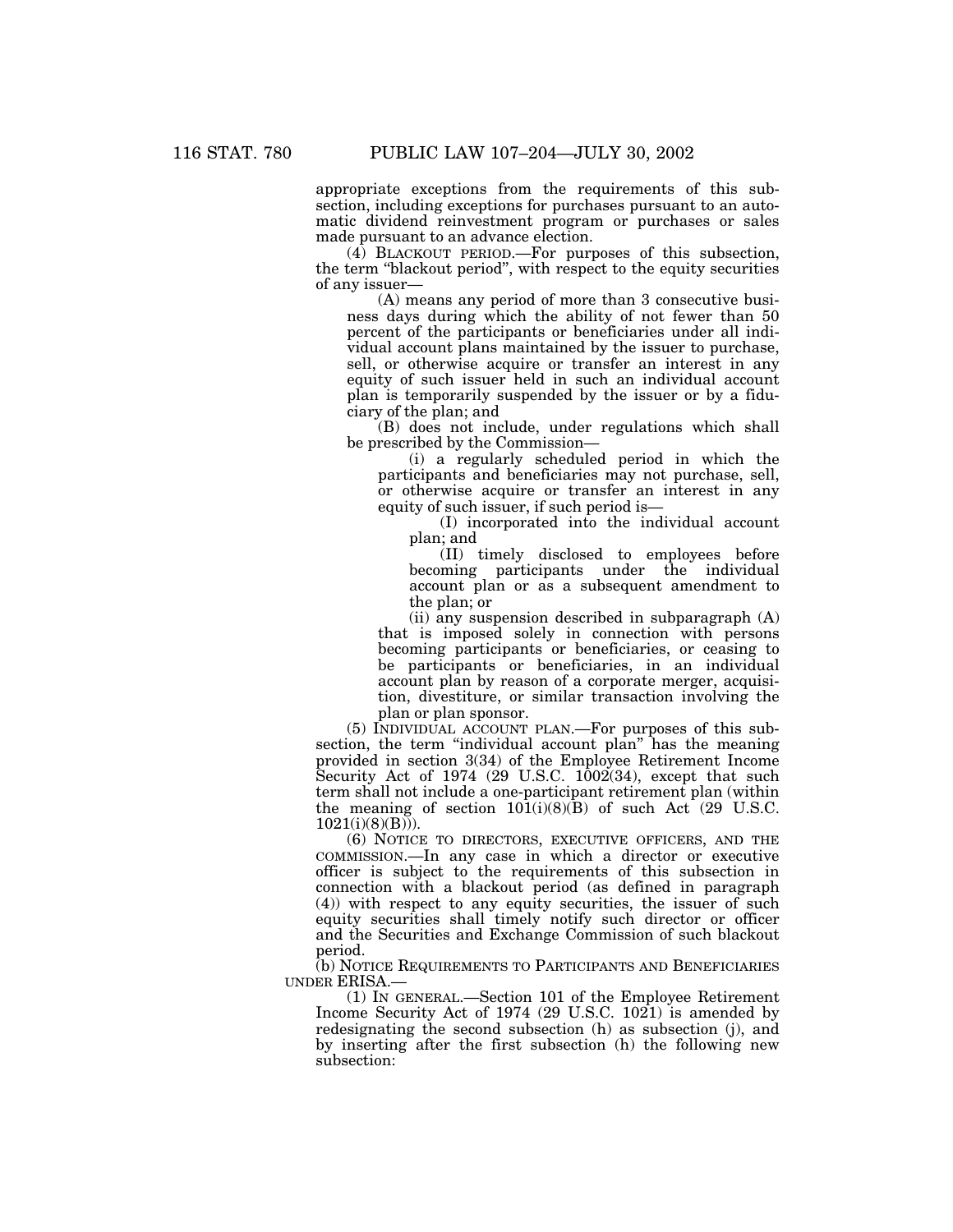"(i) NOTICE OF BLACKOUT PERIODS TO PARTICIPANT OR BENE-FICIARY UNDER INDIVIDUAL ACCOUNT PLAN.—

"(1) DUTIES OF PLAN ADMINISTRATOR.—In advance of the commencement of any blackout period with respect to an individual account plan, the plan administrator shall notify the plan participants and beneficiaries who are affected by such action in accordance with this subsection.

''(2) NOTICE REQUIREMENTS.—

''(A) IN GENERAL.—The notices described in paragraph (1) shall be written in a manner calculated to be understood by the average plan participant and shall include—

''(i) the reasons for the blackout period,

''(ii) an identification of the investments and other rights affected,

''(iii) the expected beginning date and length of the blackout period,

 $(iv)$  in the case of investments affected, a statement that the participant or beneficiary should evaluate the appropriateness of their current investment decisions in light of their inability to direct or diversify assets credited to their accounts during the blackout period, and

" $(v)$  such other matters as the Secretary may require by regulation.

''(B) NOTICE TO PARTICIPANTS AND BENEFICIARIES.— Except as otherwise provided in this subsection, notices described in paragraph (1) shall be furnished to all participants and beneficiaries under the plan to whom the blackout period applies at least 30 days in advance of the blackout period.

''(C) EXCEPTION TO 30-DAY NOTICE REQUIREMENT.—In any case in which—

"(i) a deferral of the blackout period would violate the requirements of subparagraph  $(A)$  or  $(B)$  of section  $404(a)(1)$ , and a fiduciary of the plan reasonably so determines in writing, or

"(ii) the inability to provide the 30-day advance notice is due to events that were unforeseeable or circumstances beyond the reasonable control of the plan administrator, and a fiduciary of the plan reasonably so determines in writing,

subparagraph (B) shall not apply, and the notice shall be furnished to all participants and beneficiaries under the plan to whom the blackout period applies as soon as reasonably possible under the circumstances unless such a notice in advance of the termination of the blackout period is impracticable.

''(D) WRITTEN NOTICE.—The notice required to be provided under this subsection shall be in writing, except that such notice may be in electronic or other form to the extent that such form is reasonably accessible to the recipient.

"(E) NOTICE TO ISSUERS OF EMPLOYER SECURITIES SUB-JECT TO BLACKOUT PERIOD.—In the case of any blackout period in connection with an individual account plan, the plan administrator shall provide timely notice of such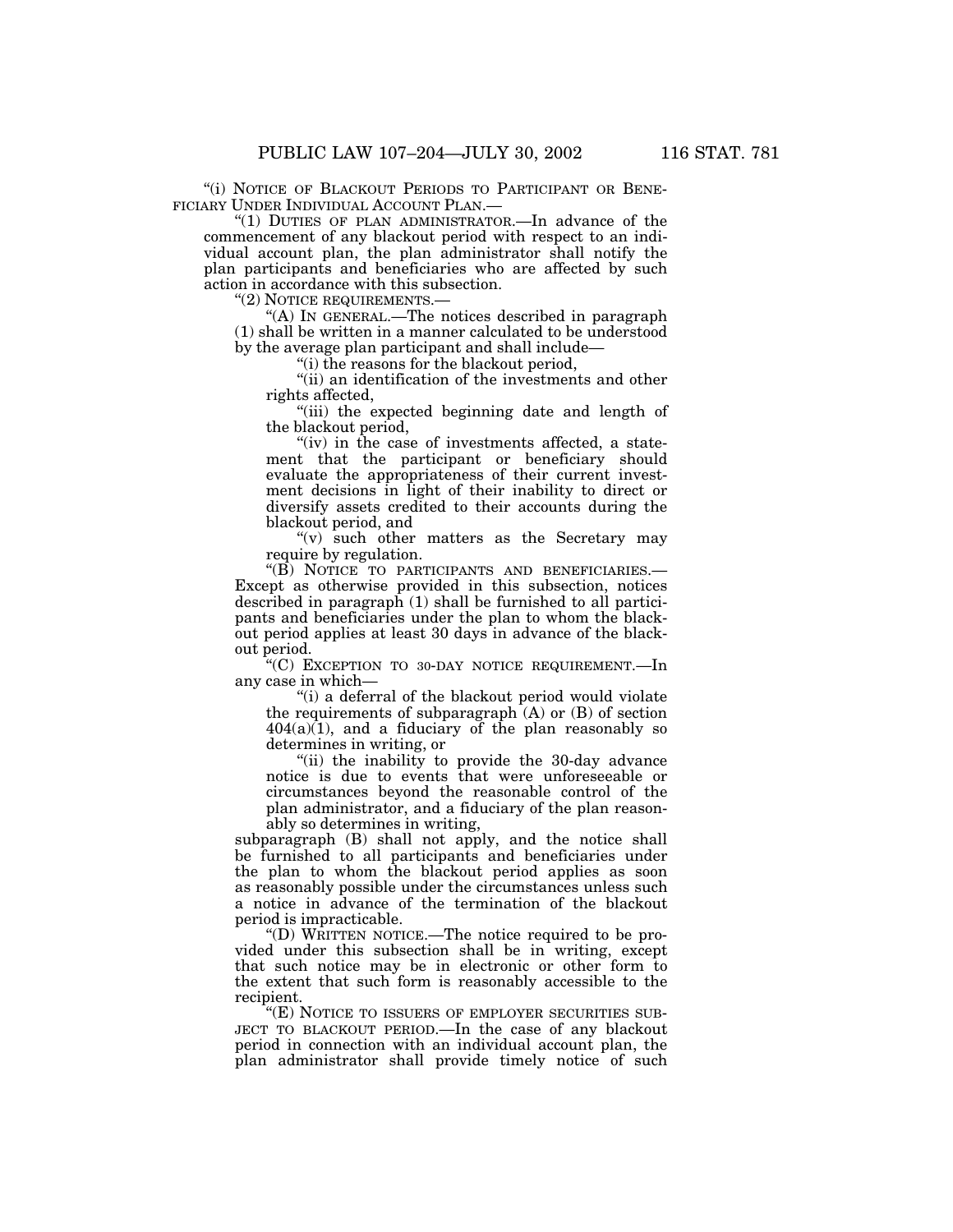blackout period to the issuer of any employer securities subject to such blackout period.

"(3) EXCEPTION FOR BLACKOUT PERIODS WITH LIMITED APPLICABILITY.—In any case in which the blackout period applies only to 1 or more participants or beneficiaries in connection with a merger, acquisition, divestiture, or similar transaction involving the plan or plan sponsor and occurs solely in connection with becoming or ceasing to be a participant or beneficiary under the plan by reason of such merger, acquisition, divestiture, or transaction, the requirement of this subsection that the notice be provided to all participants and beneficiaries shall be treated as met if the notice required under paragraph (1) is provided to such participants or beneficiaries to whom the blackout period applies as soon as reasonably practicable.

"(4) CHANGES IN LENGTH OF BLACKOUT PERIOD.—If, following the furnishing of the notice pursuant to this subsection, there is a change in the beginning date or length of the blackout period (specified in such notice pursuant to paragraph  $(2)(A)(iii)$ , the administrator shall provide affected participants and beneficiaries notice of the change as soon as reasonably practicable. In relation to the extended blackout period, such notice shall meet the requirements of paragraph (2)(D) and shall specify any material change in the matters referred to in clauses (i) through (v) of paragraph  $(2)(A)$ .

''(5) REGULATORY EXCEPTIONS.—The Secretary may provide by regulation for additional exceptions to the requirements of this subsection which the Secretary determines are in the interests of participants and beneficiaries.

''(6) GUIDANCE AND MODEL NOTICES.—The Secretary shall issue guidance and model notices which meet the requirements of this subsection.

"(7) BLACKOUT PERIOD.—For purposes of this subsection—

"(A) In GENERAL.—The term 'blackout period' means, in connection with an individual account plan, any period for which any ability of participants or beneficiaries under the plan, which is otherwise available under the terms of such plan, to direct or diversify assets credited to their accounts, to obtain loans from the plan, or to obtain distributions from the plan is temporarily suspended, limited, or restricted, if such suspension, limitation, or restriction is for any period of more than 3 consecutive business days.

''(B) EXCLUSIONS.—The term 'blackout period' does not include a suspension, limitation, or restriction—

"(i) which occurs by reason of the application of the securities laws (as defined in section  $3(a)(47)$  of the Securities Exchange Act of 1934),

"(ii) which is a change to the plan which provides for a regularly scheduled suspension, limitation, or restriction which is disclosed to participants or beneficiaries through any summary of material modifications, any materials describing specific investment alternatives under the plan, or any changes thereto, or

"(iii) which applies only to 1 or more individuals, each of whom is the participant, an alternate payee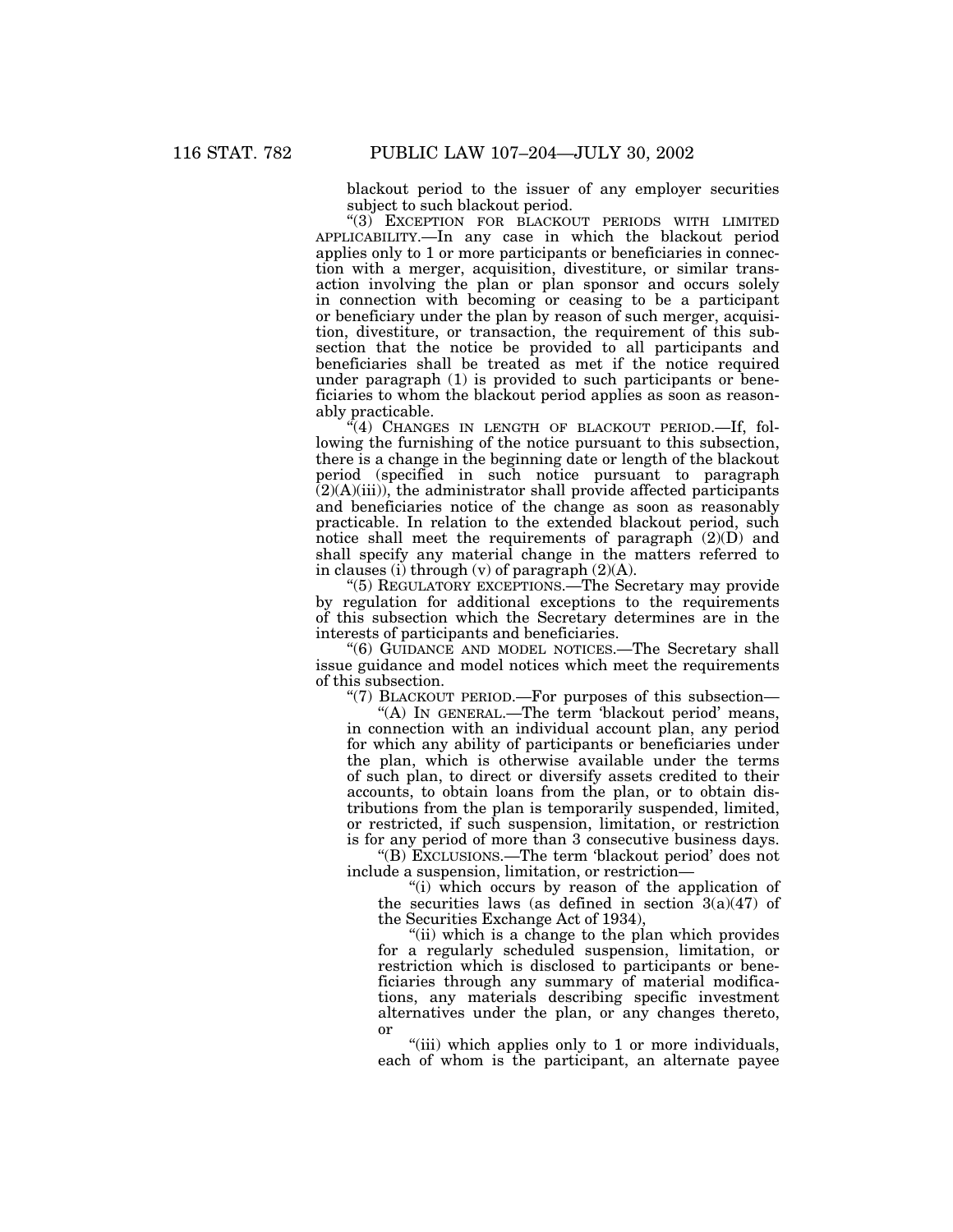(as defined in section  $206(d)(3)(K)$ ), or any other beneficiary pursuant to a qualified domestic relations order (as defined in section  $\tilde{206}$ (d)(3)(B)(i)).<br>"(8) INDIVIDUAL ACCOUNT PLAN.—

"(A) IN GENERAL.—For purposes of this subsection, the term 'individual account plan' shall have the meaning provided such term in section 3(34), except that such term shall not include a one-participant retirement plan.

''(B) ONE-PARTICIPANT RETIREMENT PLAN.—For purposes of subparagraph (A), the term 'one-participant retirement plan' means a retirement plan that—

''(i) on the first day of the plan year—

''(I) covered only the employer (and the employer's spouse) and the employer owned the entire business (whether or not incorporated), or

''(II) covered only one or more partners (and their spouses) in a business partnership (including partners in an S or C corporation (as defined in section 1361(a) of the Internal Revenue Code of 1986)),

"(ii) meets the minimum coverage requirements of section 410(b) of the Internal Revenue Code of 1986 (as in effect on the date of the enactment of this paragraph) without being combined with any other plan of the business that covers the employees of the business,

"(iii) does not provide benefits to anyone except the employer (and the employer's spouse) or the partners (and their spouses),

"(iv) does not cover a business that is a member of an affiliated service group, a controlled group of corporations, or a group of businesses under common control, and

"(v) does not cover a business that leases employees.''.

Deadlines.

(2) ISSUANCE OF INITIAL GUIDANCE AND MODEL NOTICE.— The Secretary of Labor shall issue initial guidance and a model notice pursuant to section 101(i)(6) of the Employee Retirement Income Security Act of 1974 (as added by this subsection) not later than January 1, 2003. Not later than 75 days after the date of the enactment of this Act, the Secretary shall promulgate interim final rules necessary to carry out the amendments made by this subsection.

(3) CIVIL PENALTIES FOR FAILURE TO PROVIDE NOTICE.— Section 502 of such Act (29 U.S.C. 1132) is amended—

(A) in subsection (a)(6), by striking " $(5)$ , or  $(6)$ " and inserting  $(5)$ ,  $(6)$ , or  $(7)$ ";

(B) by redesignating paragraph (7) of subsection (c) as paragraph (8); and

(C) by inserting after paragraph (6) of subsection (c) the following new paragraph:

"(7) The Secretary may assess a civil penalty against a plan administrator of up to \$100 a day from the date of the plan administrator's failure or refusal to provide notice to participants and beneficiaries in accordance with section 101(i). For purposes of this paragraph, each violation with respect to any single participant or beneficiary shall be treated as a separate violation.''.

Regulations.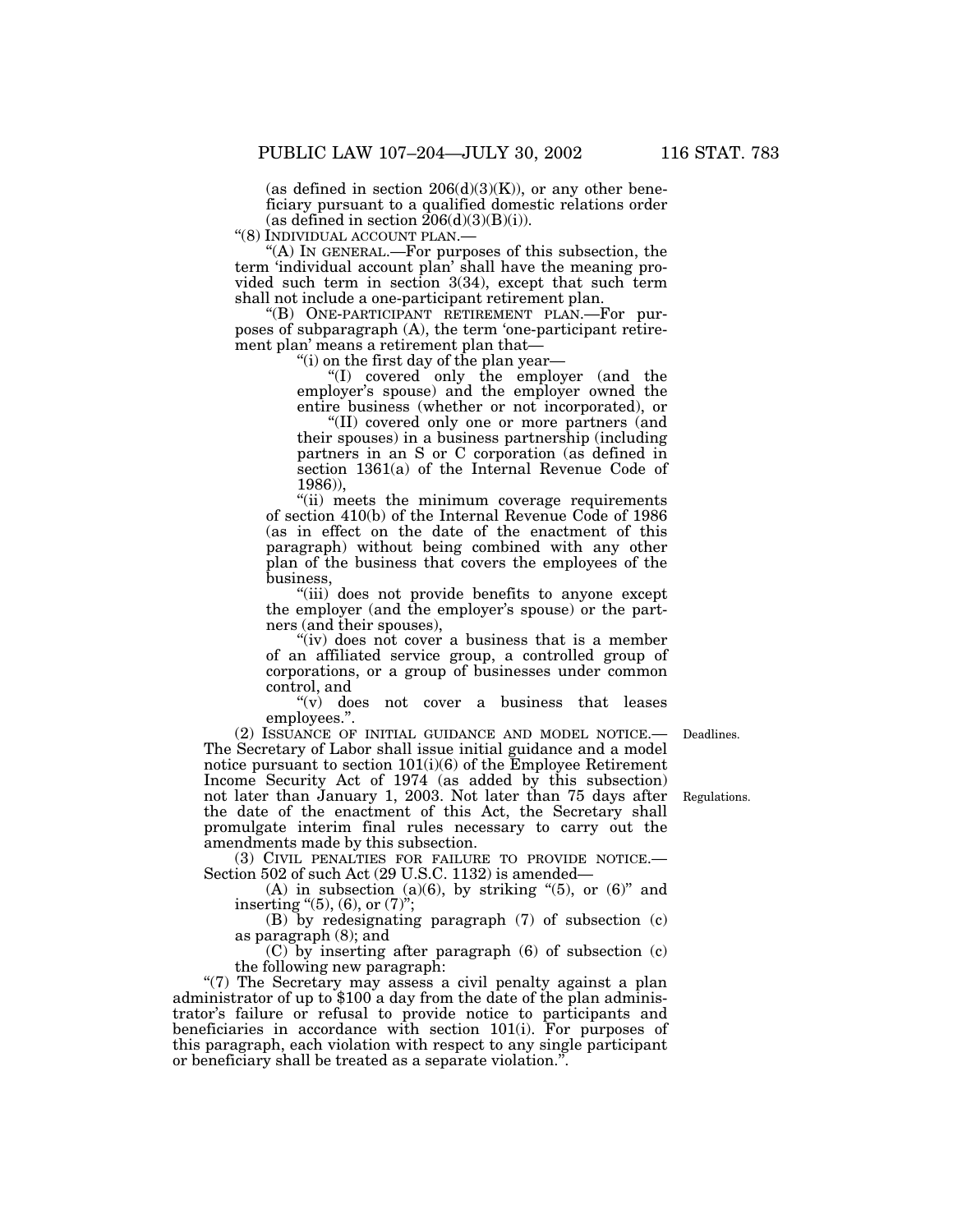(3) PLAN AMENDMENTS.—If any amendment made by this subsection requires an amendment to any plan, such plan amendment shall not be required to be made before the first plan year beginning on or after the effective date of this section, if—

(A) during the period after such amendment made by this subsection takes effect and before such first plan year, the plan is operated in good faith compliance with the requirements of such amendment made by this subsection, and

(B) such plan amendment applies retroactively to the period after such amendment made by this subsection takes effect and before such first plan year.

(c) EFFECTIVE DATE.—The provisions of this section (including the amendments made thereby) shall take effect 180 days after the date of the enactment of this Act. Good faith compliance with the requirements of such provisions in advance of the issuance of applicable regulations thereunder shall be treated as compliance with such provisions.

## **SEC. 307. RULES OF PROFESSIONAL RESPONSIBILITY FOR ATTORNEYS.**

Not later than 180 days after the date of enactment of this Act, the Commission shall issue rules, in the public interest and for the protection of investors, setting forth minimum standards of professional conduct for attorneys appearing and practicing before the Commission in any way in the representation of issuers, including a rule—

(1) requiring an attorney to report evidence of a material violation of securities law or breach of fiduciary duty or similar violation by the company or any agent thereof, to the chief legal counsel or the chief executive officer of the company (or the equivalent thereof); and

(2) if the counsel or officer does not appropriately respond to the evidence (adopting, as necessary, appropriate remedial measures or sanctions with respect to the violation), requiring the attorney to report the evidence to the audit committee of the board of directors of the issuer or to another committee of the board of directors comprised solely of directors not employed directly or indirectly by the issuer, or to the board of directors.

15 USC 7246.

### **SEC. 308. FAIR FUNDS FOR INVESTORS.**

(a) CIVIL PENALTIES ADDED TO DISGORGEMENT FUNDS FOR THE RELIEF OF VICTIMS.—If in any judicial or administrative action brought by the Commission under the securities laws (as such term is defined in section  $3(a)(47)$  of the Securities Exchange Act of 1934 (15 U.S.C.  $78c(a)(47)$ ) the Commission obtains an order requiring disgorgement against any person for a violation of such laws or the rules or regulations thereunder, or such person agrees in settlement of any such action to such disgorgement, and the Commission also obtains pursuant to such laws a civil penalty against such person, the amount of such civil penalty shall, on the motion or at the direction of the Commission, be added to and become part of the disgorgement fund for the benefit of the victims of such violation.

(b) ACCEPTANCE OF ADDITIONAL DONATIONS.—The Commission is authorized to accept, hold, administer, and utilize gifts, bequests and devises of property, both real and personal, to the United

Deadline. 15 USC 7245.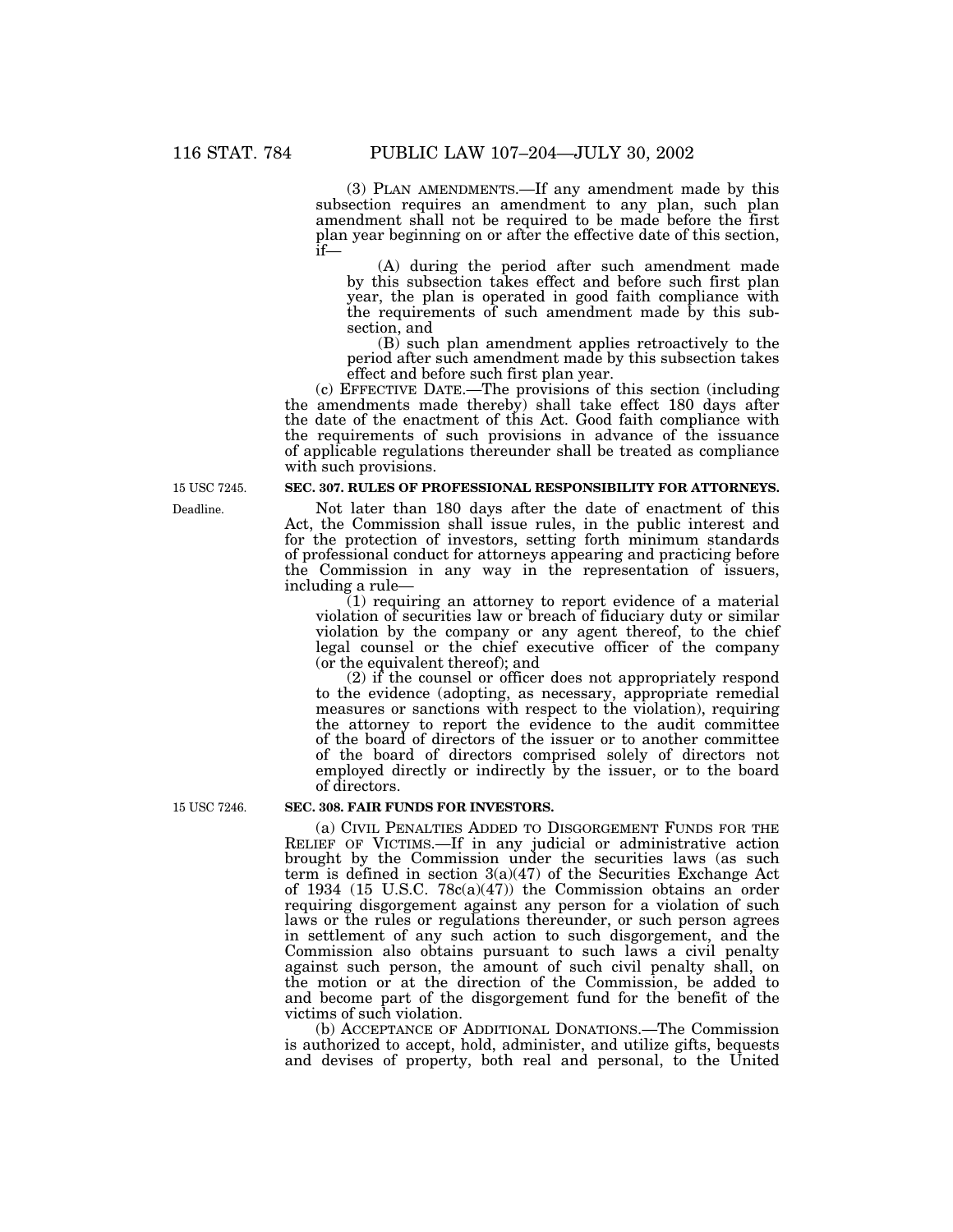States for a disgorgement fund described in subsection (a). Such gifts, bequests, and devises of money and proceeds from sales of other property received as gifts, bequests, or devises shall be deposited in the disgorgement fund and shall be available for allocation in accordance with subsection (a).<br>(c) STUDY REQUIRED.—

(1) SUBJECT OF STUDY.—The Commission shall review and analyze—

(A) enforcement actions by the Commission over the five years preceding the date of the enactment of this Act that have included proceedings to obtain civil penalties or disgorgements to identify areas where such proceedings may be utilized to efficiently, effectively, and fairly provide restitution for injured investors; and

(B) other methods to more efficiently, effectively, and fairly provide restitution to injured investors, including methods to improve the collection rates for civil penalties and disgorgements.

(2) REPORT REQUIRED.—The Commission shall report its Deadline. findings to the Committee on Financial Services of the House of Representatives and the Committee on Banking, Housing, and Urban Affairs of the Senate within 180 days after of the date of the enactment of this Act, and shall use such findings to revise its rules and regulations as necessary. The report shall include a discussion of regulatory or legislative actions that are recommended or that may be necessary to address concerns identified in the study.

(d) CONFORMING AMENDMENTS.—Each of the following provisions is amended by inserting ", except as otherwise provided in section 308 of the Sarbanes-Oxley Act of 2002'' after ''Treasury of the United States'':

(1) Section 21(d)(3)(C)(i) of the Securities Exchange Act of 1934 (15 U.S.C. 78u(d)(3)(C)(i)).

(2) Section  $21A(d)(1)$  of such Act (15 U.S.C. 78u-1(d)(1)).

 $(3)$  Section  $20(d)(3)(A)$  of the Securities Act of 1933  $(15)$ U.S.C. 77t(d)(3)(A)).

(4) Section 42(e)(3)(A) of the Investment Company Act of 1940 (15 U.S.C. 80a–41(e)(3)(A)).

(5) Section 209(e)(3)(A) of the Investment Advisers Act of  $1940$  (15 U.S.C.  $80b-9(e)(3)(A)$ ).

(e) DEFINITION.—As used in this section, the term ''disgorgement fund'' means a fund established in any administrative or judicial proceeding described in subsection (a).

# **TITLE IV—ENHANCED FINANCIAL DISCLOSURES**

#### **SEC. 401. DISCLOSURES IN PERIODIC REPORTS.**

15 USC 7261.

(a) DISCLOSURES REQUIRED.—Section 13 of the Securities Exchange Act of 1934 (15 U.S.C. 78m) is amended by adding at the end the following:

''(i) ACCURACY OF FINANCIAL REPORTS.—Each financial report that contains financial statements, and that is required to be prepared in accordance with (or reconciled to) generally accepted accounting principles under this title and filed with the Commission shall reflect all material correcting adjustments that have been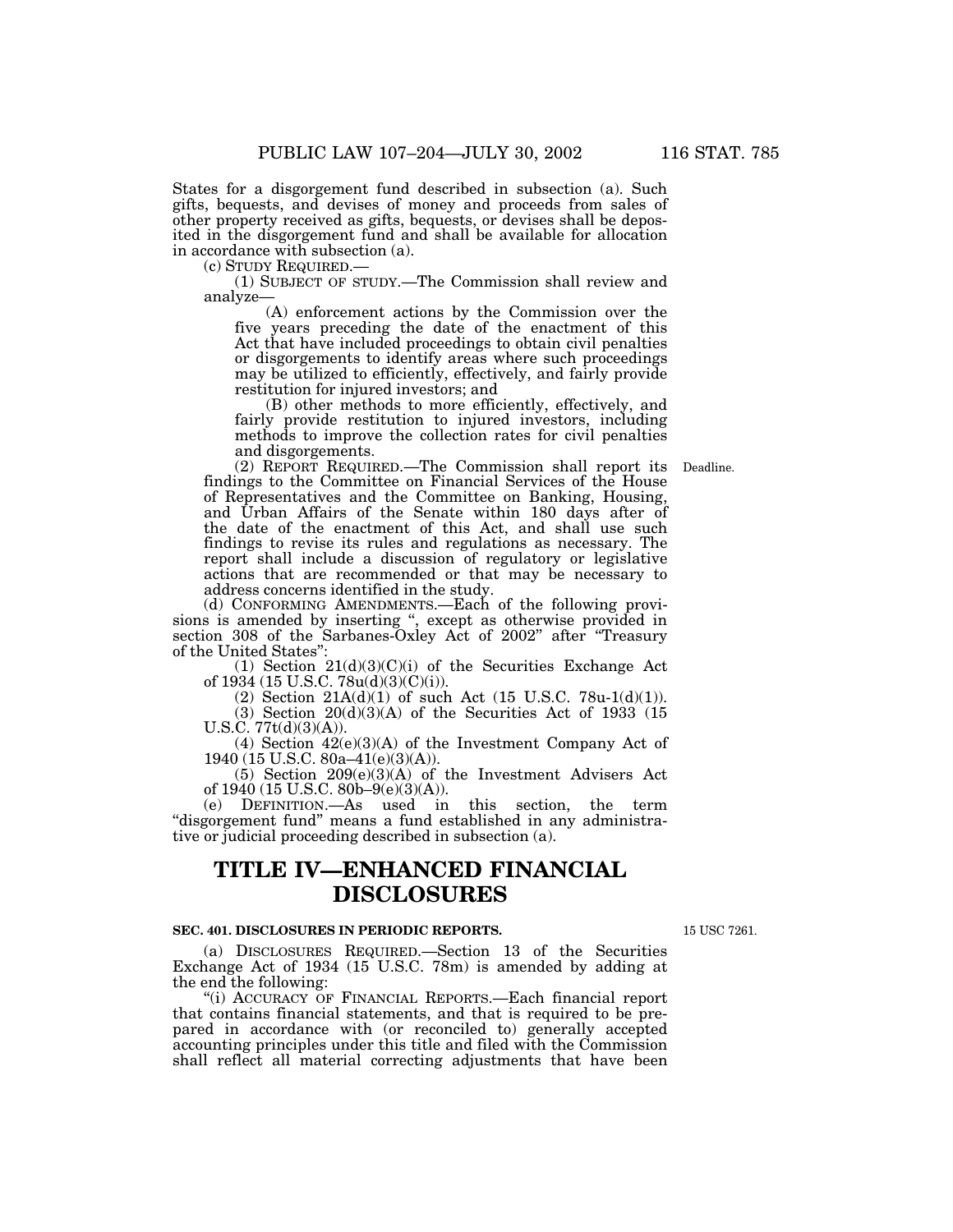identified by a registered public accounting firm in accordance with generally accepted accounting principles and the rules and regulations of the Commission.

''(j) OFF-BALANCE SHEET TRANSACTIONS.—Not later than 180 days after the date of enactment of the Sarbanes-Oxley Act of 2002, the Commission shall issue final rules providing that each annual and quarterly financial report required to be filed with the Commission shall disclose all material off-balance sheet transactions, arrangements, obligations (including contingent obligations), and other relationships of the issuer with unconsolidated entities or other persons, that may have a material current or future effect on financial condition, changes in financial condition, results of operations, liquidity, capital expenditures, capital resources, or significant components of revenues or expenses.''.

(b) COMMISSION RULES ON PRO FORMA FIGURES.—Not later than 180 days after the date of enactment of the Sarbanes-Oxley Act fo 2002, the Commission shall issue final rules providing that pro forma financial information included in any periodic or other report filed with the Commission pursuant to the securities laws, or in any public disclosure or press or other release, shall be presented in a manner that—

(1) does not contain an untrue statement of a material fact or omit to state a material fact necessary in order to make the pro forma financial information, in light of the circumstances under which it is presented, not misleading; and

(2) reconciles it with the financial condition and results of operations of the issuer under generally accepted accounting principles.

(c) STUDY AND REPORT ON SPECIAL PURPOSE ENTITIES.—

(1) STUDY REQUIRED.—The Commission shall, not later than 1 year after the effective date of adoption of off-balance sheet disclosure rules required by section  $13(j)$  of the Securities Exchange Act of 1934, as added by this section, complete a study of filings by issuers and their disclosures to determine—

(A) the extent of off-balance sheet transactions, including assets, liabilities, leases, losses, and the use of special purpose entities; and

(B) whether generally accepted accounting rules result in financial statements of issuers reflecting the economics of such off-balance sheet transactions to investors in a transparent fashion.

(2) REPORT AND RECOMMENDATIONS.—Not later than 6 months after the date of completion of the study required by paragraph (1), the Commission shall submit a report to the President, the Committee on Banking, Housing, and Urban Affairs of the Senate, and the Committee on Financial Services of the House of Representatives, setting forth—

(A) the amount or an estimate of the amount of offbalance sheet transactions, including assets, liabilities, leases, and losses of, and the use of special purpose entities by, issuers filing periodic reports pursuant to section 13 or 15 of the Securities Exchange Act of 1934;

(B) the extent to which special purpose entities are used to facilitate off-balance sheet transactions;

Deadline. Regulations.

Deadline.

Deadline.

Deadline.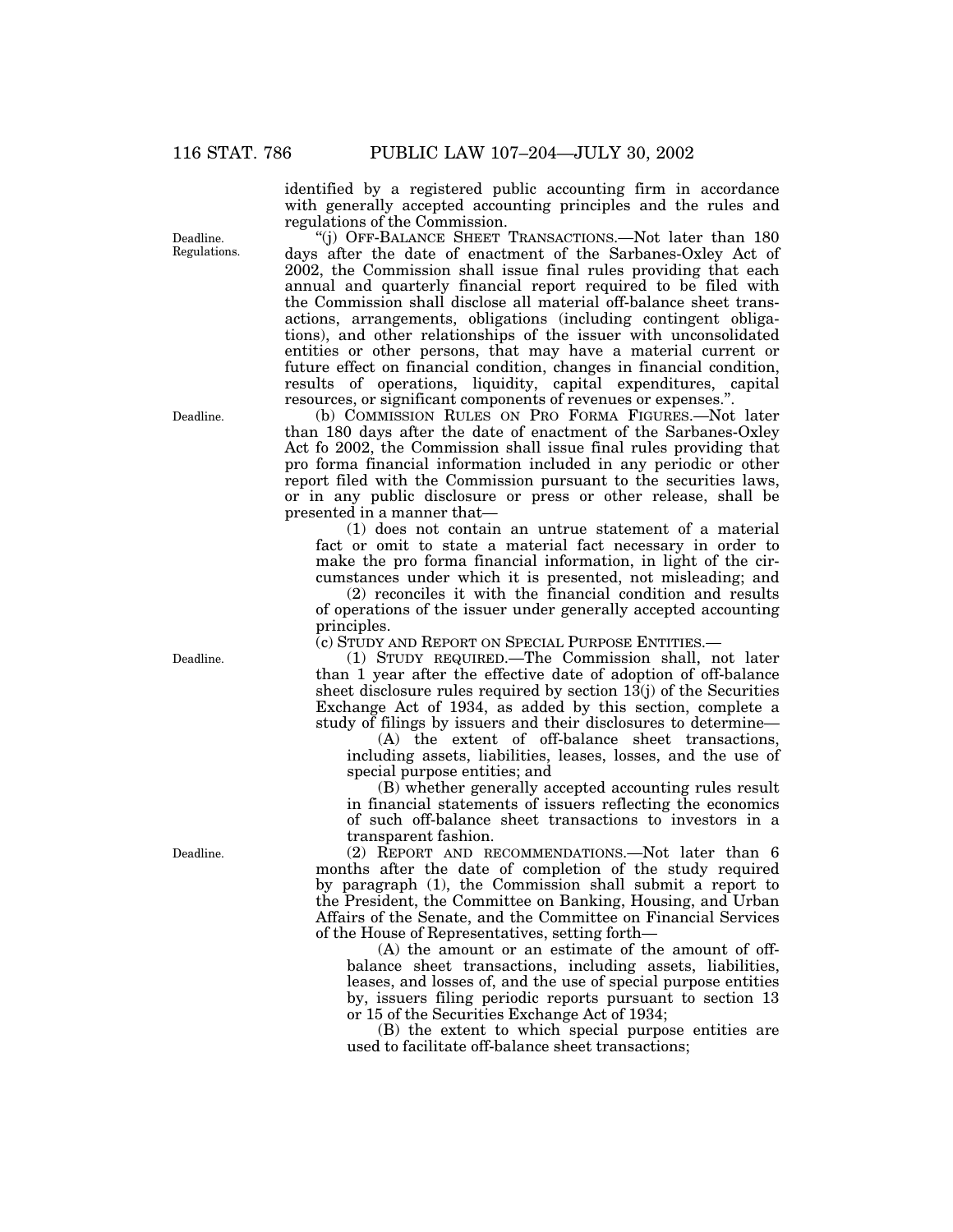(C) whether generally accepted accounting principles or the rules of the Commission result in financial statements of issuers reflecting the economics of such transactions to investors in a transparent fashion;

(D) whether generally accepted accounting principles specifically result in the consolidation of special purpose entities sponsored by an issuer in cases in which the issuer has the majority of the risks and rewards of the special purpose entity; and

(E) any recommendations of the Commission for improving the transparency and quality of reporting offbalance sheet transactions in the financial statements and disclosures required to be filed by an issuer with the Commission.

## **SEC. 402. ENHANCED CONFLICT OF INTEREST PROVISIONS.**

(a) PROHIBITION ON PERSONAL LOANS TO EXECUTIVES.—Section 13 of the Securities Exchange Act of 1934 (15 U.S.C. 78m), as amended by this Act, is amended by adding at the end the following: ''(k) PROHIBITION ON PERSONAL LOANS TO EXECUTIVES.—

''(1) IN GENERAL.—It shall be unlawful for any issuer (as defined in section 2 of the Sarbanes-Oxley Act of 2002), directly or indirectly, including through any subsidiary, to extend or maintain credit, to arrange for the extension of credit, or to renew an extension of credit, in the form of a personal loan to or for any director or executive officer (or equivalent thereof) of that issuer. An extension of credit maintained by the issuer on the date of enactment of this subsection shall not be subject to the provisions of this subsection, provided that there is no material modification to any term of any such extension of credit or any renewal of any such extension of credit on or after that date of enactment.

''(2) LIMITATION.—Paragraph (1) does not preclude any home improvement and manufactured home loans (as that term is defined in section 5 of the Home Owners' Loan Act (12 U.S.C. 1464)), consumer credit (as defined in section 103 of the Truth in Lending Act (15 U.S.C. 1602)), or any extension of credit under an open end credit plan (as defined in section 103 of the Truth in Lending Act (15 U.S.C. 1602)), or a charge card (as defined in section 127(c)(4)(e) of the Truth in Lending Act (15 U.S.C. 1637(c)(4)(e)), or any extension of credit by a broker or dealer registered under section 15 of this title to an employee of that broker or dealer to buy, trade, or carry securities, that is permitted under rules or regulations of the Board of Governors of the Federal Reserve System pursuant to section 7 of this title (other than an extension of credit that would be used to purchase the stock of that issuer), that is—

''(A) made or provided in the ordinary course of the consumer credit business of such issuer;

"(B) of a type that is generally made available by such issuer to the public; and

''(C) made by such issuer on market terms, or terms that are no more favorable than those offered by the issuer to the general public for such extensions of credit.

"(3) RULE OF CONSTRUCTION FOR CERTAIN LOANS.-Paragraph (1) does not apply to any loan made or maintained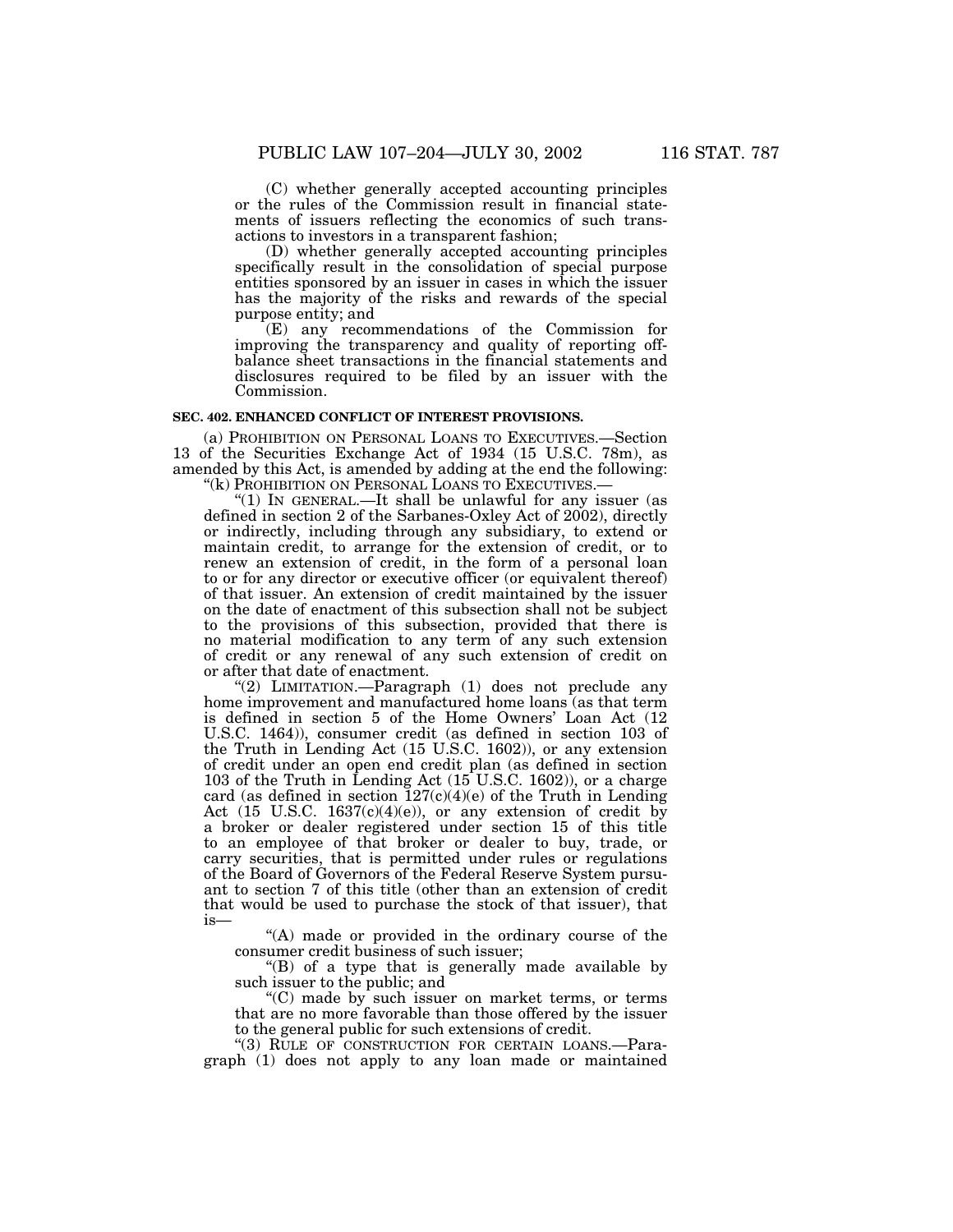by an insured depository institution (as defined in section 3 of the Federal Deposit Insurance Act (12 U.S.C. 1813)), if the loan is subject to the insider lending restrictions of section 22(h) of the Federal Reserve Act (12 U.S.C. 375b).''.

#### **SEC. 403. DISCLOSURES OF TRANSACTIONS INVOLVING MANAGEMENT AND PRINCIPAL STOCKHOLDERS.**

(a) AMENDMENT.—Section 16 of the Securities Exchange Act of 1934 (15 U.S.C. 78p) is amended by striking the heading of such section and subsection (a) and inserting the following:

## **''SEC. 16. DIRECTORS, OFFICERS, AND PRINCIPAL STOCKHOLDERS.**

''(a) DISCLOSURES REQUIRED.— ''(1) DIRECTORS, OFFICERS, AND PRINCIPAL STOCKHOLDERS REQUIRED TO FILE.—Every person who is directly or indirectly the beneficial owner of more than 10 percent of any class of any equity security (other than an exempted security) which is registered pursuant to section 12, or who is a director or an officer of the issuer of such security, shall file the statements required by this subsection with the Commission (and, if such security is registered on a national securities exchange, also with the exchange).

" $(2)$  TIME OF FILING.—The statements required by this subsection shall be filed—

"(A) at the time of the registration of such security on a national securities exchange or by the effective date of a registration statement filed pursuant to section  $12(g)$ ;

''(B) within 10 days after he or she becomes such beneficial owner, director, or officer;

 $C^{\prime\prime}(C)$  if there has been a change in such ownership, or if such person shall have purchased or sold a securitybased swap agreement (as defined in section 206(b) of the Gramm-Leach-Bliley Act (15 U.S.C. 78c note)) involving such equity security, before the end of the second business day following the day on which the subject transaction has been executed, or at such other time as the Commission shall establish, by rule, in any case in which the Commission determines that such 2-day period is not feasible. ''(3) CONTENTS OF STATEMENTS.—A statement filed—

"(A) under subparagraph  $(A)$  or  $(B)$  of paragraph  $(2)$ shall contain a statement of the amount of all equity securities of such issuer of which the filing person is the beneficial owner; and

 $\mathrm{H}(B)$  under subparagraph  $(C)$  of such paragraph shall indicate ownership by the filing person at the date of filing, any such changes in such ownership, and such purchases and sales of the security-based swap agreements as have occurred since the most recent such filing under such subparagraph.

"(4) ELECTRONIC FILING AND AVAILABILITY.—Beginning not later than 1 year after the date of enactment of the Sarbanes-Oxley Act of 2002—

"(A) a statement filed under subparagraph  $(C)$  of paragraph (2) shall be filed electronically;

''(B) the Commission shall provide each such statement on a publicly accessible Internet site not later than the end of the business day following that filing; and

Deadline.

Deadline.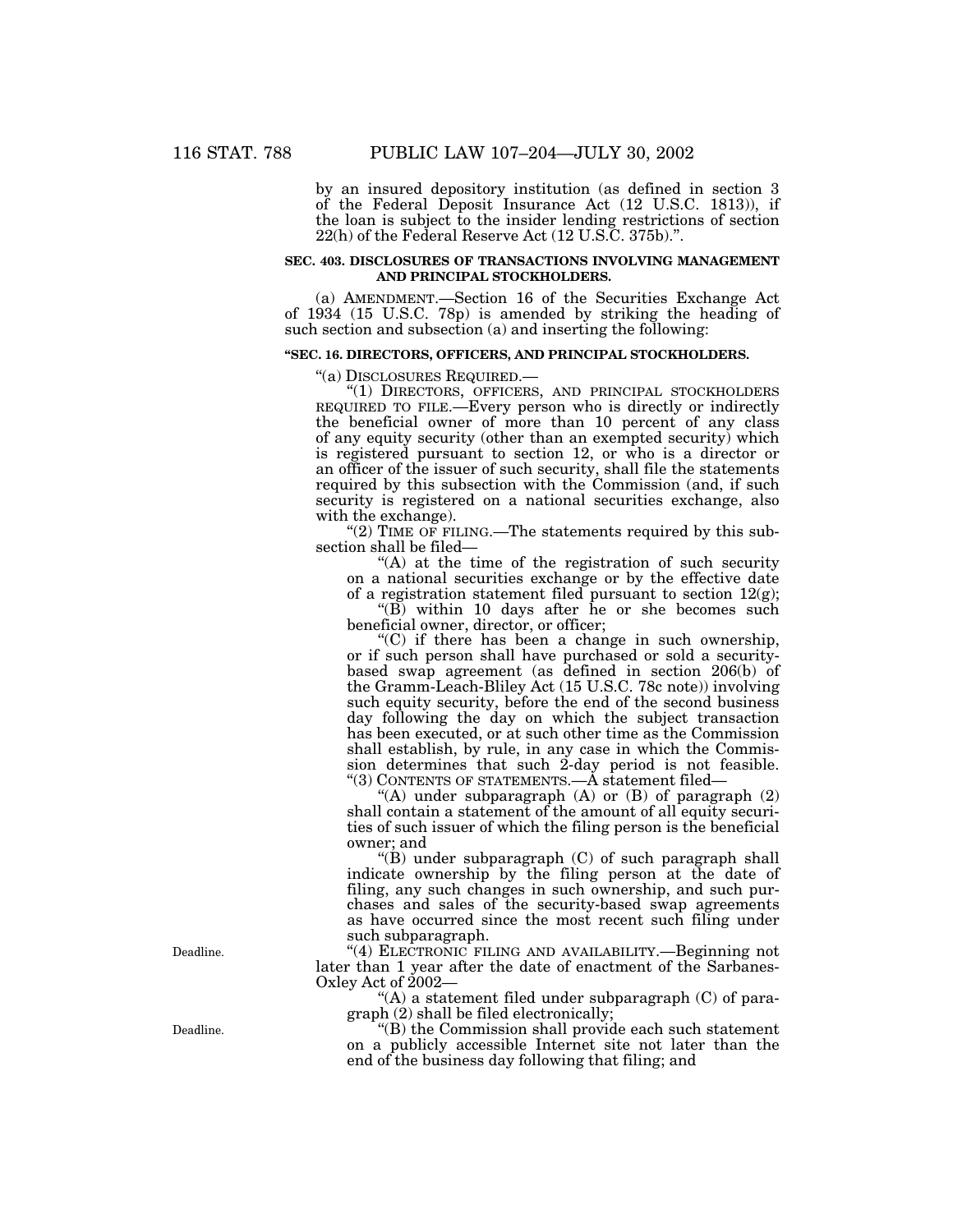"(C) the issuer (if the issuer maintains a corporate Deadline. website) shall provide that statement on that corporate website, not later than the end of the business day following that filing.

(b) EFFECTIVE DATE.—The amendment made by this section 15 USC 78p note. shall be effective 30 days after the date of the enactment of this Act.

## **SEC. 404. MANAGEMENT ASSESSMENT OF INTERNAL CONTROLS.**

(a) RULES REQUIRED.—The Commission shall prescribe rules requiring each annual report required by section 13(a) or 15(d) of the Securities Exchange Act of 1934 (15 U.S.C. 78m or 78o(d)) to contain an internal control report, which shall—

(1) state the responsibility of management for establishing and maintaining an adequate internal control structure and procedures for financial reporting; and

(2) contain an assessment, as of the end of the most recent fiscal year of the issuer, of the effectiveness of the internal control structure and procedures of the issuer for financial reporting.

(b) INTERNAL CONTROL EVALUATION AND REPORTING.—With respect to the internal control assessment required by subsection (a), each registered public accounting firm that prepares or issues the audit report for the issuer shall attest to, and report on, the assessment made by the management of the issuer. An attestation made under this subsection shall be made in accordance with standards for attestation engagements issued or adopted by the Board. Any such attestation shall not be the subject of a separate engagement.

#### **SEC. 405. EXEMPTION.**

Nothing in section 401, 402, or 404, the amendments made by those sections, or the rules of the Commission under those sections shall apply to any investment company registered under section 8 of the Investment Company Act of 1940 (15 U.S.C. 80a– 8).

#### **SEC. 406. CODE OF ETHICS FOR SENIOR FINANCIAL OFFICERS.**

(a) CODE OF ETHICS DISCLOSURE.—The Commission shall issue rules to require each issuer, together with periodic reports required pursuant to section 13(a) or 15(d) of the Securities Exchange Act of 1934, to disclose whether or not, and if not, the reason therefor, such issuer has adopted a code of ethics for senior financial officers, applicable to its principal financial officer and comptroller or principal accounting officer, or persons performing similar functions.

(b) CHANGES IN CODES OF ETHICS.—The Commission shall revise its regulations concerning matters requiring prompt disclosure on Form 8–K (or any successor thereto) to require the immediate disclosure, by means of the filing of such form, dissemination by the Internet or by other electronic means, by any issuer of any change in or waiver of the code of ethics for senior financial officers.

(c) DEFINITION.—In this section, the term ''code of ethics'' means such standards as are reasonably necessary to promote—

(1) honest and ethical conduct, including the ethical handling of actual or apparent conflicts of interest between personal and professional relationships;

15 USC 7263.

15 USC 7264.

Regulations.

Regulations.

15 USC 7262.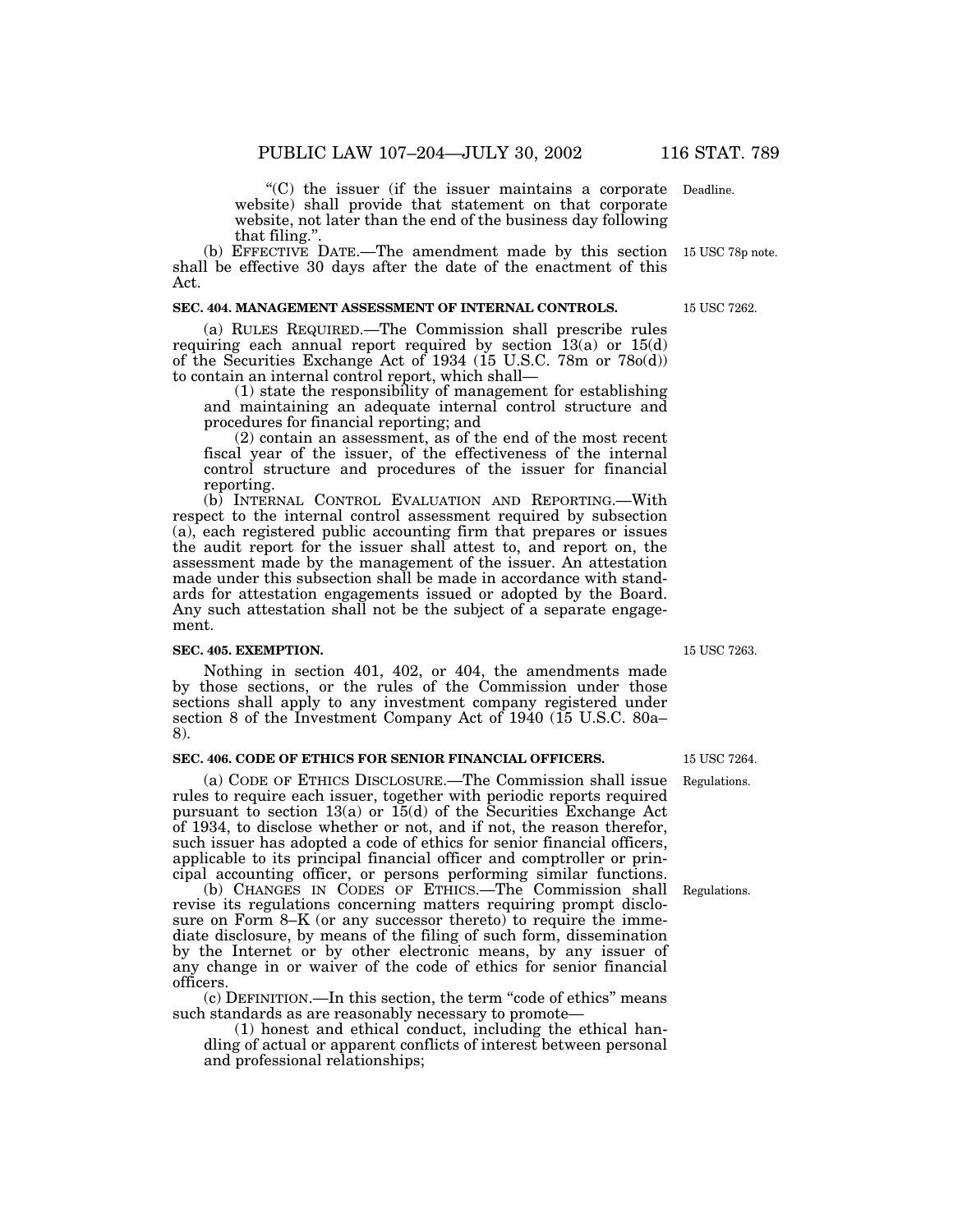(2) full, fair, accurate, timely, and understandable disclosure in the periodic reports required to be filed by the issuer; and

(3) compliance with applicable governmental rules and regulations.

(d) DEADLINE FOR RULEMAKING.—The Commission shall—

(1) propose rules to implement this section, not later than 90 days after the date of enactment of this Act; and

 $(2)$  issue final rules to implement this section, not later than 180 days after that date of enactment.

15 USC 7265.

## **SEC. 407. DISCLOSURE OF AUDIT COMMITTEE FINANCIAL EXPERT.**

(a) RULES DEFINING ''FINANCIAL EXPERT''.—The Commission shall issue rules, as necessary or appropriate in the public interest and consistent with the protection of investors, to require each issuer, together with periodic reports required pursuant to sections 13(a) and 15(d) of the Securities Exchange Act of 1934, to disclose whether or not, and if not, the reasons therefor, the audit committee of that issuer is comprised of at least 1 member who is a financial expert, as such term is defined by the Commission.

(b) CONSIDERATIONS.—In defining the term ''financial expert'' for purposes of subsection (a), the Commission shall consider whether a person has, through education and experience as a public accountant or auditor or a principal financial officer, comptroller, or principal accounting officer of an issuer, or from a position involving the performance of similar functions—

(1) an understanding of generally accepted accounting principles and financial statements;

(2) experience in—

 $(\tilde{A})$  the preparation or auditing of financial statements of generally comparable issuers; and

(B) the application of such principles in connection with the accounting for estimates, accruals, and reserves;

(3) experience with internal accounting controls; and

(4) an understanding of audit committee functions.

(c) DEADLINE FOR RULEMAKING.—The Commission shall—

(1) propose rules to implement this section, not later than days after the date of enactment of this Act; and

(2) issue final rules to implement this section, not later than 180 days after that date of enactment.

15 USC 7266.

#### **SEC. 408. ENHANCED REVIEW OF PERIODIC DISCLOSURES BY ISSUERS.**

(a) REGULAR AND SYSTEMATIC REVIEW.—The Commission shall review disclosures made by issuers reporting under section 13(a) of the Securities Exchange Act of 1934 (including reports filed on Form 10–K), and which have a class of securities listed on a national securities exchange or traded on an automated quotation facility of a national securities association, on a regular and systematic basis for the protection of investors. Such review shall include a review of an issuer's financial statement.

(b) REVIEW CRITERIA.—For purposes of scheduling the reviews required by subsection (a), the Commission shall consider, among other factors—

(1) issuers that have issued material restatements of financial results;

(2) issuers that experience significant volatility in their stock price as compared to other issuers;

 $(3)$  issuers with the largest market capitalization;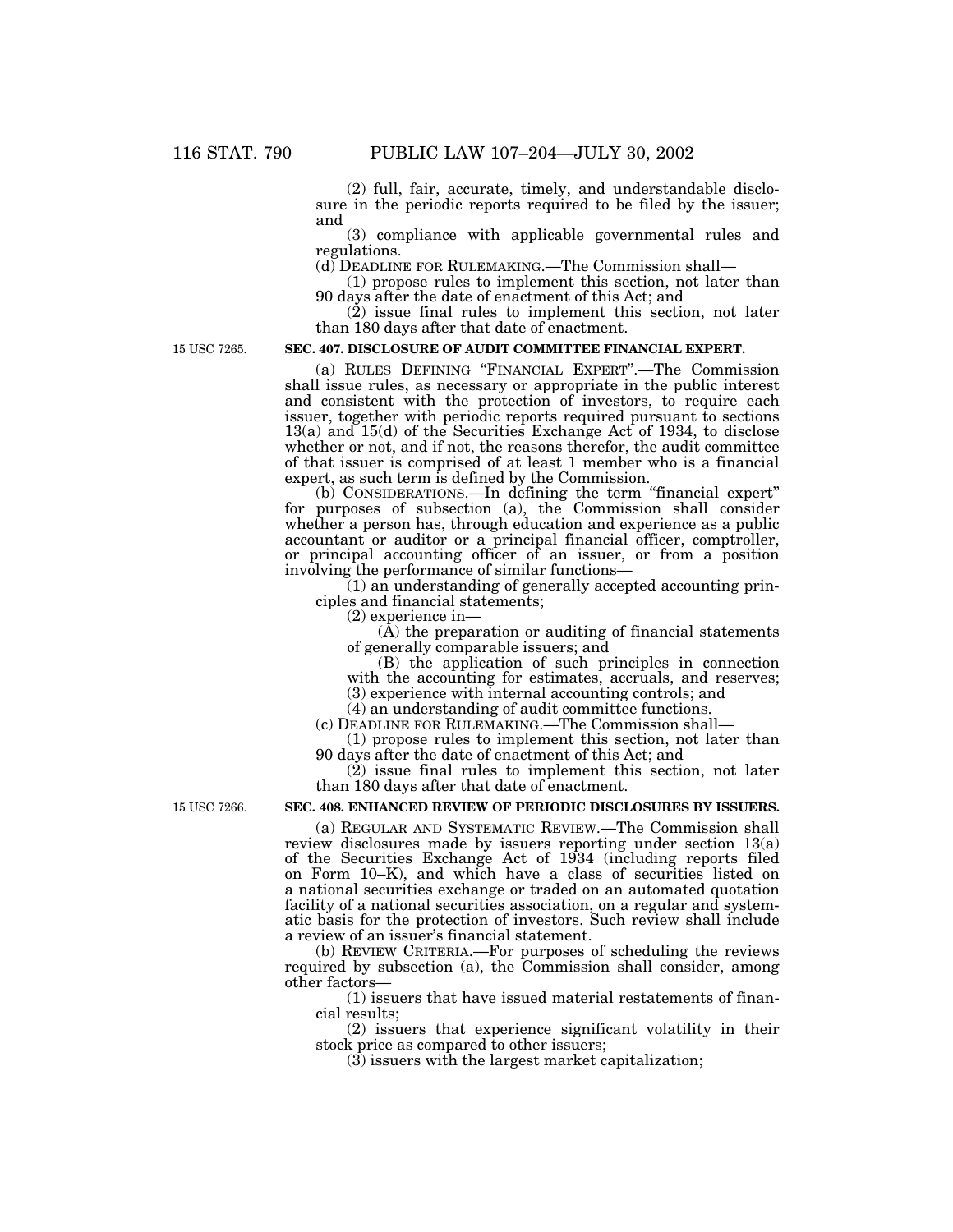(4) emerging companies with disparities in price to earning ratios;

(5) issuers whose operations significantly affect any material sector of the economy; and

(6) any other factors that the Commission may consider relevant.

(c) MINIMUM REVIEW PERIOD.—In no event shall an issuer required to file reports under section  $13(a)$  or  $15(d)$  of the Securities Exchange Act of 1934 be reviewed under this section less frequently than once every 3 years.

## **SEC. 409. REAL TIME ISSUER DISCLOSURES.**

Section 13 of the Securities Exchange Act of 1934 (15 U.S.C. 78m), as amended by this Act, is amended by adding at the end the following:

''(l) REAL TIME ISSUER DISCLOSURES.—Each issuer reporting under section 13(a) or 15(d) shall disclose to the public on a rapid and current basis such additional information concerning material changes in the financial condition or operations of the issuer, in plain English, which may include trend and qualitative information and graphic presentations, as the Commission determines, by rule, is necessary or useful for the protection of investors and in the public interest.''.

# **TITLE V—ANALYST CONFLICTS OF INTEREST**

## **SEC. 501. TREATMENT OF SECURITIES ANALYSTS BY REGISTERED SECURITIES ASSOCIATIONS AND NATIONAL SECURITIES EXCHANGES.**

(a) RULES REGARDING SECURITIES ANALYSTS.—The Securities Exchange Act of 1934 (15 U.S.C. 78a et seq.) is amended by inserting after section 15C the following new section:

## **''SEC. 15D. SECURITIES ANALYSTS AND RESEARCH REPORTS.**

15 USC 78*o*–6.

Deadline.

''(a) ANALYST PROTECTIONS.—The Commission, or upon the authorization and direction of the Commission, a registered securities association or national securities exchange, shall have adopted, not later than 1 year after the date of enactment of this section, rules reasonably designed to address conflicts of interest that can arise when securities analysts recommend equity securities in research reports and public appearances, in order to improve the objectivity of research and provide investors with more useful and reliable information, including rules designed—

''(1) to foster greater public confidence in securities research, and to protect the objectivity and independence of securities analysts, by—

''(A) restricting the prepublication clearance or approval of research reports by persons employed by the broker or dealer who are engaged in investment banking activities, or persons not directly responsible for investment research, other than legal or compliance staff;

''(B) limiting the supervision and compensatory evaluation of securities analysts to officials employed by the broker or dealer who are not engaged in investment banking activities; and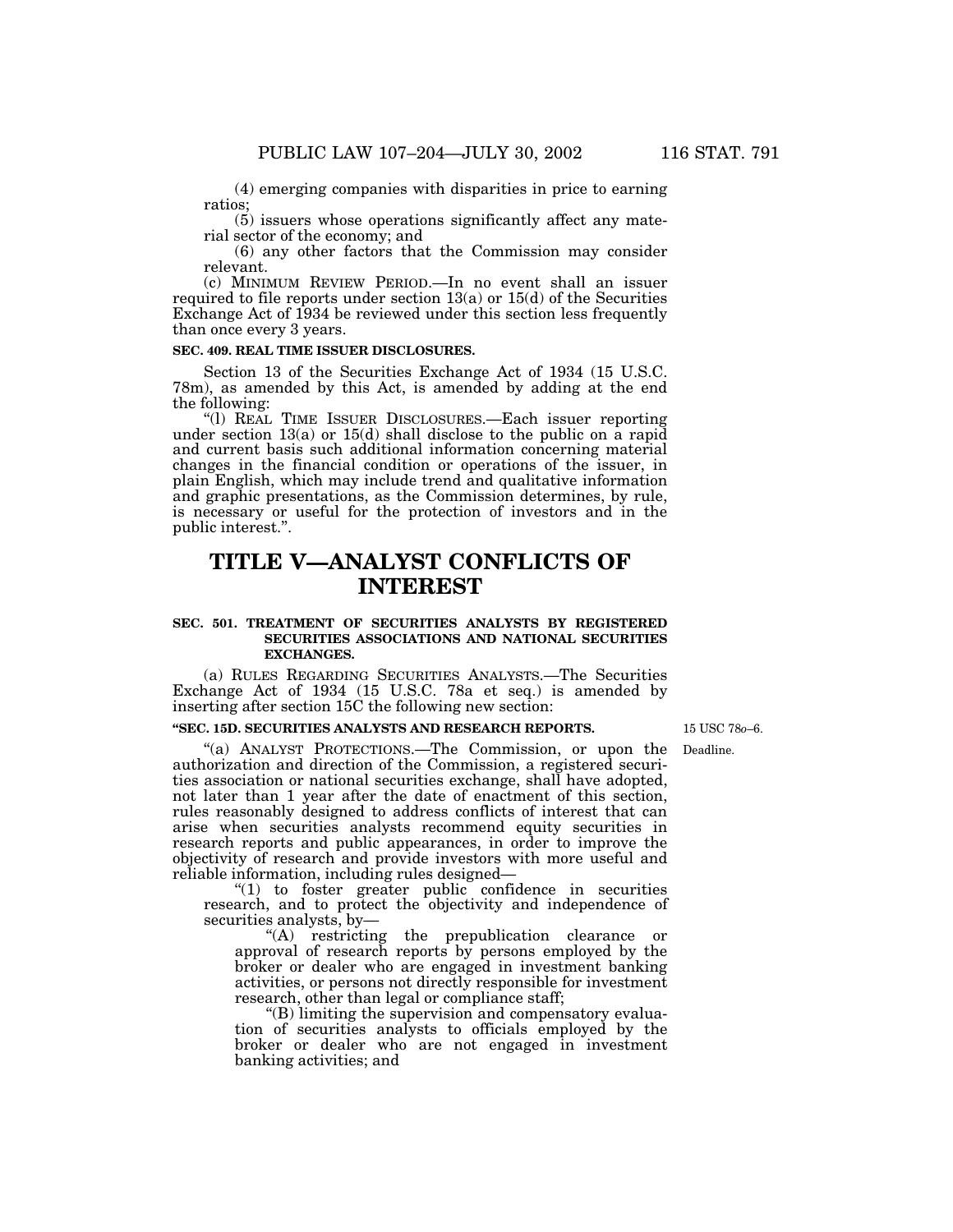''(C) requiring that a broker or dealer and persons employed by a broker or dealer who are involved with investment banking activities may not, directly or indirectly, retaliate against or threaten to retaliate against any securities analyst employed by that broker or dealer or its affiliates as a result of an adverse, negative, or otherwise unfavorable research report that may adversely affect the present or prospective investment banking relationship of the broker or dealer with the issuer that is the subject of the research report, except that such rules may not limit the authority of a broker or dealer to discipline a securities analyst for causes other than such research report in accordance with the policies and procedures of the firm;

"(2) to define periods during which brokers or dealers who have participated, or are to participate, in a public offering of securities as underwriters or dealers should not publish or otherwise distribute research reports relating to such securities or to the issuer of such securities;

''(3) to establish structural and institutional safeguards within registered brokers or dealers to assure that securities analysts are separated by appropriate informational partitions within the firm from the review, pressure, or oversight of those whose involvement in investment banking activities might potentially bias their judgment or supervision; and

''(4) to address such other issues as the Commission, or such association or exchange, determines appropriate.

''(b) DISCLOSURE.—The Commission, or upon the authorization and direction of the Commission, a registered securities association or national securities exchange, shall have adopted, not later than 1 year after the date of enactment of this section, rules reasonably designed to require each securities analyst to disclose in public appearances, and each registered broker or dealer to disclose in each research report, as applicable, conflicts of interest that are known or should have been known by the securities analyst or the broker or dealer, to exist at the time of the appearance or the date of distribution of the report, including—

''(1) the extent to which the securities analyst has debt or equity investments in the issuer that is the subject of the appearance or research report;

" $(2)$  whether any compensation has been received by the registered broker or dealer, or any affiliate thereof, including the securities analyst, from the issuer that is the subject of the appearance or research report, subject to such exemptions as the Commission may determine appropriate and necessary to prevent disclosure by virtue of this paragraph of material non-public information regarding specific potential future investment banking transactions of such issuer, as is appropriate in the public interest and consistent with the protection of investors;

"(3) whether an issuer, the securities of which are recommended in the appearance or research report, currently is, or during the 1-year period preceding the date of the appearance or date of distribution of the report has been, a client of the registered broker or dealer, and if so, stating the types of services provided to the issuer;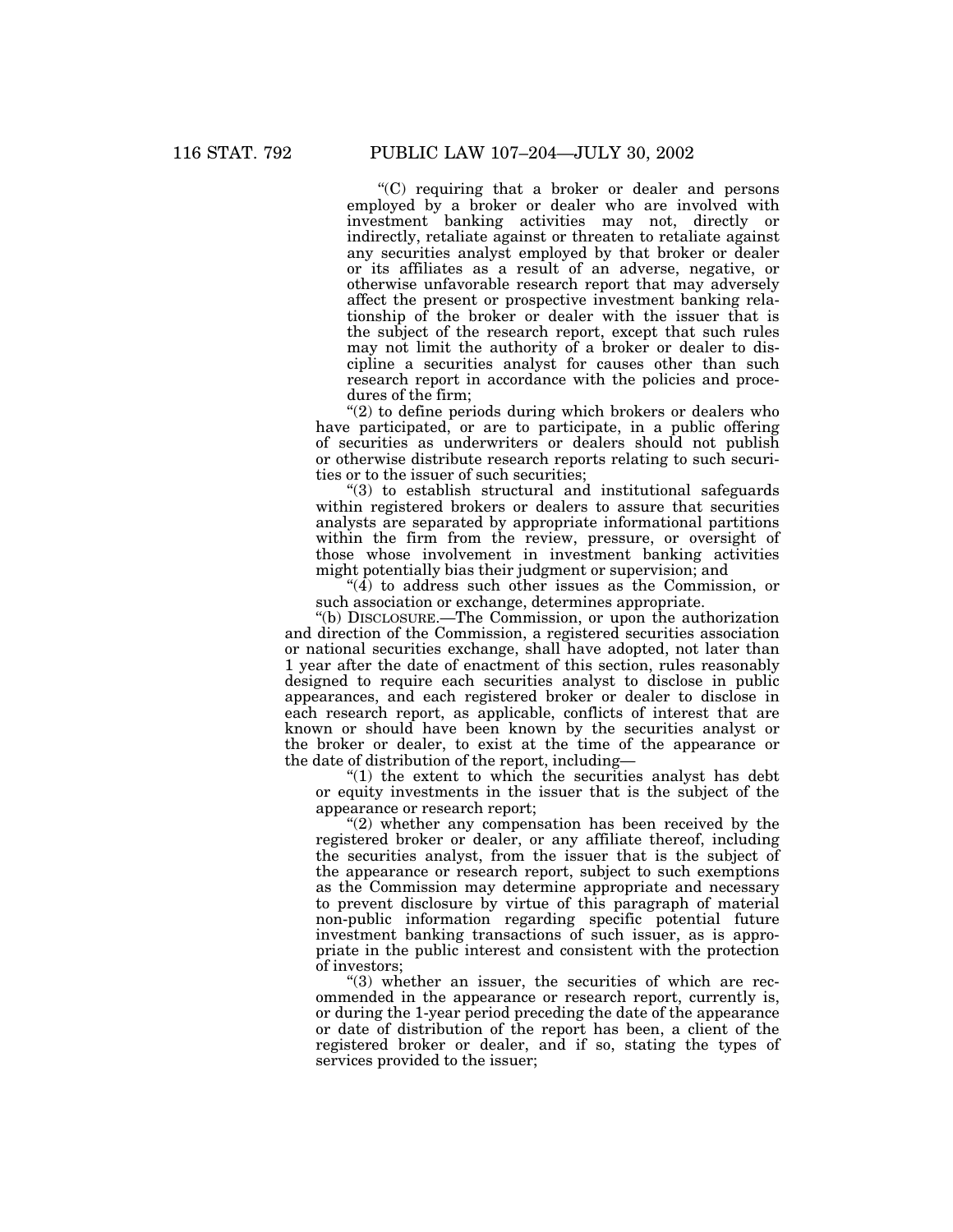"(4) whether the securities analyst received compensation with respect to a research report, based upon (among any other factors) the investment banking revenues (either generally or specifically earned from the issuer being analyzed) of the registered broker or dealer; and

''(5) such other disclosures of conflicts of interest that are material to investors, research analysts, or the broker or dealer as the Commission, or such association or exchange, determines appropriate.

''(c) DEFINITIONS.—In this section—

"(1) the term 'securities analyst' means any associated person of a registered broker or dealer that is principally responsible for, and any associated person who reports directly or indirectly to a securities analyst in connection with, the preparation of the substance of a research report, whether or not any such person has the job title of 'securities analyst'; and

" $(2)$  the term 'research report' means a written or electronic communication that includes an analysis of equity securities of individual companies or industries, and that provides information reasonably sufficient upon which to base an investment decision.''.

(b) ENFORCEMENT.—Section 21B(a) of the Securities Exchange Act of 1934 (15 U.S.C.  $78u-2(a)$ ) is amended by inserting "15D," before "15B".

(c) COMMISSION AUTHORITY.—The Commission may promulgate 15 USC 78*o*–6 and amend its regulations, or direct a registered securities association or national securities exchange to promulgate and amend its rules, to carry out section 15D of the Securities Exchange Act of 1934, as added by this section, as is necessary for the protection of investors and in the public interest.

note.

# **TITLE VI—COMMISSION RESOURCES AND AUTHORITY**

### **SEC. 601. AUTHORIZATION OF APPROPRIATIONS.**

Section 35 of the Securities Exchange Act of 1934 (15 U.S.C. 78kk) is amended to read as follows:

## **''SEC. 35. AUTHORIZATION OF APPROPRIATIONS.**

''In addition to any other funds authorized to be appropriated to the Commission, there are authorized to be appropriated to carry out the functions, powers, and duties of the Commission, \$776,000,000 for fiscal year 2003, of which—

" $(1)$  \$102,700,000 shall be available to fund additional compensation, including salaries and benefits, as authorized in the Investor and Capital Markets Fee Relief Act (Public Law 107–123; 115 Stat. 2390 et seq.);

"(2)  $$108,400,000$  shall be available for information technology, security enhancements, and recovery and mitigation activities in light of the terrorist attacks of September 11, 2001; and

 $(3)$  \$98,000,000 shall be available to add not fewer than an additional 200 qualified professionals to provide enhanced oversight of auditors and audit services required by the Federal securities laws, and to improve Commission investigative and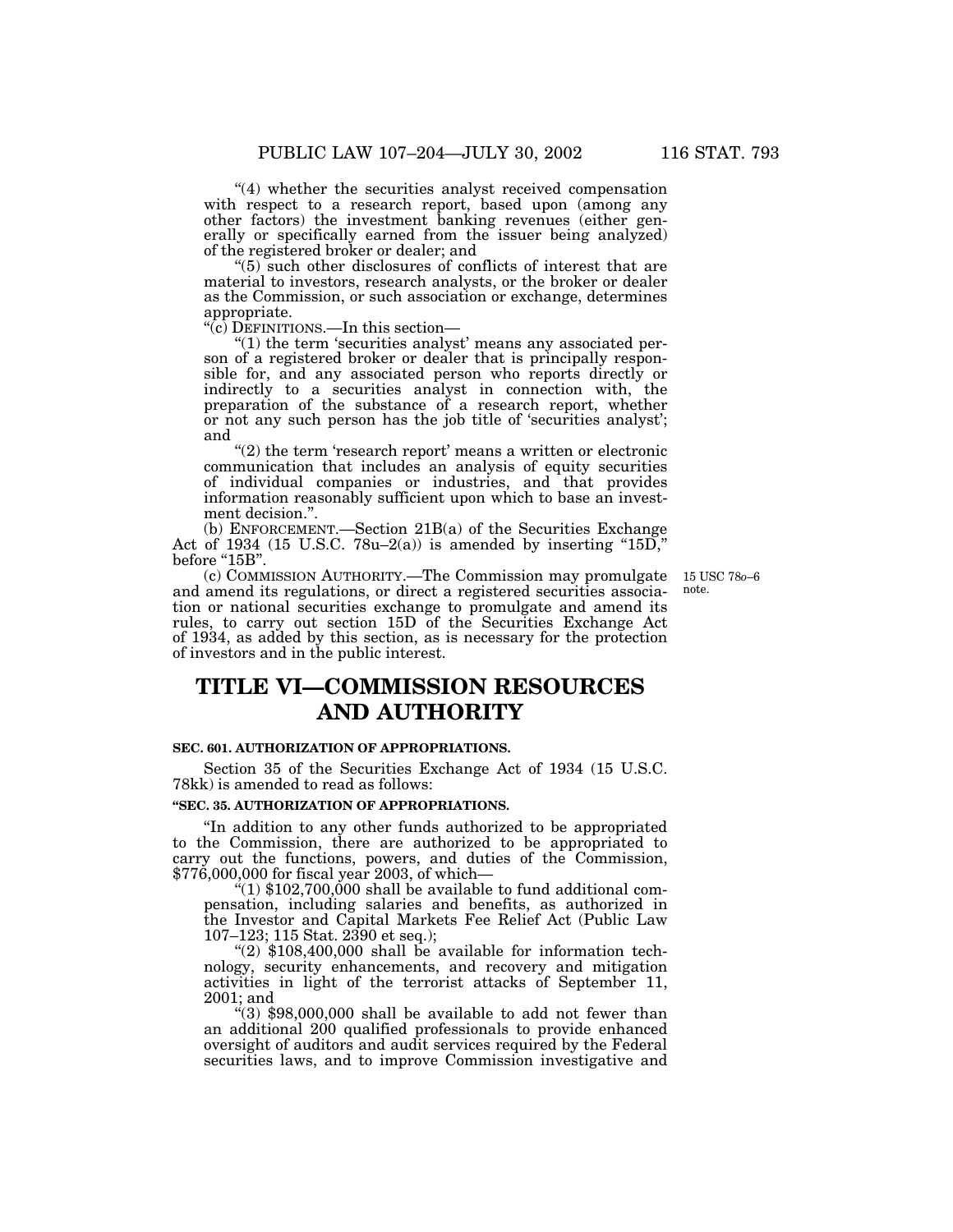disciplinary efforts with respect to such auditors and services, as well as for additional professional support staff necessary to strengthen the programs of the Commission involving Full Disclosure and Prevention and Suppression of Fraud, risk management, industry technology review, compliance, inspections, examinations, market regulation, and investment management.''.

#### **SEC. 602. APPEARANCE AND PRACTICE BEFORE THE COMMISSION.**

The Securities Exchange Act of 1934 (15 U.S.C. 78a et seq.) is amended by inserting after section 4B the following:

15 USC 78d–3.

## **''SEC. 4C. APPEARANCE AND PRACTICE BEFORE THE COMMISSION.**

''(a) AUTHORITY TO CENSURE.—The Commission may censure any person, or deny, temporarily or permanently, to any person the privilege of appearing or practicing before the Commission in any way, if that person is found by the Commission, after notice and opportunity for hearing in the matter—

 $''(1)$  not to possess the requisite qualifications to represent others;

" $(2)$  to be lacking in character or integrity, or to have engaged in unethical or improper professional conduct; or

''(3) to have willfully violated, or willfully aided and abetted the violation of, any provision of the securities laws or the rules and regulations issued thereunder.

''(b) DEFINITION.—With respect to any registered public accounting firm or associated person, for purposes of this section, the term 'improper professional conduct' means—

''(1) intentional or knowing conduct, including reckless conduct, that results in a violation of applicable professional standards; and

"(2) negligent conduct in the form of  $-$ 

''(A) a single instance of highly unreasonable conduct that results in a violation of applicable professional standards in circumstances in which the registered public accounting firm or associated person knows, or should know, that heightened scrutiny is warranted; or

''(B) repeated instances of unreasonable conduct, each resulting in a violation of applicable professional standards, that indicate a lack of competence to practice before the Commission.''.

#### **SEC. 603. FEDERAL COURT AUTHORITY TO IMPOSE PENNY STOCK BARS.**

(a) SECURITIES EXCHANGE ACT OF 1934.—Section 21(d) of the Securities Exchange Act of 1934 (15 U.S.C. 78u(d)), as amended by this Act, is amended by adding at the end the following:

"(6) AUTHORITY OF A COURT TO PROHIBIT PERSONS FROM PARTICI-PATING IN AN OFFERING OF PENNY STOCK.—

"(A) In GENERAL.—In any proceeding under paragraph (1) against any person participating in, or, at the time of the alleged misconduct who was participating in, an offering of penny stock, the court may prohibit that person from participating in an offering of penny stock, conditionally or unconditionally, and permanently or for such period of time as the court shall determine.

''(B) DEFINITION.—For purposes of this paragraph, the term 'person participating in an offering of penny stock' includes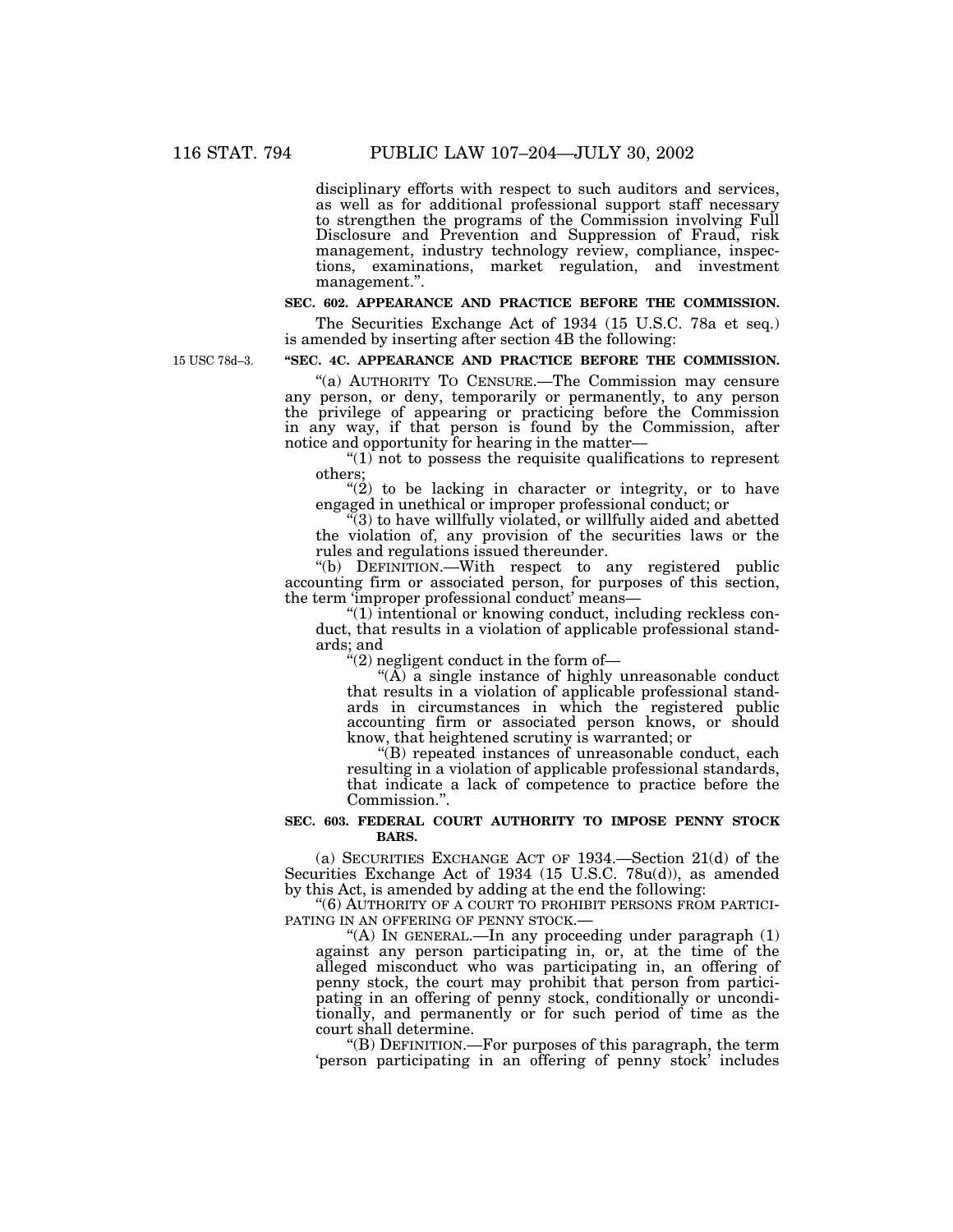any person engaging in activities with a broker, dealer, or issuer for purposes of issuing, trading, or inducing or attempting to induce the purchase or sale of, any penny stock. The Commission may, by rule or regulation, define such term to include other activities, and may, by rule, regulation, or order, exempt any person or class of persons, in whole or in part, conditionally or unconditionally, from inclusion in such term."

(b) SECURITIES ACT OF 1933.—Section 20 of the Securities Act of 1933 (15 U.S.C. 77t) is amended by adding at the end the following:

"(g) AUTHORITY OF A COURT TO PROHIBIT PERSONS FROM PARTICIPATING IN AN OFFERING OF PENNY STOCK.-

" $(1)$  In GENERAL.—In any proceeding under subsection  $(a)$ against any person participating in, or, at the time of the alleged misconduct, who was participating in, an offering of penny stock, the court may prohibit that person from participating in an offering of penny stock, conditionally or unconditionally, and permanently or for such period of time as the court shall determine.

" $(2)$  DEFINITION.—For purposes of this subsection, the term 'person participating in an offering of penny stock' includes any person engaging in activities with a broker, dealer, or issuer for purposes of issuing, trading, or inducing or attempting to induce the purchase or sale of, any penny stock. The Commission may, by rule or regulation, define such term to include other activities, and may, by rule, regulation, or order, exempt any person or class of persons, in whole or in part, conditionally or unconditionally, from inclusion in such term.''.

## **SEC. 604. QUALIFICATIONS OF ASSOCIATED PERSONS OF BROKERS AND DEALERS.**

(a) BROKERS AND DEALERS.—Section 15(b)(4) of the Securities Exchange Act of 1934 (15 U.S.C. 78o) is amended—

(1) by striking subparagraph (F) and inserting the following:

 $f(F)$  is subject to any order of the Commission barring or suspending the right of the person to be associated with a broker or dealer;''; and

(2) in subparagraph (G), by striking the period at the end and inserting the following: ''; or

''(H) is subject to any final order of a State securities commission (or any agency or officer performing like functions), State authority that supervises or examines banks, savings associations, or credit unions, State insurance commission (or any agency or office performing like functions), an appropriate Federal banking agency (as defined in section 3 of the Federal Deposit Insurance Act  $(12 \text{ U.S.C. } 1813(q))$ , or the National Credit Union Administration, that—

''(i) bars such person from association with an entity regulated by such commission, authority, agency, or officer, or from engaging in the business of securities, insurance, banking, savings association activities, or credit union activities; or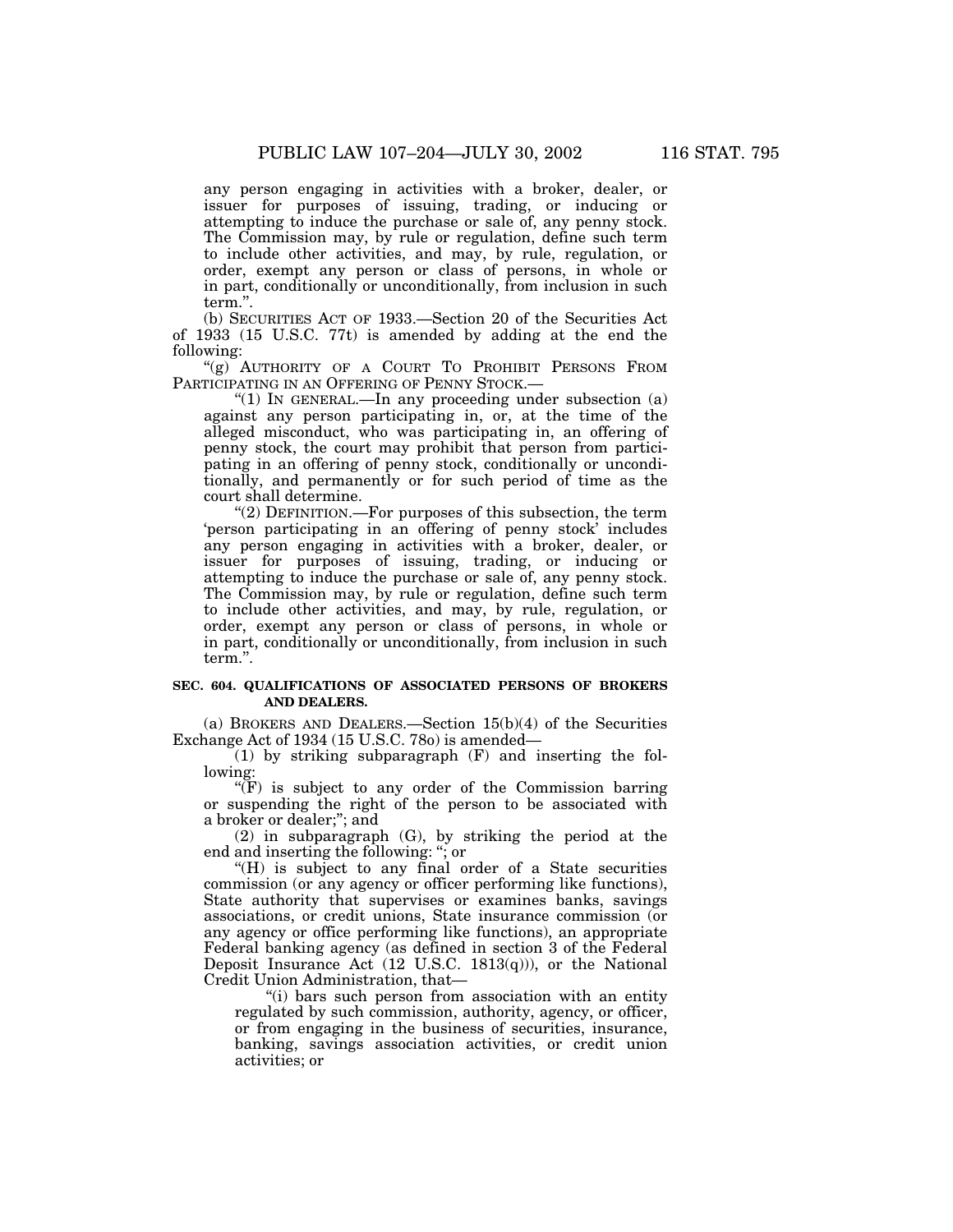''(ii) constitutes a final order based on violations of any laws or regulations that prohibit fraudulent, manipulative, or deceptive conduct."

(b) INVESTMENT ADVISERS.—Section 203(e) of the Investment Advisers Act of 1940 (15 U.S.C. 80b–3(e)) is amended—

(1) by striking paragraph (7) and inserting the following:  $\cdot\hat{f}(7)$  is subject to any order of the Commission barring or suspending the right of the person to be associated with

an investment adviser;''; (2) in paragraph (8), by striking the period at the end and inserting "; or"; and

(3) by adding at the end the following:

 $(9)$  is subject to any final order of a State securities commission (or any agency or officer performing like functions), State authority that supervises or examines banks, savings associations, or credit unions, State insurance commission (or any agency or office performing like functions), an appropriate Federal banking agency (as defined in section 3 of the Federal Deposit Insurance Act (12 U.S.C. 1813(q))), or the National Credit Union Administration, that—

''(A) bars such person from association with an entity regulated by such commission, authority, agency, or officer, or from engaging in the business of securities, insurance, banking, savings association activities, or credit union activities; or

''(B) constitutes a final order based on violations of any laws or regulations that prohibit fraudulent, manipulative, or deceptive conduct.''.

(c) CONFORMING AMENDMENTS.—

(1) SECURITIES EXCHANGE ACT OF 1934.—The Securities Exchange Act of 1934 (15 U.S.C. 78a et seq.) is amended—

(A) in section  $3(a)(39)(F)$  (15 U.S.C. 78c(a)(39)(F))— (i) by striking "or  $(G)$ " and inserting " $(H)$ , or  $(G)$ "; and

(ii) by inserting '', or is subject to an order or finding," before "enumerated";

(B) in each of section  $15(b)(6)(A)(i)$  (15 U.S.C.  $78o(b)(6)(A)(i)$ , paragraphs (2) and (4) of section  $15B(c)$  $(15 \text{ U.S.C. } 780-4(c))$ , and subparagraphs  $(A)$  and  $(C)$  of section  $15C(c)(1)$  (15 U.S.C. 78o–5(c)(1))—

(i) by striking ''or (G)'' each place that term appears and inserting " $(H)$ , or  $(G)$ "; and

(ii) by striking ''or omission'' each place that term appears, and inserting ", or is subject to an order or finding,''; and

(C) in each of paragraphs (3)(A) and (4)(C) of section 17A(c) (15 U.S.C. 78q–1(c))—

(i) by striking "or  $(G)$ " each place that term appears and inserting " $(H)$ , or  $(G)$ "; and

(ii) by inserting ", or is subject to an order or finding,'' before ''enumerated'' each place that term appears.

(2) INVESTMENT ADVISERS ACT OF 1940.—Section 203(f) of the Investment Advisers Act of 1940 (15 U.S.C. 80b–3(f)) is amended—

(A) by striking "or  $(8)$ " and inserting " $(8)$ , or  $(9)$ "; and

 $(B)$  by inserting "or  $(3)$ " after "paragraph  $(2)$ ".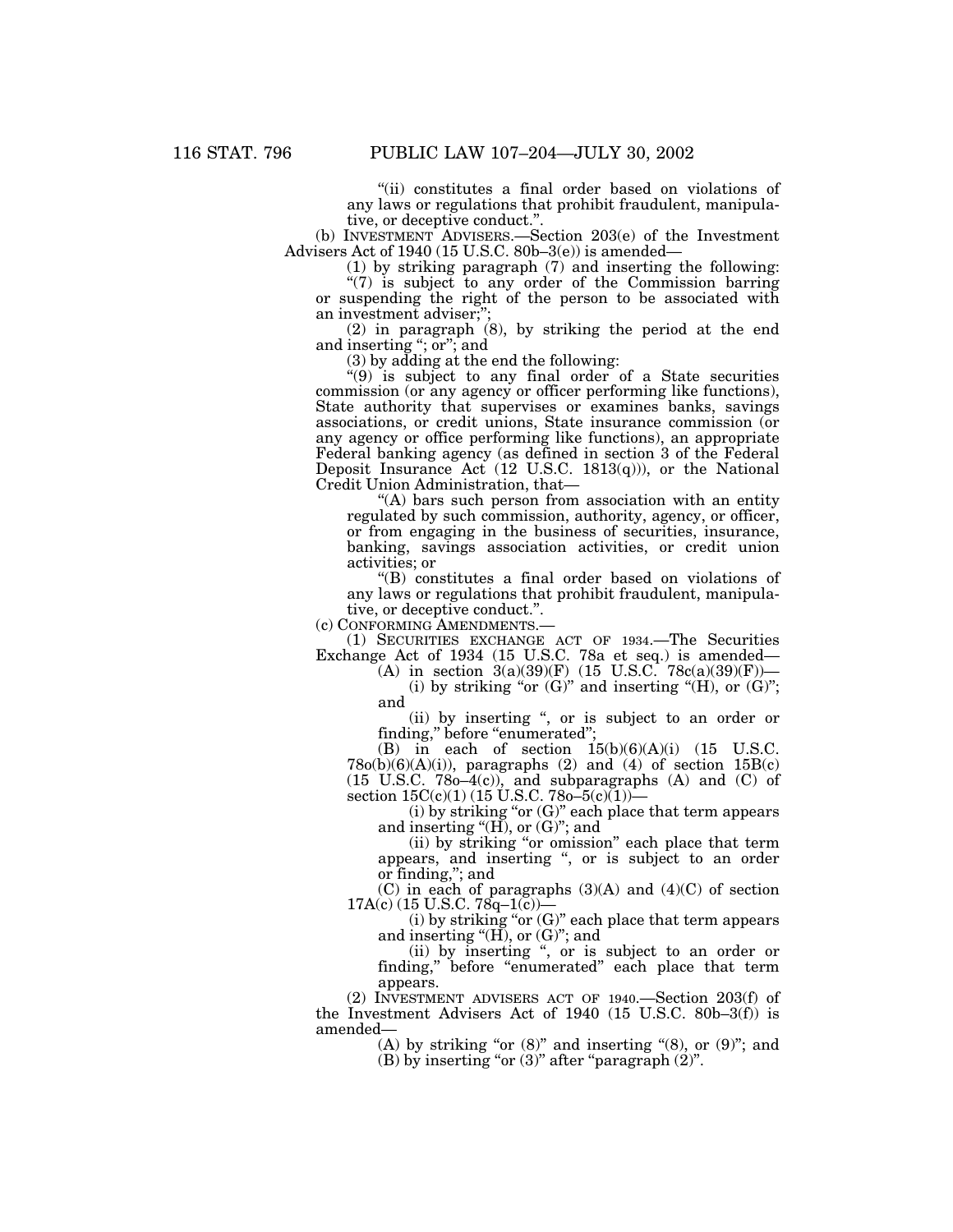# **TITLE VII—STUDIES AND REPORTS**

#### **SEC. 701. GAO STUDY AND REPORT REGARDING CONSOLIDATION OF PUBLIC ACCOUNTING FIRMS.** 15 USC 7201 note.

(a) STUDY REQUIRED.—The Comptroller General of the United States shall conduct a study—

(1) to identify—

(A) the factors that have led to the consolidation of public accounting firms since 1989 and the consequent reduction in the number of firms capable of providing audit services to large national and multi-national business organizations that are subject to the securities laws;

(B) the present and future impact of the condition described in subparagraph (A) on capital formation and securities markets, both domestic and international; and

(C) solutions to any problems identified under subparagraph (B), including ways to increase competition and the number of firms capable of providing audit services to large national and multinational business organizations that are subject to the securities laws;

(2) of the problems, if any, faced by business organizations that have resulted from limited competition among public accounting firms, including—

 $(\bar{A})$  higher costs;

(B) lower quality of services;

(C) impairment of auditor independence; or

(D) lack of choice; and

(3) whether and to what extent Federal or State regulations impede competition among public accounting firms.

(b) CONSULTATION.—In planning and conducting the study under this section, the Comptroller General shall consult with—

(1) the Commission;

(2) the regulatory agencies that perform functions similar to the Commission within the other member countries of the Group of Seven Industrialized Nations;

(3) the Department of Justice; and

(4) any other public or private sector organization that the Comptroller General considers appropriate.

(c) REPORT REQUIRED.—Not later than 1 year after the date Deadline. of enactment of this Act, the Comptroller General shall submit a report on the results of the study required by this section to the Committee on Banking, Housing, and Urban Affairs of the Senate and the Committee on Financial Services of the House of Representatives.

### **SEC. 702. COMMISSION STUDY AND REPORT REGARDING CREDIT RATING AGENCIES.**

(a) STUDY REQUIRED.—

(1) IN GENERAL.—The Commission shall conduct a study of the role and function of credit rating agencies in the operation of the securities market.

(2) AREAS OF CONSIDERATION.—The study required by this subsection shall examine—

(A) the role of credit rating agencies in the evaluation of issuers of securities;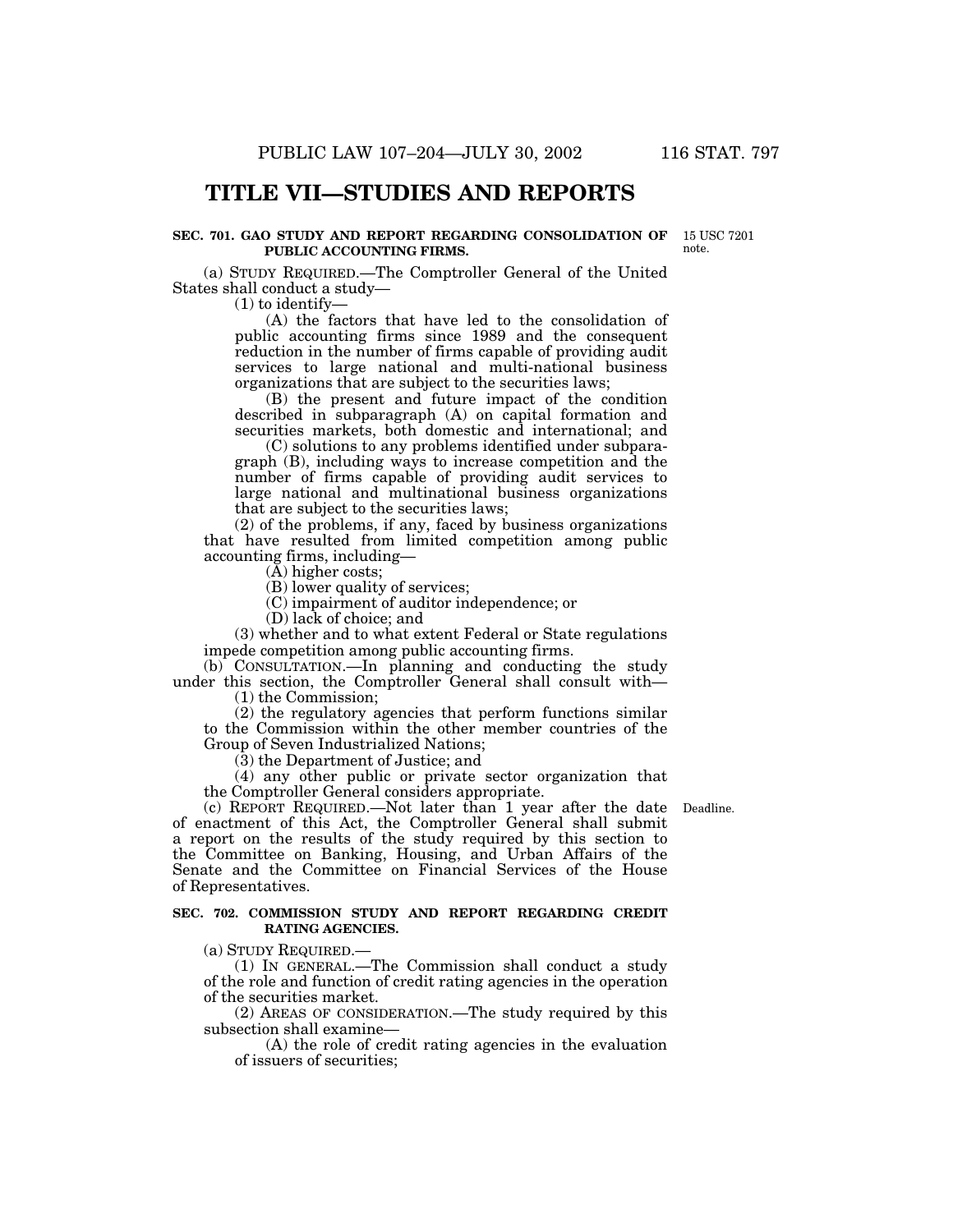(B) the importance of that role to investors and the functioning of the securities markets;

(C) any impediments to the accurate appraisal by credit rating agencies of the financial resources and risks of issuers of securities;

(D) any barriers to entry into the business of acting as a credit rating agency, and any measures needed to remove such barriers;

(E) any measures which may be required to improve the dissemination of information concerning such resources and risks when credit rating agencies announce credit ratings; and

(F) any conflicts of interest in the operation of credit rating agencies and measures to prevent such conflicts or ameliorate the consequences of such conflicts.

(b) REPORT REQUIRED.—The Commission shall submit a report on the study required by subsection (a) to the President, the Committee on Financial Services of the House of Representatives, and the Committee on Banking, Housing, and Urban Affairs of the Senate not later than 180 days after the date of enactment of this Act.

## **SEC. 703. STUDY AND REPORT ON VIOLATORS AND VIOLATIONS.**

(a) STUDY.—The Commission shall conduct a study to determine, based upon information for the period from January 1, 1998, to December 31, 2001—

(1) the number of securities professionals, defined as public accountants, public accounting firms, investment bankers, investment advisers, brokers, dealers, attorneys, and other securities professionals practicing before the Commission—

(A) who have been found to have aided and abetted a violation of the Federal securities laws, including rules or regulations promulgated thereunder (collectively referred to in this section as ''Federal securities laws''), but who have not been sanctioned, disciplined, or otherwise penalized as a primary violator in any administrative action or civil proceeding, including in any settlement of such an action or proceeding (referred to in this section as ''aiders and abettors''); and

(B) who have been found to have been primary violators of the Federal securities laws;

(2) a description of the Federal securities laws violations committed by aiders and abettors and by primary violators, including—

(A) the specific provision of the Federal securities laws violated;

(B) the specific sanctions and penalties imposed upon such aiders and abettors and primary violators, including the amount of any monetary penalties assessed upon and collected from such persons;

(C) the occurrence of multiple violations by the same person or persons, either as an aider or abettor or as a primary violator; and

(D) whether, as to each such violator, disciplinary sanctions have been imposed, including any censure, suspension, temporary bar, or permanent bar to practice before the Commission; and

Deadline.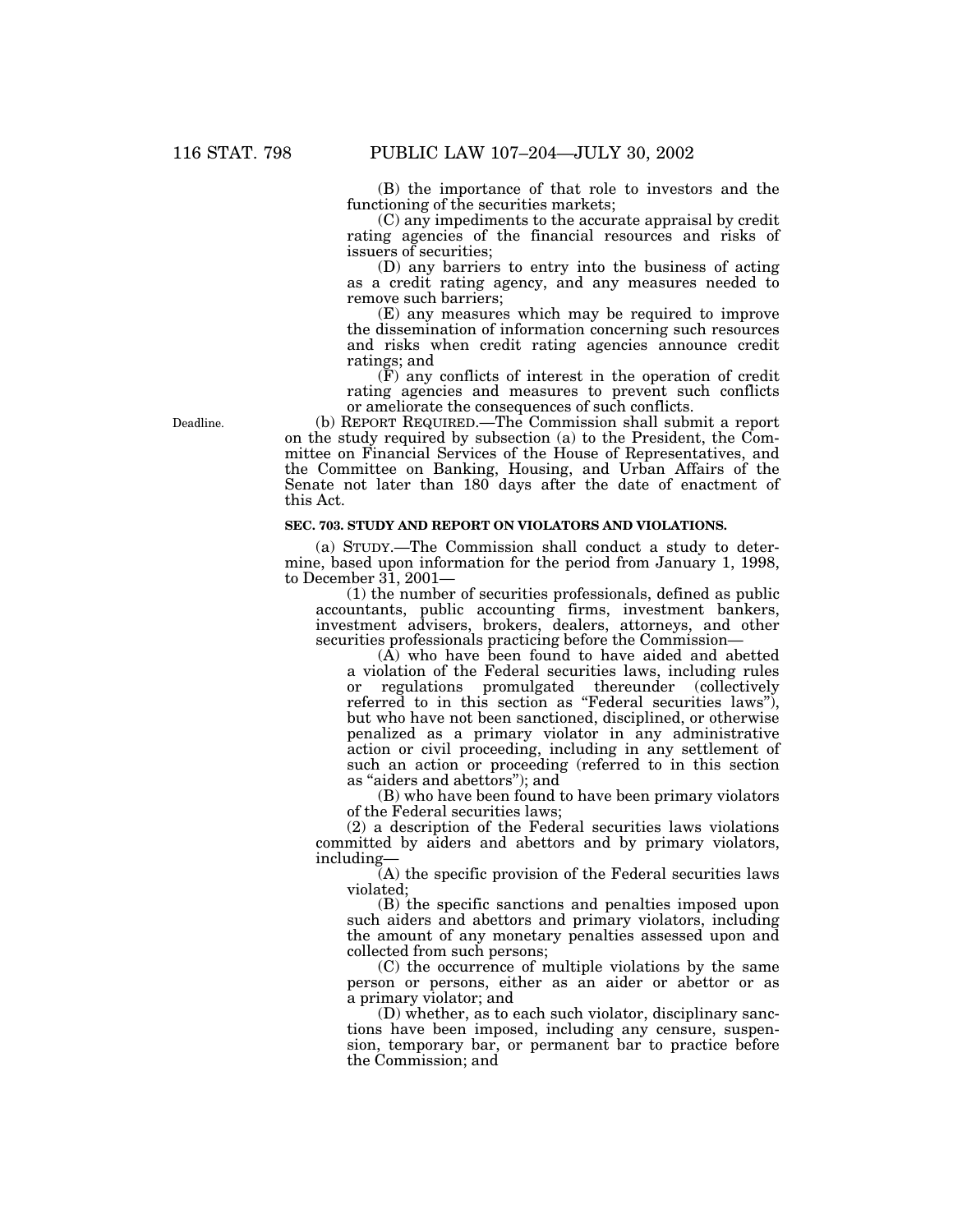(3) the amount of disgorgement, restitution, or any other fines or payments that the Commission has assessed upon and collected from, aiders and abettors and from primary violators.

(b) REPORT.—A report based upon the study conducted pursuant to subsection (a) shall be submitted to the Committee on Banking, Housing, and Urban Affairs of the Senate, and the Committee on Financial Services of the House of Representatives not later than 6 months after the date of enactment of this Act.

#### **SEC. 704. STUDY OF ENFORCEMENT ACTIONS.**

(a) STUDY REQUIRED.—The Commission shall review and analyze all enforcement actions by the Commission involving violations of reporting requirements imposed under the securities laws, and restatements of financial statements, over the 5-year period preceding the date of enactment of this Act, to identify areas of reporting that are most susceptible to fraud, inappropriate manipulation, or inappropriate earnings management, such as revenue recognition and the accounting treatment of off-balance sheet special purpose entities.

(b) REPORT REQUIRED.—The Commission shall report its Deadline. findings to the Committee on Financial Services of the House of Representatives and the Committee on Banking, Housing, and Urban Affairs of the Senate, not later than 180 days after the date of enactment of this Act, and shall use such findings to revise its rules and regulations, as necessary. The report shall include a discussion of regulatory or legislative steps that are recommended or that may be necessary to address concerns identified in the study.

#### **SEC. 705. STUDY OF INVESTMENT BANKS.**

(a) GAO STUDY.—The Comptroller General of the United States shall conduct a study on whether investment banks and financial advisers assisted public companies in manipulating their earnings and obfuscating their true financial condition. The study should address the rule of investment banks and financial advisers—

(1) in the collapse of the Enron Corporation, including with respect to the design and implementation of derivatives transactions, transactions involving special purpose vehicles, and other financial arrangements that may have had the effect of altering the company's reported financial statements in ways that obscured the true financial picture of the company;

(2) in the failure of Global Crossing, including with respect to transactions involving swaps of fiberoptic cable capacity, in the designing transactions that may have had the effect of altering the company's reported financial statements in ways that obscured the true financial picture of the company; and

(3) generally, in creating and marketing transactions which may have been designed solely to enable companies to manipulate revenue streams, obtain loans, or move liabilities off balance sheets without altering the economic and business risks faced by the companies or any other mechanism to obscure a company's financial picture.

(b) REPORT.—The Comptroller General shall report to Congress Deadline. not later than 180 days after the date of enactment of this Act on the results of the study required by this section. The report shall include a discussion of regulatory or legislative steps that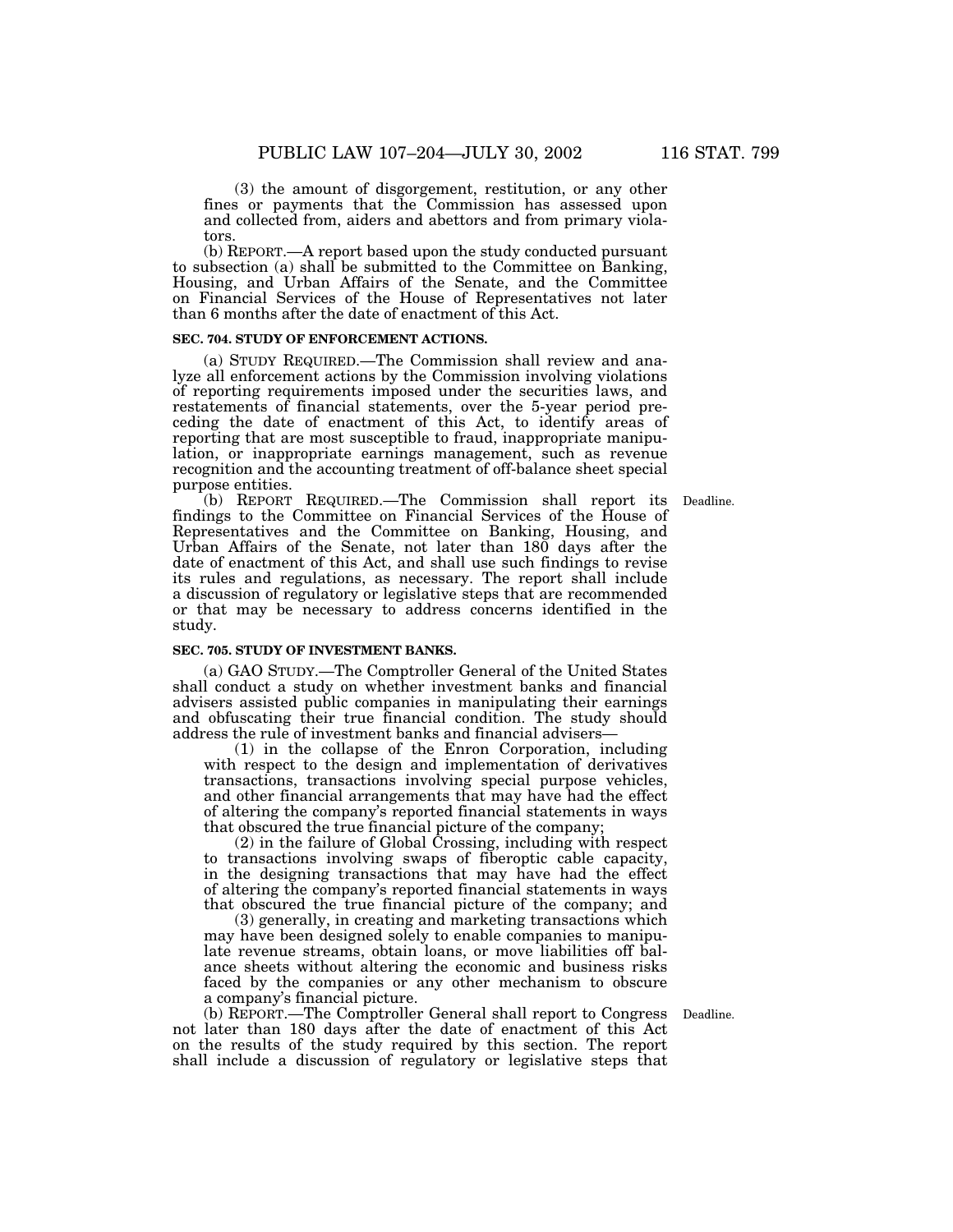are recommended or that may be necessary to address concerns identified in the study.

**TITLE VIII—CORPORATE AND CRIMINAL FRAUD ACCOUNTABILITY**

Corporate and Criminal Fraud Accountability Act of 2002.

18 USC 1501 note.

## **SEC. 801. SHORT TITLE.**

This title may be cited as the "Corporate and Criminal Fraud Accountability Act of 2002''.

### **SEC. 802. CRIMINAL PENALTIES FOR ALTERING DOCUMENTS.**

(a) IN GENERAL.—Chapter 73 of title 18, United States Code, is amended by adding at the end the following:

## **''§ 1519. Destruction, alteration, or falsification of records in Federal investigations and bankruptcy**

''Whoever knowingly alters, destroys, mutilates, conceals, covers up, falsifies, or makes a false entry in any record, document, or tangible object with the intent to impede, obstruct, or influence the investigation or proper administration of any matter within the jurisdiction of any department or agency of the United States or any case filed under title 11, or in relation to or contemplation of any such matter or case, shall be fined under this title, imprisoned not more than 20 years, or both.

#### **''§ 1520. Destruction of corporate audit records**

" $(a)(1)$  Any accountant who conducts an audit of an issuer of securities to which section 10A(a) of the Securities Exchange Act of 1934 (15 U.S.C. 78j–1(a)) applies, shall maintain all audit or review workpapers for a period of 5 years from the end of the fiscal period in which the audit or review was concluded.

''(2) The Securities and Exchange Commission shall promulgate, within 180 days, after adequate notice and an opportunity for comment, such rules and regulations, as are reasonably necessary, relating to the retention of relevant records such as workpapers, documents that form the basis of an audit or review, memoranda, correspondence, communications, other documents, and records (including electronic records) which are created, sent, or received in connection with an audit or review and contain conclusions, opinions, analyses, or financial data relating to such an audit or review, which is conducted by any accountant who conducts an audit of an issuer of securities to which section 10A(a) of the Securities Exchange Act of 1934 (15 U.S.C. 78j–1(a)) applies. The Commission may, from time to time, amend or supplement the rules and regulations that it is required to promulgate under this section, after adequate notice and an opportunity for comment, in order to ensure that such rules and regulations adequately comport with the purposes of this section.

"(b) Whoever knowingly and willfully violates subsection  $(a)(1)$ , or any rule or regulation promulgated by the Securities and Exchange Commission under subsection  $(a)(2)$ , shall be fined under this title, imprisoned not more than 10 years, or both.

''(c) Nothing in this section shall be deemed to diminish or relieve any person of any other duty or obligation imposed by Federal or State law or regulation to maintain, or refrain from destroying, any document.''.

Regulations.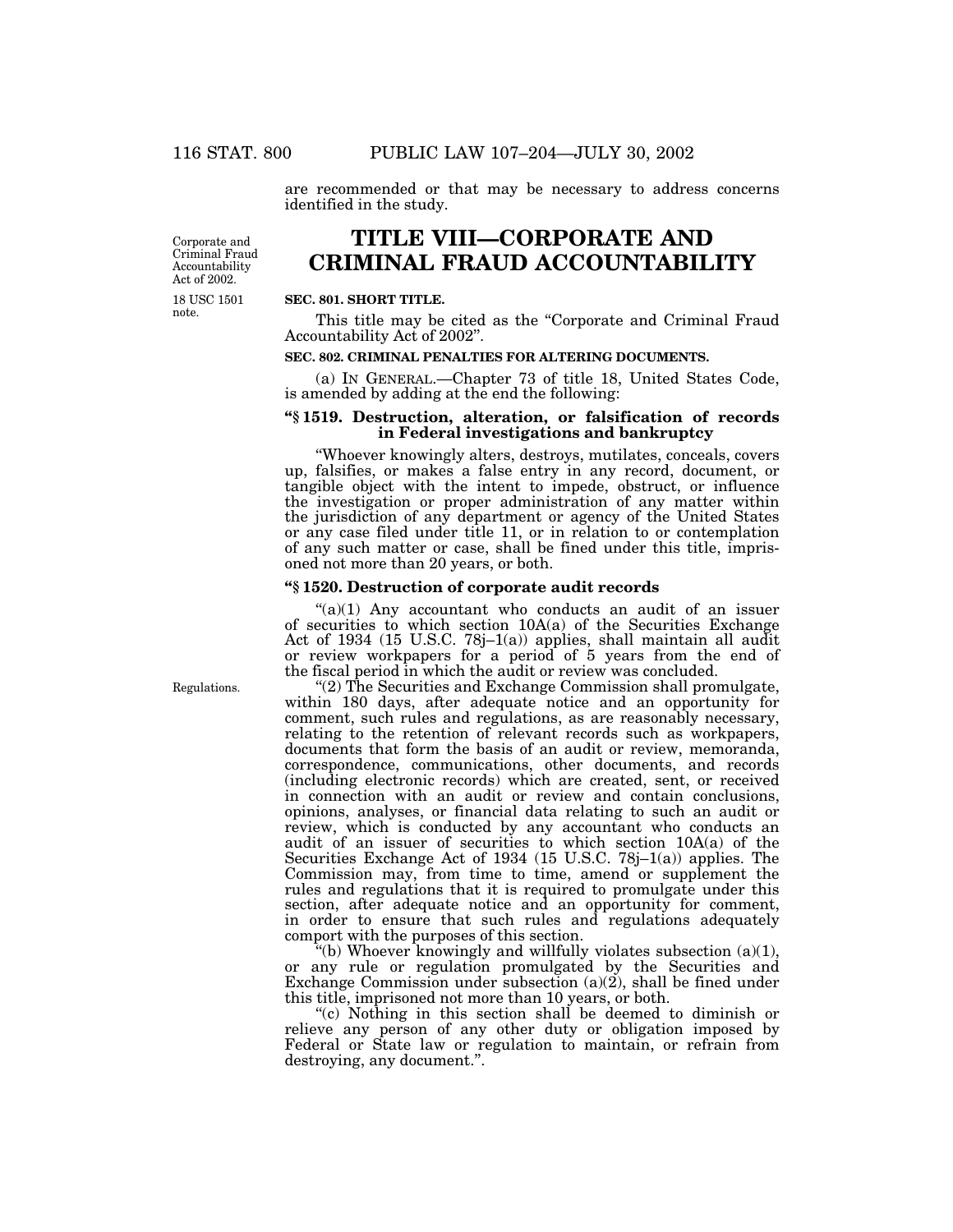(b) CLERICAL AMENDMENT.—The table of sections at the beginning of chapter 73 of title 18, United States Code, is amended by adding at the end the following new items:

"1519. Destruction, alteration, or falsification of records in Federal investigations and bankruptcy.

''1520. Destruction of corporate audit records.''.

## **SEC. 803. DEBTS NONDISCHARGEABLE IF INCURRED IN VIOLATION OF SECURITIES FRAUD LAWS.**

Section 523(a) of title 11, United States Code, is amended—

 $(1)$  in paragraph  $(17)$ , by striking "or" after the semicolon; (2) in paragraph (18), by striking the period at the end and inserting ''; or''; and

(3) by adding at the end, the following:

''(19) that—

 $"$ (A) is for-

"(i) the violation of any of the Federal securities laws (as that term is defined in section  $3(a)(47)$  of the Securities Exchange Act of 1934), any of the State securities laws, or any regulation or order issued under such Federal or State securities laws; or

''(ii) common law fraud, deceit, or manipulation in connection with the purchase or sale of any security; and

''(B) results from—

''(i) any judgment, order, consent order, or decree entered in any Federal or State judicial or administrative proceeding;

''(ii) any settlement agreement entered into by the debtor; or

''(iii) any court or administrative order for any damages, fine, penalty, citation, restitutionary payment, disgorgement payment, attorney fee, cost, or other payment owed by the debtor.''.

#### **SEC. 804. STATUTE OF LIMITATIONS FOR SECURITIES FRAUD.**

(a) IN GENERAL.—Section 1658 of title 28, United States Code, is amended—

(1) by inserting "(a)" before "Except"; and

(2) by adding at the end the following:

''(b) Notwithstanding subsection (a), a private right of action that involves a claim of fraud, deceit, manipulation, or contrivance in contravention of a regulatory requirement concerning the securities laws, as defined in section  $3(a)(47)$  of the Securities Exchange Act of 1934 (15 U.S.C. 78c(a)(47)), may be brought not later than the earlier of—

" $(1)$  2 years after the discovery of the facts constituting the violation; or

''(2) 5 years after such violation.''.

(b) EFFECTIVE DATE.—The limitations period provided by section 1658(b) of title 28, United States Code, as added by this section, shall apply to all proceedings addressed by this section that are commenced on or after the date of enactment of this Act.

(c) NO CREATION OF ACTIONS.—Nothing in this section shall create a new, private right of action.

28 USC 1658 note.

28 USC 1658

note.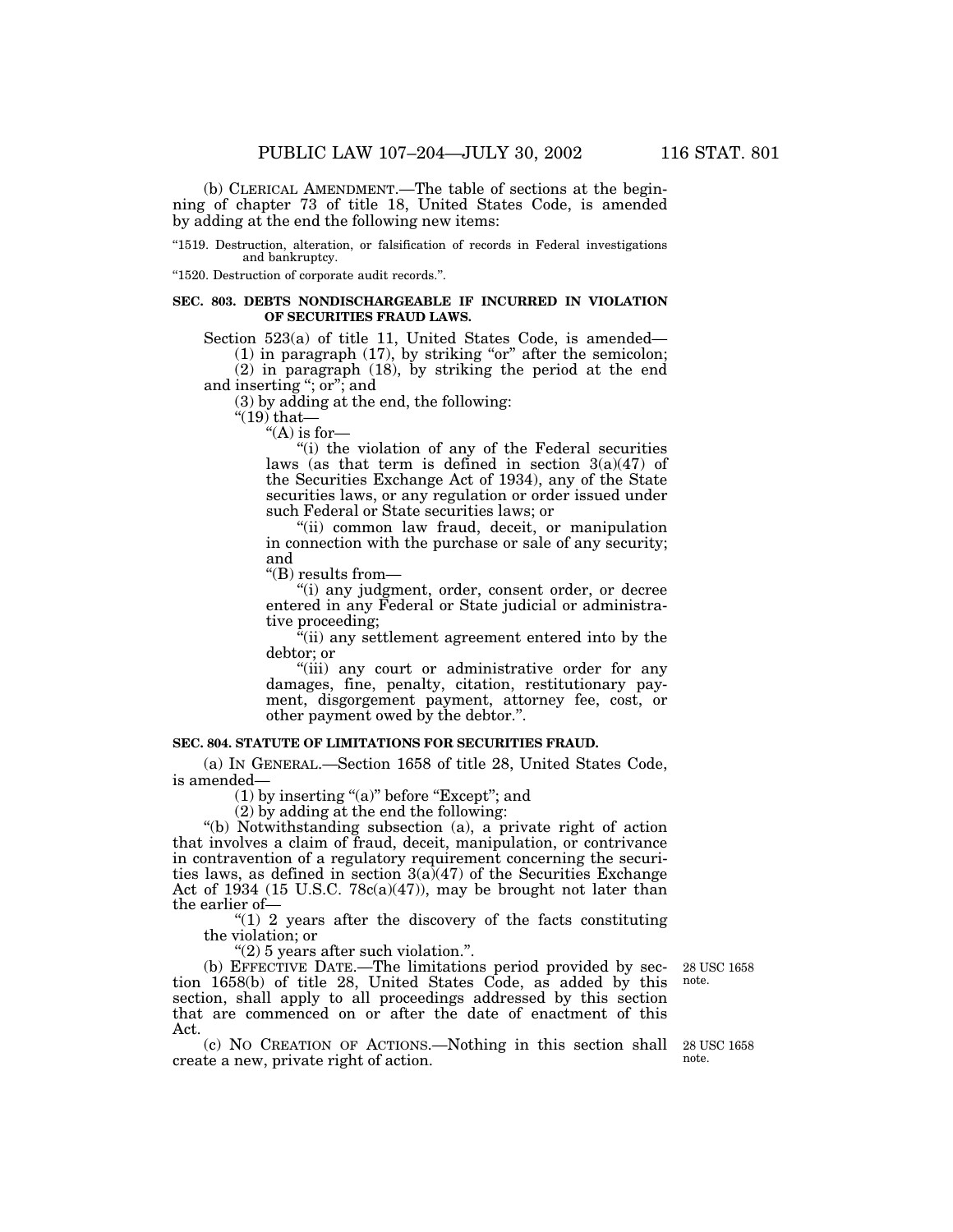#### **SEC. 805. REVIEW OF FEDERAL SENTENCING GUIDELINES FOR** 28 USC 994 note. **OBSTRUCTION OF JUSTICE AND EXTENSIVE CRIMINAL FRAUD.**

(a) ENHANCEMENT OF FRAUD AND OBSTRUCTION OF JUSTICE SENTENCES.—Pursuant to section 994 of title 28, United States Code, and in accordance with this section, the United States Sentencing Commission shall review and amend, as appropriate, the Federal Sentencing Guidelines and related policy statements to ensure that—

(1) the base offense level and existing enhancements contained in United States Sentencing Guideline 2J1.2 relating to obstruction of justice are sufficient to deter and punish that activity;

(2) the enhancements and specific offense characteristics relating to obstruction of justice are adequate in cases where—

(A) the destruction, alteration, or fabrication of evidence involves-

(i) a large amount of evidence, a large number of participants, or is otherwise extensive;

(ii) the selection of evidence that is particularly probative or essential to the investigation; or

(iii) more than minimal planning; or

(B) the offense involved abuse of a special skill or a position of trust;

 $(3)$  the guideline offense levels and enhancements for violations of section 1519 or 1520 of title 18, United States Code, as added by this title, are sufficient to deter and punish that activity;

(4) a specific offense characteristic enhancing sentencing is provided under United States Sentencing Guideline 2B1.1 (as in effect on the date of enactment of this Act) for a fraud offense that endangers the solvency or financial security of a substantial number of victims; and

(5) the guidelines that apply to organizations in United States Sentencing Guidelines, chapter 8, are sufficient to deter and punish organizational criminal misconduct.

(b) EMERGENCY AUTHORITY AND DEADLINE FOR COMMISSION ACTION.—The United States Sentencing Commission is requested to promulgate the guidelines or amendments provided for under this section as soon as practicable, and in any event not later than 180 days after the date of enactment of this Act, in accordance with the prcedures set forth in section 219(a) of the Sentencing Reform Act of 1987, as though the authority under that Act had not expired.

#### **SEC. 806. PROTECTION FOR EMPLOYEES OF PUBLICLY TRADED COMPANIES WHO PROVIDE EVIDENCE OF FRAUD.**

(a) IN GENERAL.—Chapter 73 of title 18, United States Code, is amended by inserting after section 1514 the following:

#### **''§ 1514A. Civil action to protect against retaliation in fraud cases**

''(a) WHISTLEBLOWER PROTECTION FOR EMPLOYEES OF PUBLICLY TRADED COMPANIES.—No company with a class of securities registered under section 12 of the Securities Exchange Act of 1934 (15 U.S.C. 78l), or that is required to file reports under section  $15(d)$  of the Securities Exchange Act of  $1934 \text{ } (15 \text{ U.S.C. } 780(d)),$ 

Deadline.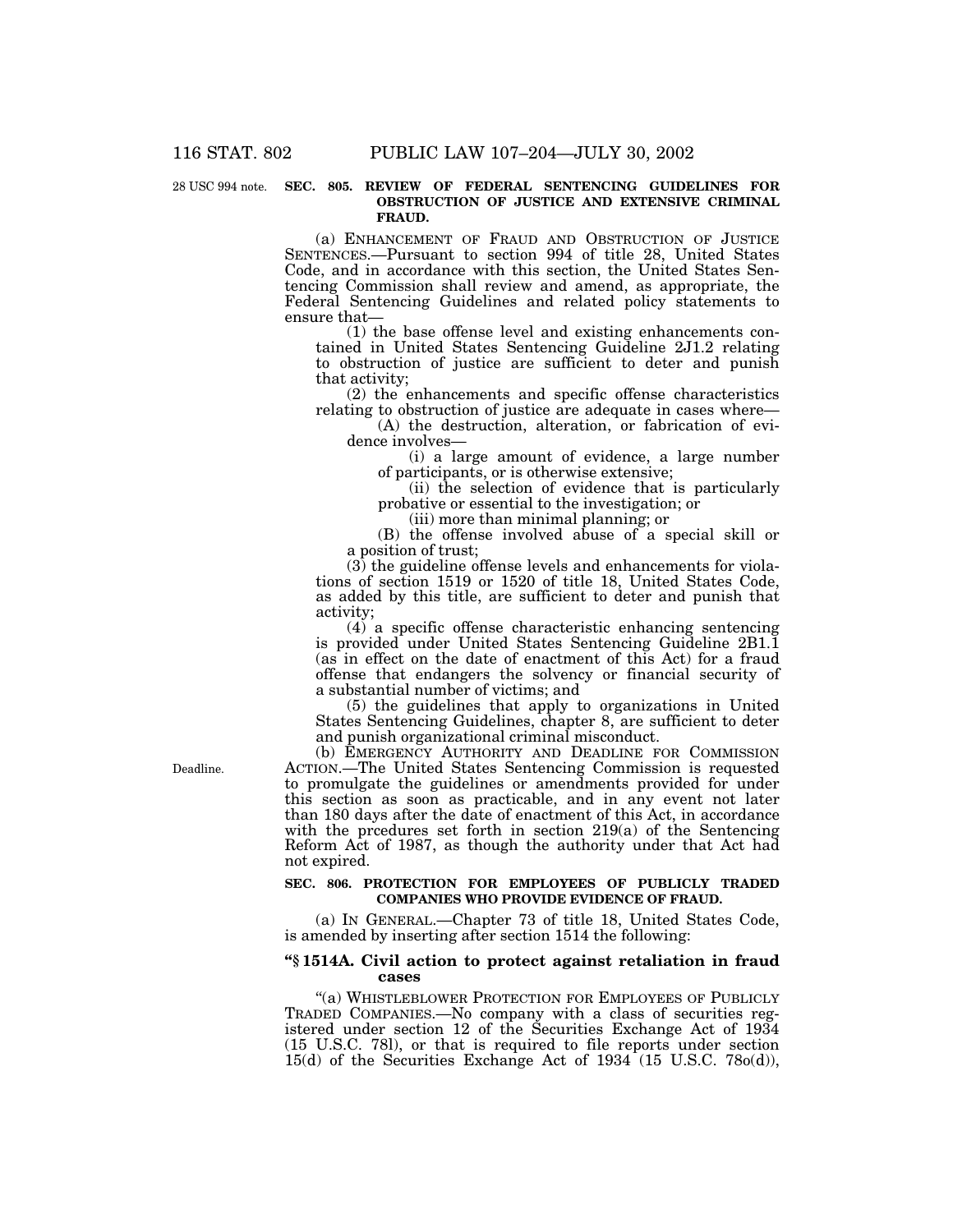or any officer, employee, contractor, subcontractor, or agent of such company, may discharge, demote, suspend, threaten, harass, or in any other manner discriminate against an employee in the terms and conditions of employment because of any lawful act done by the employee—

 $\sqrt[4]{1}$  to provide information, cause information to be provided, or otherwise assist in an investigation regarding any conduct which the employee reasonably believes constitutes a violation of section 1341, 1343, 1344, or 1348, any rule or regulation of the Securities and Exchange Commission, or any provision of Federal law relating to fraud against shareholders, when the information or assistance is provided to or the investigation is conducted by—

"(A) a Federal regulatory or law enforcement agency; ''(B) any Member of Congress or any committee of Congress; or

 $\mathcal{C}(C)$  a person with supervisory authority over the employee (or such other person working for the employer who has the authority to investigate, discover, or terminate misconduct); or

"(2) to file, cause to be filed, testify, participate in, or otherwise assist in a proceeding filed or about to be filed (with any knowledge of the employer) relating to an alleged violation of section 1341, 1343, 1344, or 1348, any rule or regulation of the Securities and Exchange Commission, or any provision of Federal law relating to fraud against shareholders. ''(b) ENFORCEMENT ACTION.—

"(1) IN GENERAL.—A person who alleges discharge or other discrimination by any person in violation of subsection (a) may seek relief under subsection (c), by—

"(A) filing a complaint with the Secretary of Labor; or

''(B) if the Secretary has not issued a final decision within 180 days of the filing of the complaint and there is no showing that such delay is due to the bad faith of the claimant, bringing an action at law or equity for de novo review in the appropriate district court of the United States, which shall have jurisdiction over such an action without regard to the amount in controversy.

''(2) PROCEDURE.—

''(A) IN GENERAL.—An action under paragraph (1)(A) shall be governed under the rules and procedures set forth in section 42121(b) of title 49, United States Code.

''(B) EXCEPTION.—Notification made under section 42121(b)(1) of title 49, United States Code, shall be made to the person named in the complaint and to the employer.

''(C) BURDENS OF PROOF.—An action brought under paragraph (1)(B) shall be governed by the legal burdens of proof set forth in section 42121(b) of title 49, United States Code.

Deadline.

''(D) STATUTE OF LIMITATIONS.—An action under paragraph (1) shall be commenced not later than 90 days after the date on which the violation occurs.

"(c) REMEDIES.-

''(1) IN GENERAL.—An employee prevailing in any action under subsection  $(b)(1)$  shall be entitled to all relief necessary to make the employee whole.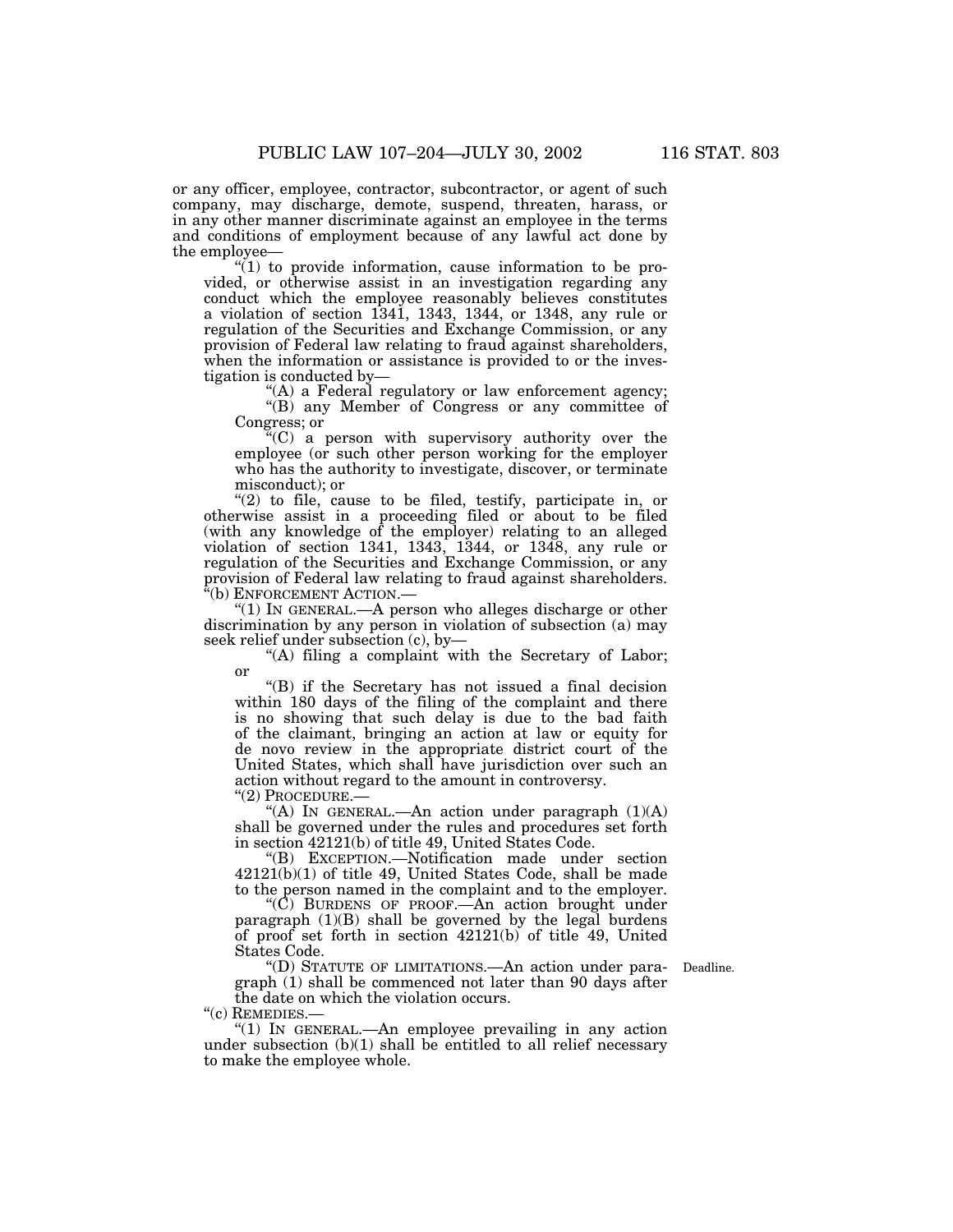"(2) COMPENSATORY DAMAGES.—Relief for any action under paragraph (1) shall include—

''(A) reinstatement with the same seniority status that the employee would have had, but for the discrimination;

 $\mathcal{F}(B)$  the amount of back pay, with interest; and

''(C) compensation for any special damages sustained as a result of the discrimination, including litigation costs, expert witness fees, and reasonable attorney fees.

''(d) RIGHTS RETAINED BY EMPLOYEE.—Nothing in this section shall be deemed to diminish the rights, privileges, or remedies of any employee under any Federal or State law, or under any collective bargaining agreement.''.

(b) CLERICAL AMENDMENT.—The table of sections at the beginning of chapter 73 of title 18, United States Code, is amended by inserting after the item relating to section 1514 the following new item:

''1514A. Civil action to protect against retaliation in fraud cases.''.

## **SEC. 807. CRIMINAL PENALTIES FOR DEFRAUDING SHAREHOLDERS OF PUBLICLY TRADED COMPANIES.**

(a) IN GENERAL.—Chapter 63 of title 18, United States Code, is amended by adding at the end the following:

#### **''§ 1348. Securities fraud**

''Whoever knowingly executes, or attempts to execute, a scheme or artifice—

 $''(1)$  to defraud any person in connection with any security of an issuer with a class of securities registered under section 12 of the Securities Exchange Act of 1934 (15 U.S.C. 78l) or that is required to file reports under section 15(d) of the Securities Exchange Act of 1934 (15 U.S.C. 78o(d)); or

 $''(2)$  to obtain, by means of false or fraudulent pretenses, representations, or promises, any money or property in connection with the purchase or sale of any security of an issuer with a class of securities registered under section 12 of the Securities Exchange Act of 1934 (15 U.S.C. 78l) or that is required to file reports under section 15(d) of the Securities Exchange Act of 1934 (15 U.S.C. 78o(d));

shall be fined under this title, or imprisoned not more than 25 years, or both.''.

(b) CLERICAL AMENDMENT.—The table of sections at the beginning of chapter 63 of title 18, United States Code, is amended by adding at the end the following new item:

''1348. Securities fraud.''.

White-Collar Crime Penalty Enhancement Act of 2002.

# **TITLE IX—WHITE-COLLAR CRIME PENALTY ENHANCEMENTS**

18 USC 1341 note.

## **SEC. 901. SHORT TITLE.**

This title may be cited as the ''White-Collar Crime Penalty Enhancement Act of 2002''.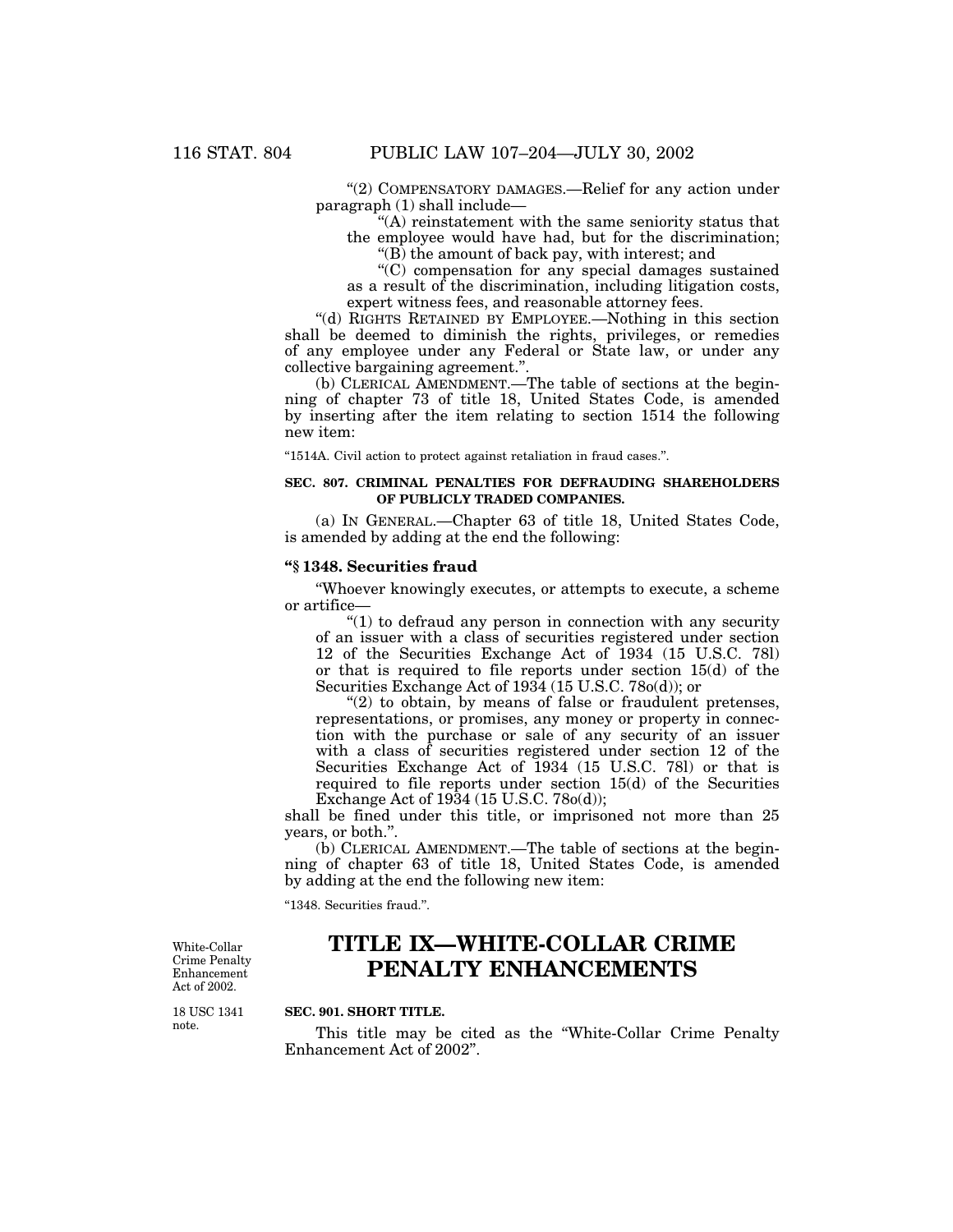#### **SEC. 902. ATTEMPTS AND CONSPIRACIES TO COMMIT CRIMINAL FRAUD OFFENSES.**

(a) IN GENERAL.—Chapter 63 of title 18, United States Code, is amended by inserting after section 1348 as added by this Act the following:

## **''§ 1349. Attempt and conspiracy**

''Any person who attempts or conspires to commit any offense under this chapter shall be subject to the same penalties as those prescribed for the offense, the commission of which was the object of the attempt or conspiracy.

(b) CLERICAL AMENDMENT.—The table of sections at the beginning of chapter 63 of title 18, United States Code, is amended by adding at the end the following new item:

''1349. Attempt and conspiracy.''.

#### **SEC. 903. CRIMINAL PENALTIES FOR MAIL AND WIRE FRAUD.**

(a) MAIL FRAUD.—Section 1341 of title 18, United States Code, is amended by striking "five" and inserting "20".

(b) WIRE FRAUD.—Section 1343 of title 18, United States Code, is amended by striking "five" and inserting "20".

### **SEC. 904. CRIMINAL PENALTIES FOR VIOLATIONS OF THE EMPLOYEE RETIREMENT INCOME SECURITY ACT OF 1974.**

Section 501 of the Employee Retirement Income Security Act of 1974 (29 U.S.C. 1131) is amended—

 $(1)$  by striking "\$5,000" and inserting "\$100,000";

(2) by striking ''one year'' and inserting ''10 years''; and (3) by striking ''\$100,000'' and inserting ''\$500,000''.

#### **SEC. 905. AMENDMENT TO SENTENCING GUIDELINES RELATING TO** 28 USC 994 note. **CERTAIN WHITE-COLLAR OFFENSES.**

(a) DIRECTIVE TO THE UNITED STATES SENTENCING COMMIS-SION.—Pursuant to its authority under section 994(p) of title 18, United States Code, and in accordance with this section, the United States Sentencing Commission shall review and, as appropriate, amend the Federal Sentencing Guidelines and related policy state-

ments to implement the provisions of this Act. (b) REQUIREMENTS.—In carrying out this section, the Sentencing Commission shall—

(1) ensure that the sentencing guidelines and policy statements reflect the serious nature of the offenses and the penalties set forth in this Act, the growing incidence of serious fraud offenses which are identified above, and the need to modify the sentencing guidelines and policy statements to deter, prevent, and punish such offenses;

(2) consider the extent to which the guidelines and policy statements adequately address whether the guideline offense levels and enhancements for violations of the sections amended by this Act are sufficient to deter and punish such offenses, and specifically, are adequate in view of the statutory increases in penalties contained in this Act;

(3) assure reasonable consistency with other relevant directives and sentencing guidelines;

(4) account for any additional aggravating or mitigating circumstances that might justify exceptions to the generally applicable sentencing ranges;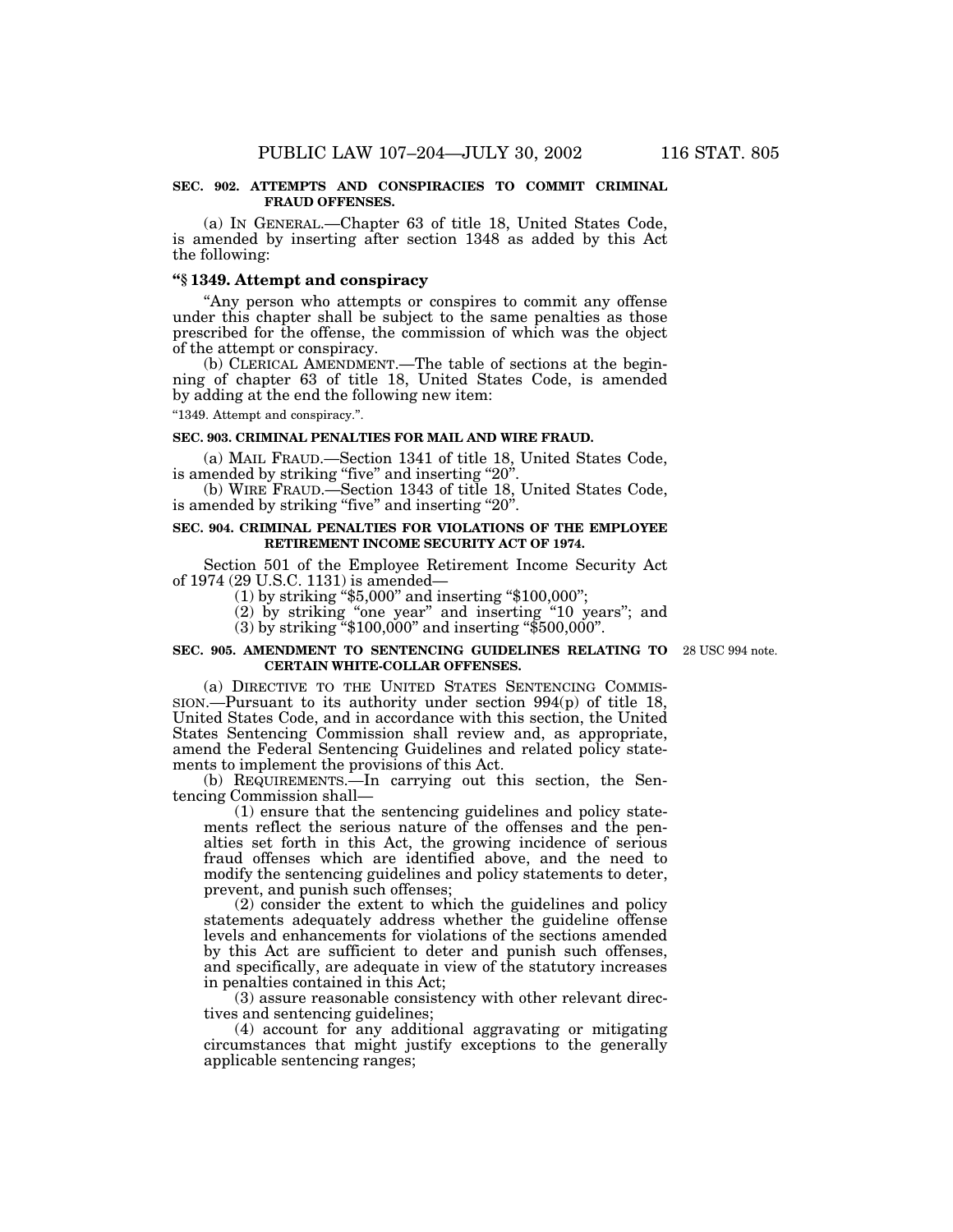(5) make any necessary conforming changes to the sentencing guidelines; and

(6) assure that the guidelines adequately meet the purposes of sentencing, as set forth in section  $3553(a)(2)$  of title 18, United States Code.

(c) EMERGENCY AUTHORITY AND DEADLINE FOR COMMISSION ACTION.—The United States Sentencing Commission is requested to promulgate the guidelines or amendments provided for under this section as soon as practicable, and in any event not later than 180 days after the date of enactment of this Act, in accordance with the procedures set forth in section 219(a) of the Sentencing Reform Act of 1987, as though the authority under that Act had not expired.

#### **SEC. 906. CORPORATE RESPONSIBILITY FOR FINANCIAL REPORTS.**

(a) IN GENERAL.—Chapter 63 of title 18, United States Code, is amended by inserting after section 1349, as created by this Act, the following:

## **''§ 1350. Failure of corporate officers to certify financial reports**

(a) CERTIFICATION OF PERIODIC FINANCIAL REPORTS.—Each periodic report containing financial statements filed by an issuer with the Securities Exchange Commission pursuant to section 13(a) or 15(d) of the Securities Exchange Act of 1934 (15 U.S.C. 78m(a) or 78o(d)) shall be accompanied by a written statement by the chief executive officer and chief financial officer (or equivalent thereof) of the issuer.

''(b) CONTENT.—The statement required under subsection (a) shall certify that the periodic report containing the financial statements fully complies with the requirements of section 13(a) or 15(d) of the Securities Exchange Act pf 1934 (15 U.S.C. 78m or 78o(d)) and that information contained in the periodic report fairly presents, in all material respects, the financial condition and results of operations of the issuer.

''(c) CRIMINAL PENALTIES.—Whoever—

''(1) certifies any statement as set forth in subsections (a) and (b) of this section knowing that the periodic report accompanying the statement does not comport with all the requirements set forth in this section shall be fined not more than \$1,000,000 or imprisoned not more than 10 years, or both; or

"(2) willfully certifies any statement as set forth in subsections (a) and (b) of this section knowing that the periodic report accompanying the statement does not comport with all the requirements set forth in this section shall be fined not more than \$5,000,000, or imprisoned not more than 20 years, or both.''.

(b) CLERICAL AMENDMENT.—The table of sections at the beginning of chapter 63 of title 18, United States Code, is amended by adding at the end the following:

''1350. Failure of corporate officers to certify financial reports.''.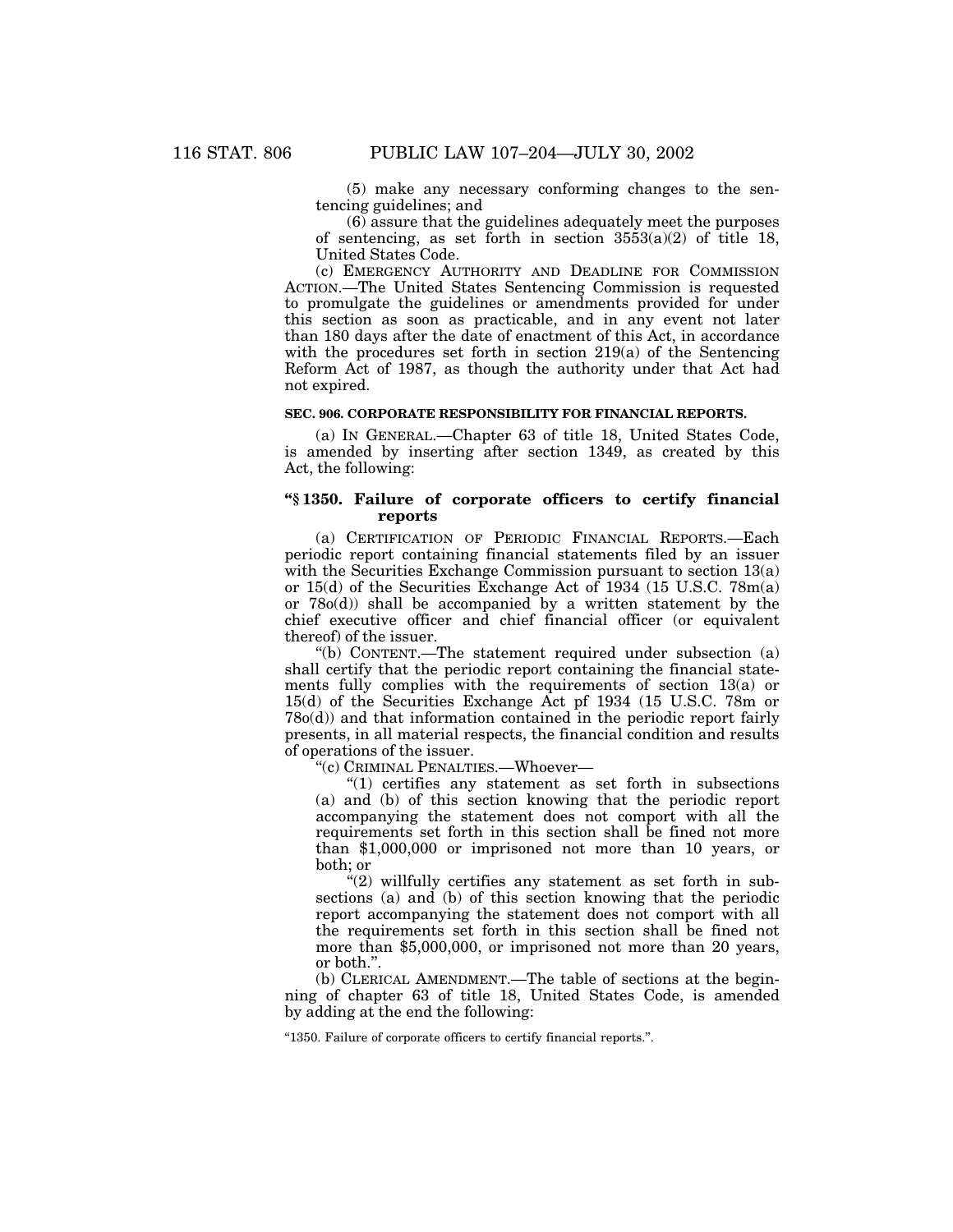# **TITLE X—CORPORATE TAX RETURNS**

## **SEC. 1001. SENSE OF THE SENATE REGARDING THE SIGNING OF COR-PORATE TAX RETURNS BY CHIEF EXECUTIVE OFFICERS.**

It is the sense of the Senate that the Federal income tax return of a corporation should be signed by the chief executive officer of such corporation.

# **TITLE XI—CORPORATE FRAUD ACCOUNTABILITY**

## **SEC. 1101. SHORT TITLE.**

This title may be cited as the "Corporate Fraud Accountability" Act of 2002''.

## **SEC. 1102. TAMPERING WITH A RECORD OR OTHERWISE IMPEDING AN OFFICIAL PROCEEDING.**

Section 1512 of title 18, United States Code, is amended— (1) by redesignating subsections (c) through (i) as subsections (d) through (j), respectively; and

(2) by inserting after subsection (b) the following new subsection:

''(c) Whoever corruptly—

''(1) alters, destroys, mutilates, or conceals a record, document, or other object, or attempts to do so, with the intent to impair the object's integrity or availability for use in an official proceeding; or

 $(2)$  otherwise obstructs, influences, or impedes any official proceeding, or attempts to do so,

shall be fined under this title or imprisoned not more than 20 years, or both.''.

#### **SEC. 1103. TEMPORARY FREEZE AUTHORITY FOR THE SECURITIES AND EXCHANGE COMMISSION.**

(a) IN GENERAL.—Section 21C(c) of the Securities Exchange Act of 1934 (15 U.S.C. 78u–3(c)) is amended by adding at the end the following:

''(3) TEMPORARY FREEZE.—

''(A) IN GENERAL.—

"(i) ISSUANCE OF TEMPORARY ORDER.—Whenever, during the course of a lawful investigation involving possible violations of the Federal securities laws by an issuer of publicly traded securities or any of its directors, officers, partners, controlling persons, agents, or employees, it shall appear to the Commission that it is likely that the issuer will make extraordinary payments (whether compensation or otherwise) to any of the foregoing persons, the Commission may petition a Federal district court for a temporary order requiring the issuer to escrow, subject to court supervision, those payments in an interest-bearing account for 45 days.

''(ii) STANDARD.—A temporary order shall be entered under clause (i), only after notice and opportunity for a hearing, unless the court determines that

15 USC 78a note.

Corporate Fraud Accountability Act of 2002.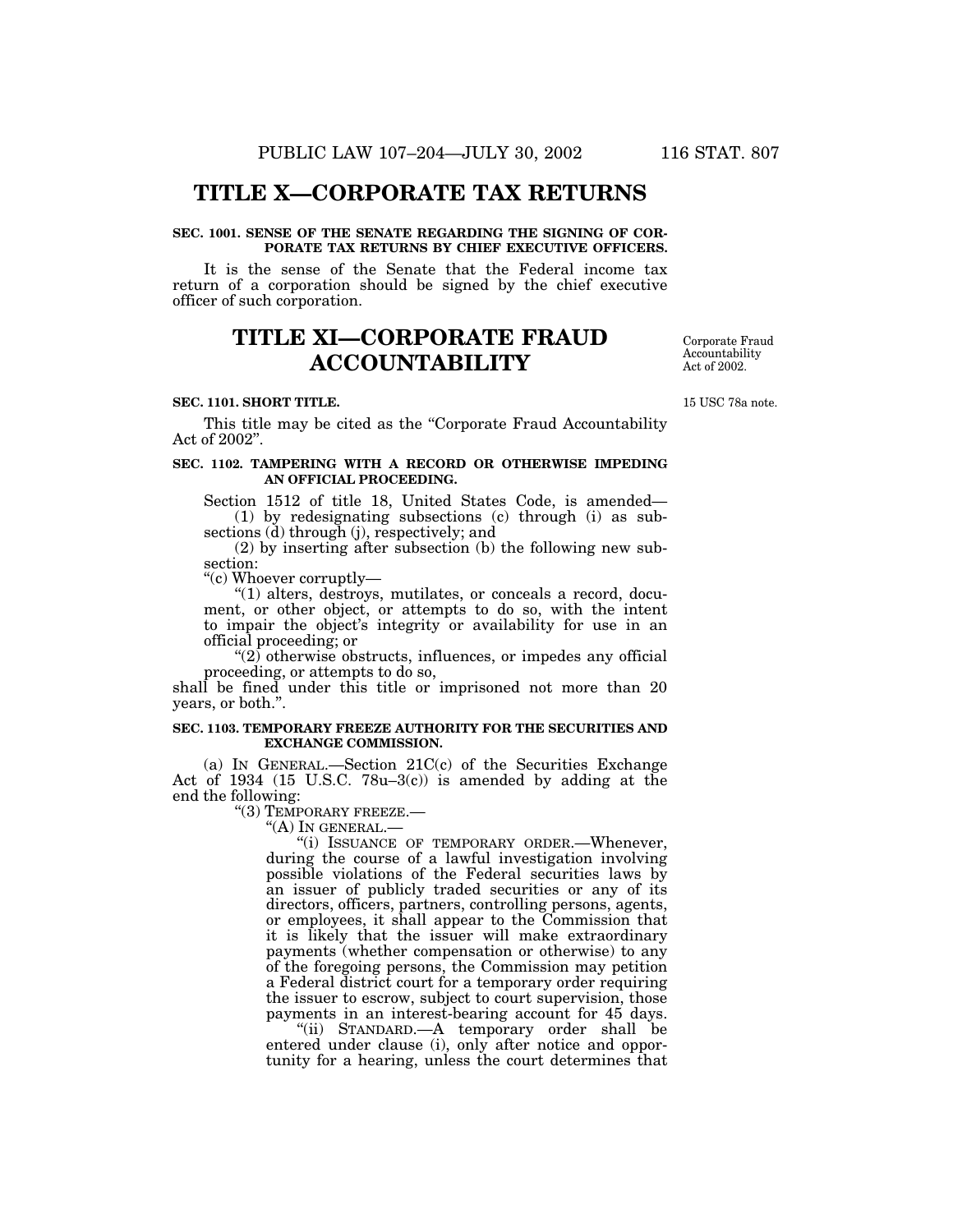notice and hearing prior to entry of the order would be impracticable or contrary to the public interest.

"(iii) EFFECTIVE PERIOD.—A temporary order issued under clause (i) shall—

''(I) become effective immediately;

''(II) be served upon the parties subject to it; and

''(III) unless set aside, limited or suspended by a court of competent jurisdiction, shall remain effective and enforceable for 45 days.

''(iv) EXTENSIONS AUTHORIZED.—The effective period of an order under this subparagraph may be extended by the court upon good cause shown for not longer than 45 additional days, provided that the combined period of the order shall not exceed 90 days. ''(B) PROCESS ON DETERMINATION OF VIOLATIONS.—

''(i) VIOLATIONS CHARGED.—If the issuer or other person described in subparagraph (A) is charged with any violation of the Federal securities laws before the expiration of the effective period of a temporary order under subparagraph (A) (including any applicable extension period), the order shall remain in effect, subject to court approval, until the conclusion of any legal proceedings related thereto, and the affected issuer or other person, shall have the right to petition the court for review of the order.

''(ii) VIOLATIONS NOT CHARGED.—If the issuer or other person described in subparagraph (A) is not charged with any violation of the Federal securities laws before the expiration of the effective period of a temporary order under subparagraph (A) (including any applicable extension period), the escrow shall terminate at the expiration of the 45-day effective period (or the expiration of any extension period, as applicable), and the disputed payments (with accrued interest) shall be returned to the issuer or other affected person.''.

(b) TECHNICAL AMENDMENT.—Section  $21C(c)(2)$  of the Securities Exchange Act of 1934 (15 U.S.C.  $78u-3(c)(2)$ ) is amended by striking ''This'' and inserting ''paragraph (1)''.

28 USC 994 note.

## **SEC. 1104. AMENDMENT TO THE FEDERAL SENTENCING GUIDELINES.**

(a) REQUEST FOR IMMEDIATE CONSIDERATION BY THE UNITED STATES SENTENCING COMMISSION.—Pursuant to its authority under section 994(p) of title 28, United States Code, and in accordance with this section, the United States Sentencing Commission is requested to—

(1) promptly review the sentencing guidelines applicable to securities and accounting fraud and related offenses;

(2) expeditiously consider the promulgation of new sentencing guidelines or amendments to existing sentencing guidelines to provide an enhancement for officers or directors of publicly traded corporations who commit fraud and related offenses; and

(3) submit to Congress an explanation of actions taken by the Sentencing Commission pursuant to paragraph (2) and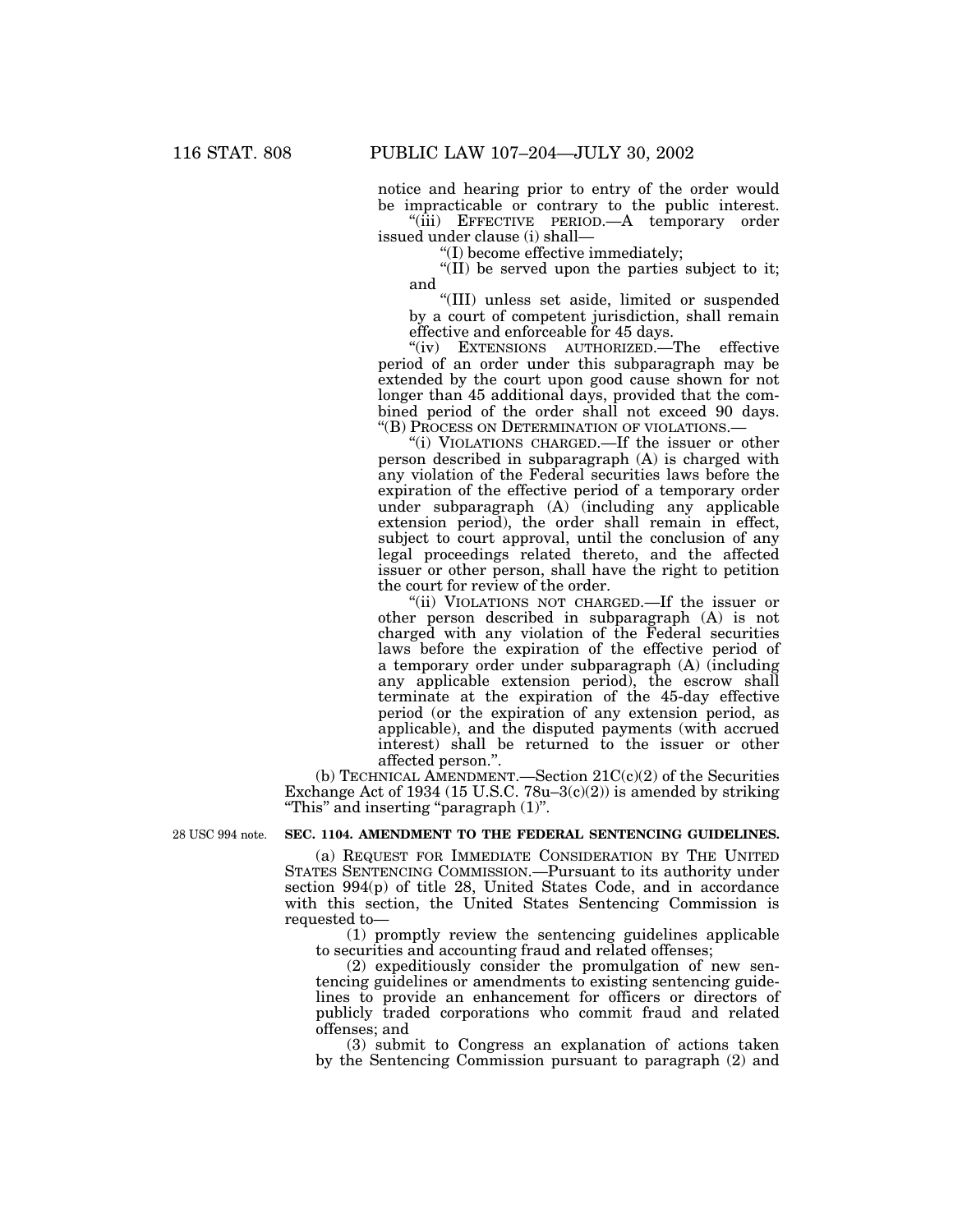any additional policy recommendations the Sentencing Commission may have for combating offenses described in paragraph

(1). (b) CONSIDERATIONS IN REVIEW.—In carrying out this section,

the Sentencing Commission is requested to— (1) ensure that the sentencing guidelines and policy state-

ments reflect the serious nature of securities, pension, and accounting fraud and the need for aggressive and appropriate law enforcement action to prevent such offenses;

(2) assure reasonable consistency with other relevant directives and with other guidelines;

(3) account for any aggravating or mitigating circumstances that might justify exceptions, including circumstances for which the sentencing guidelines currently provide sentencing enhancements;

(4) ensure that guideline offense levels and enhancements for an obstruction of justice offense are adequate in cases where documents or other physical evidence are actually destroyed or fabricated;

(5) ensure that the guideline offense levels and enhancements under United States Sentencing Guideline 2B1.1 (as in effect on the date of enactment of this Act) are sufficient for a fraud offense when the number of victims adversely involved is significantly greater than 50;

(6) make any necessary conforming changes to the sentencing guidelines; and

(7) assure that the guidelines adequately meet the purposes of sentencing as set forth in section  $355\overline{3}$  (a)(2) of title 18, United States Code.

(c) EMERGENCY AUTHORITY AND DEADLINE FOR COMMISSION ACTION.—The United States Sentencing Commission is requested Deadline. to promulgate the guidelines or amendments provided for under this section as soon as practicable, and in any event not later than the 180 days after the date of enactment of this Act, in accordance with the procedures sent forth in section 21(a) of the Sentencing Reform Act of 1987, as though the authority under that Act had not expired.

## **SEC. 1105. AUTHORITY OF THE COMMISSION TO PROHIBIT PERSONS FROM SERVING AS OFFICERS OR DIRECTORS.**

(a) SECURITIES EXCHANGE ACT OF 1934.—Section 21C of the Securities Exchange Act of 1934 (15 U.S.C. 78u–3) is amended by adding at the end the following:

''(f) AUTHORITY OF THE COMMISSION TO PROHIBIT PERSONS FROM SERVING AS OFFICERS OR DIRECTORS.—In any cease-and-desist proceeding under subsection (a), the Commission may issue an order to prohibit, conditionally or unconditionally, and permanently or for such period of time as it shall determine, any person who has violated section 10(b) or the rules or regulations thereunder, from acting as an officer or director of any issuer that has a class of securities registered pursuant to section 12, or that is required to file reports pursuant to section 15(d), if the conduct of that person demonstrates unfitness to serve as an officer or director of any such issuer.''.

(b) SECURITIES ACT OF 1933.—Section 8A of the Securities Act of 1933 (15 U.S.C. 77h–1) is amended by adding at the end of the following: